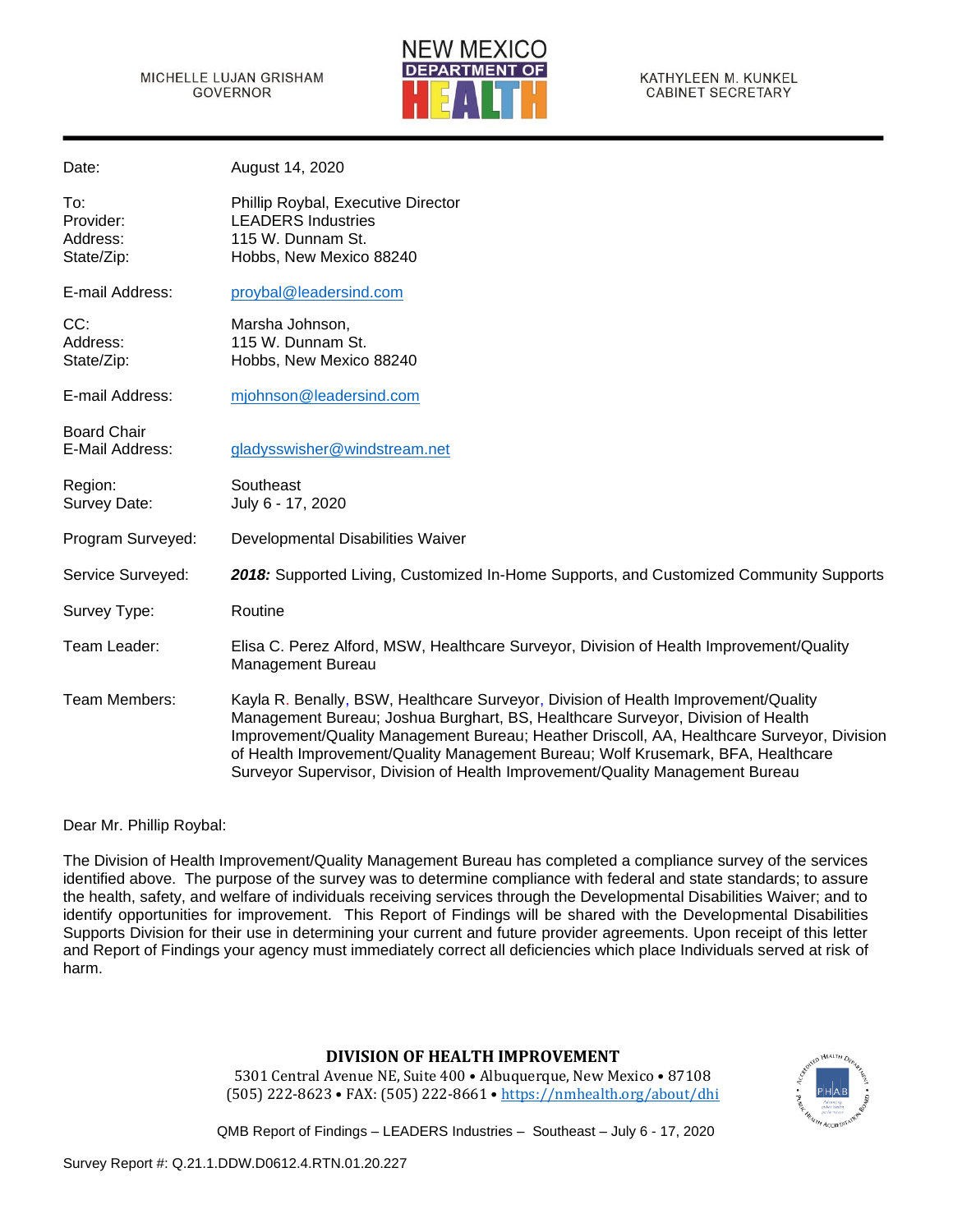# **Determination of Compliance:**

The Division of Health Improvement, Quality Management Bureau has determined your agency is in:

*Partial Compliance with Standard Level Tags and Conditions of Participation Level Tags:* This determination is based on noncompliance with one to five (1 – 5) Condition of Participation Level Tags *(refer to Attachment D for details)*. The attached QMB Report of Findings indicates Standard Level and Condition of Participation Level deficiencies identified and requires completion and implementation of a Plan of Correction.

The following tags are identified as Condition of Participation Level:

- Tag # 1A32 Administrative Case File: Individual Service Plan Implementation
- Tag # 1A22 Agency Personnel Competency
- Tag # 1A09.1 Medication Delivery PRN Medication Administration
- Tag # 1A15.2 Administrative Case File: Healthcare Documentation (Therap and Required Plans)
- Tag # 1A31 Client Rights / Human Rights

The following tags are identified as Standard Level:

- Tag # 1A32.1 Administrative Case File: Individual Service Plan Implementation *(Not Completed at Frequency)*
- Tag # 1A43.1 General Events Reporting: Individual Reporting

# **Plan of Correction:**

The attached Report of Findings identifies the deficiencies found during your agency's on-site compliance review. You are required to complete and implement a Plan of Correction. Your agency has a total of 45 business days (10 business days to submit your POC for approval and 35 days to implement your *approved* Plan of Correction) from the receipt of this letter.

You were provided information during the exit meeting portion of your on-site survey. Please refer to this information (Attachment A) for specific instruction on completing your Plan of Correction. At a minimum your Plan of Correction should address the following for each Tag cited:

#### **Corrective Action for Current Citation**:

• How is the deficiency going to be corrected? (i.e. obtained documents, retrain staff, individuals and/or staff no longer in service, void/adjusts completed, etc.) This can be specific to each deficiency cited or if possible an overall correction, i.e. all documents will be requested and filed as appropriate.

#### **On-going Quality Assurance/Quality Improvement Processes:**

- What is going to be done on an ongoing basis? (i.e. file reviews, etc.)
- How many individuals is this going to effect? (i.e. percentage of individuals reviewed, number of files reviewed, etc.)
- How often will this be completed? (i.e. weekly, monthly, quarterly, etc.)
- Who is responsible? (responsible position within your agency)
- What steps will be taken if issues are found? (i.e. retraining, requesting documents, filing RORA, etc.)
- How is this integrated in your agency's QIS, QI Committee reviews and annual report?

#### **Submission of your Plan of Correction:**

Please submit your agency's Plan of Correction in the available space on the two right-hand columns of the Report of Findings. *(See attachment "A" for additional guidance in completing the Plan of Correction)*.

Within 10 business days of receipt of this letter your agency Plan of Correction must be submitted to the parties below:

- **1. Quality Management Bureau, Attention: Monica Valdez, Plan of Correction Coordinator in any of the following ways:**
	- a. Electronically at [MonicaE.Valdez@state.nm.us](mailto:MonicaE.Valdez@state.nm.us) *(preferred method)*
	- b. Fax to 505-222-8661, or
	- c. Mail to POC Coordinator, 5301 Central Ave NE Suite 400, Albuquerque, New Mexico 87108
- **2. Developmental Disabilities Supports Division Regional Office for region of service surveyed**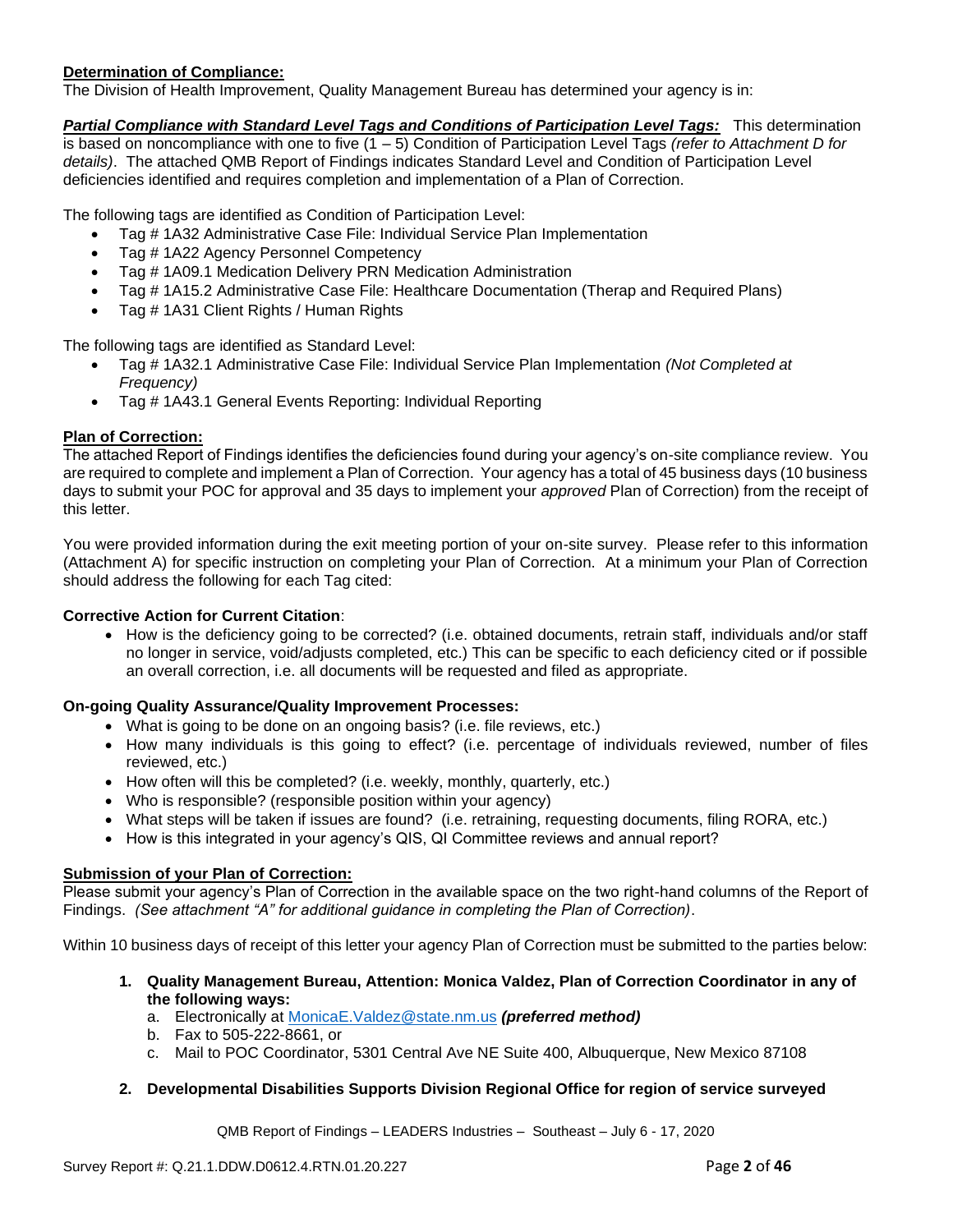Upon notification from QMB that your *Plan of Correction has been approved*, you must implement all remedies and corrective actions to come into compliance. If your Plan of Correction is denied, you must resubmit a revised plan as soon as possible for approval, as your POC approval and all remedies must be completed within 45 business days of the receipt of this letter.

Failure to submit your POC within the allotted 10 business days or complete and implement your Plan of Correction within the total 45 business days allowed may result in the imposition of a \$200 per day Civil Monetary Penalty until it is received, completed and/or implemented.

### **Billing Deficiencies:**

If you have deficiencies noted in this report of findings under the *Service Domain: Medicaid Billing/Reimbursement*, you must complete a "Void/Adjust" claim or remit the identified overpayment via a check within 30 calendar days of the date of this letter to HSD/OIG/PIU, *though this is not the preferred method of payment*. If you choose to pay via check, please include a copy of this letter with the payment. Make the check payable to the New Mexico Human Services Department and mail to:

> Attention: *Lisa Medina-Lujan* HSD/OIG/Program Integrity Unit 1474 Rodeo Road Santa Fe, New Mexico 87505

If you have questions and would like to speak with someone at HSD/OIG/PIU, please contact:

*Lisa Medina-Lujan [\(Lisa.medina-lujan@state.nm.us\)](mailto:Lisa.medina-lujan@state.nm.us)*

Please be advised that there is a one-week lag period for applying payments received by check to Void/Adjust claims. During this lag period, your other claim payments may be applied to the amount you owe even though you have sent a refund, reducing your payment amount. For this reason, we recommend that you allow the system to recover the overpayment instead of sending in a check.

### **Request for Informal Reconsideration of Findings (IRF):**

If you disagree with a finding of deficient practice, you have 10 business days upon receipt of this notice to request an IRF. Submit your request for an IRF in writing to:

> ATTN: QMB Bureau Chief Request for Informal Reconsideration of Findings 5301 Central Ave NE Suite #400 Albuquerque, NM 87108 Attention: IRF request/QMB

See Attachment "C" for additional guidance in completing the request for Informal Reconsideration of Findings. The request for an IRF will not delay the implementation of your Plan of Correction which must be completed within 45 total business days (10 business days to submit your POC for approval and 35 days to implement your *approved* Plan of Correction). Providers may not appeal the nature or interpretation of the standard or regulation, the team composition or sampling methodology. If the IRF approves the modification or removal of a finding, you will be advised of any changes.

Please contact the Plan of Correction Coordinator, Monica Valdez at 505-273-1930 or email at: [MonicaE.Valdez@state.nm.us](mailto:MonicaE.Valdez@state.nm.us) if you have questions about the Report of Findings or Plan of Correction. Thank you for your cooperation and for the work you perform.

Sincerely,

Elisa C. Perez Alford, MSW

Elisa C. Perez Alford, MSW Team Lead/Healthcare Surveyor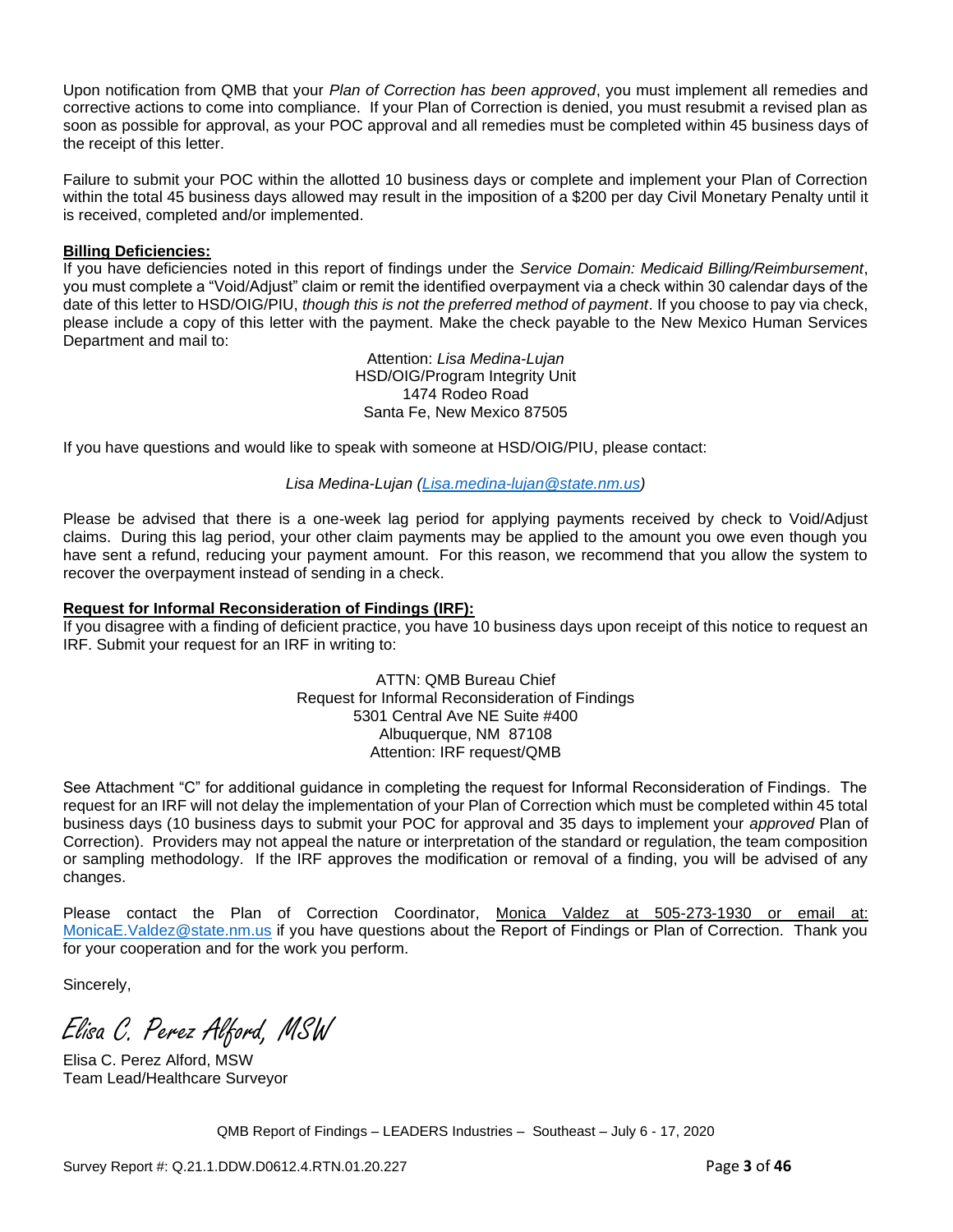| July 6, 2020                                                                                                                                                                                                                                                           |
|------------------------------------------------------------------------------------------------------------------------------------------------------------------------------------------------------------------------------------------------------------------------|
| <b>LEADERS Industries</b><br>Marsha Johnson, Service Administrator                                                                                                                                                                                                     |
| <b>DOH/DHI/QMB</b><br>Elisa C. Perez Alford, MSW, Team Lead/Healthcare Surveyor                                                                                                                                                                                        |
| July 14, 2020                                                                                                                                                                                                                                                          |
| <b>LEADERS Industries</b><br>Phillip Roybal, Executive Director<br>Marsha Johnson, Service Administrator<br>Irene Ruiz, QA/QI<br>Santos Martinez, CCS Coordinator<br>Rose Loera, CIHS Coordinator                                                                      |
| DOH/DHI/QMB<br>Elisa C. Perez Alford, MSW, Team Lead/Healthcare Surveyor<br>Kayla R. Benally, BSW, Healthcare Surveyor<br>Joshua Burghart, BS, Healthcare Surveyor<br>Heather Driscoll, AA, Healthcare Surveyor<br>Wolf Krusemark, BFA, Healthcare Surveyor Supervisor |
| July 16, 2020                                                                                                                                                                                                                                                          |
| <b>LEADERS Industries</b><br>Phillip Roybal, Executive Director<br>Marsha Johnson, Service Administrator<br>Irene Ruiz, QA/QI<br>Santos Martinez, CCS Coordinator<br>Rose Loera, CIHS Coordinator                                                                      |
| DOH/DHI/QMB<br>Elisa C. Perez Alford, MSW, Team Lead/Healthcare Surveyor<br>Kayla R. Benally, BSW, Healthcare Surveyor<br>Joshua Burghart, BS, Healthcare Surveyor<br>Heather Driscoll, AA, Healthcare Surveyor<br>Wolf Krusemark, BFA, Healthcare Surveyor Supervisor |
| <b>DDSD - Southeast Regional Office</b><br>Michelle Lyon, Regional Manager                                                                                                                                                                                             |
| 0 (Note: No administrative locations visited due to COVID-19<br><b>Public Health Emergency)</b>                                                                                                                                                                        |
| 11<br>0 - Jackson Class Members<br>11 - Non-Jackson Class Members                                                                                                                                                                                                      |
| 5 - Supported Living<br>3 - Customized In-Home Supports<br>8 - Customized Community Supports                                                                                                                                                                           |
|                                                                                                                                                                                                                                                                        |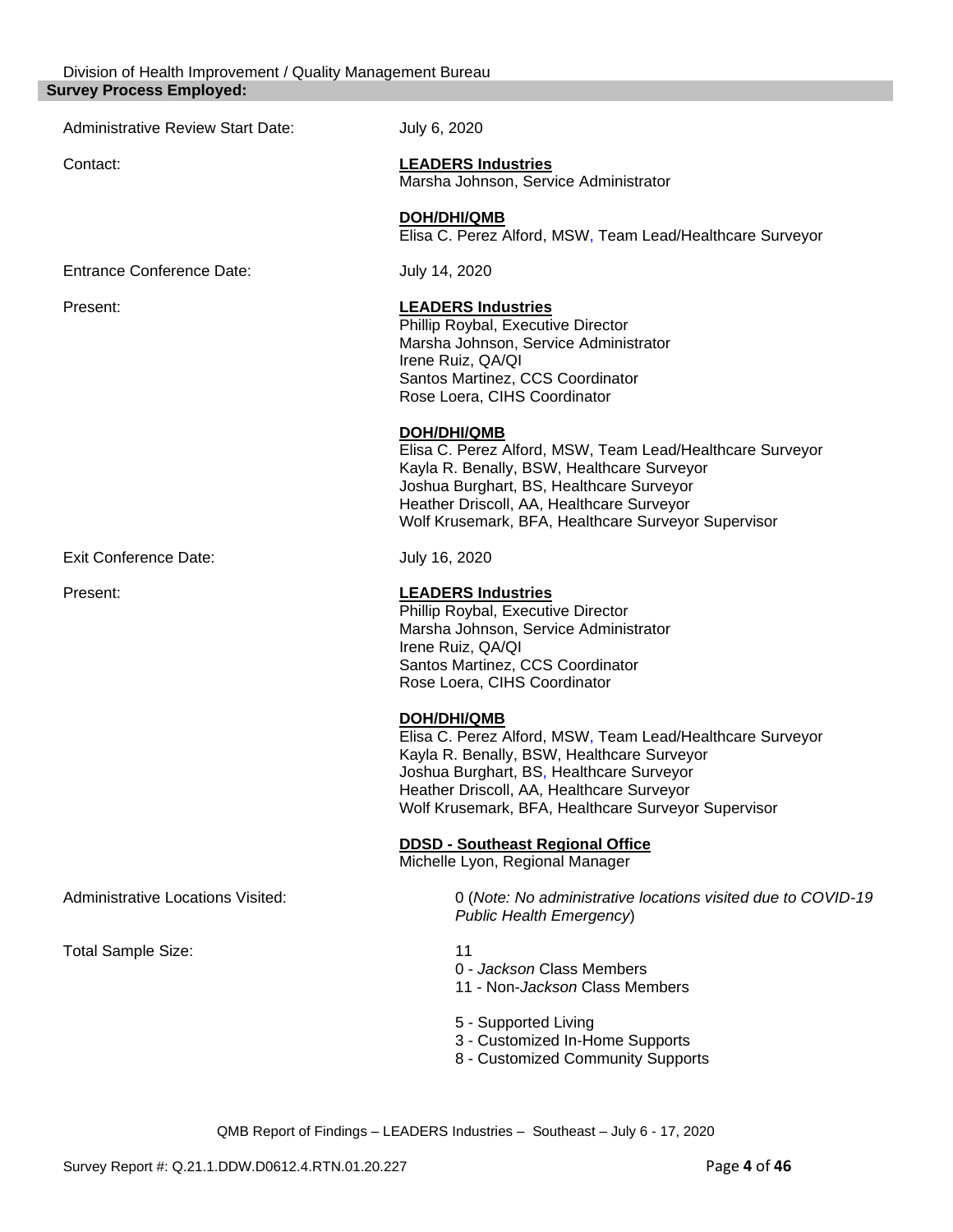| <b>Total Homes Observed by Video</b>      | 4 (Note: No home visits conducted due to COVID-19<br>Public Health Emergency, however, Video Observations were<br>conducted) |
|-------------------------------------------|------------------------------------------------------------------------------------------------------------------------------|
| Supported Living Observed by Video<br>❖   | 4<br>Note: The following Individuals share a SL<br>residence:<br>$\triangleright$ #8,9                                       |
| Persons Served Records Reviewed           | 11                                                                                                                           |
| Persons Served Interviewed                | 11 (Note: Interviews conducted by video / phone due to<br>COVID-19 Public Health Emergency)                                  |
| Direct Support Personnel Records Reviewed | 36                                                                                                                           |
| Direct Support Personnel Interviewed      | 8                                                                                                                            |
| Service Coordinator Records Reviewed      | 3                                                                                                                            |
| Nurse Interview                           |                                                                                                                              |

Administrative Processes and Records Reviewed:

- Medicaid Billing/Reimbursement Records for all Services Provided
- Accreditation Records
- Oversight of Individual Funds
- Individual Medical and Program Case Files, including, but not limited to: °Individual Service Plans
	- **Progress on Identified Outcomes**
	- <sup>o</sup>Healthcare Plans
	- Medication Administration Records
	- Medical Emergency Response Plans
	- **Therapy Evaluations and Plans**
	- Healthcare Documentation Regarding Appointments and Required Follow-Up Other Required Health Information
- Internal Incident Management Reports and System Process / General Events Reports
- Personnel Files, including nursing and subcontracted staff
- Staff Training Records, Including Competency Interviews with Staff
- Agency Policy and Procedure Manual
- Caregiver Criminal History Screening Records
- Consolidated Online Registry/Employee Abuse Registry
- Human Rights Committee Notes and Meeting Minutes
- Quality Assurance / Improvement Plan
- CC: Distribution List: DOH Division of Health Improvement
	- DOH Developmental Disabilities Supports Division
		- DOH Office of Internal Audit
		- HSD Medical Assistance Division
		- NM Attorney General's Office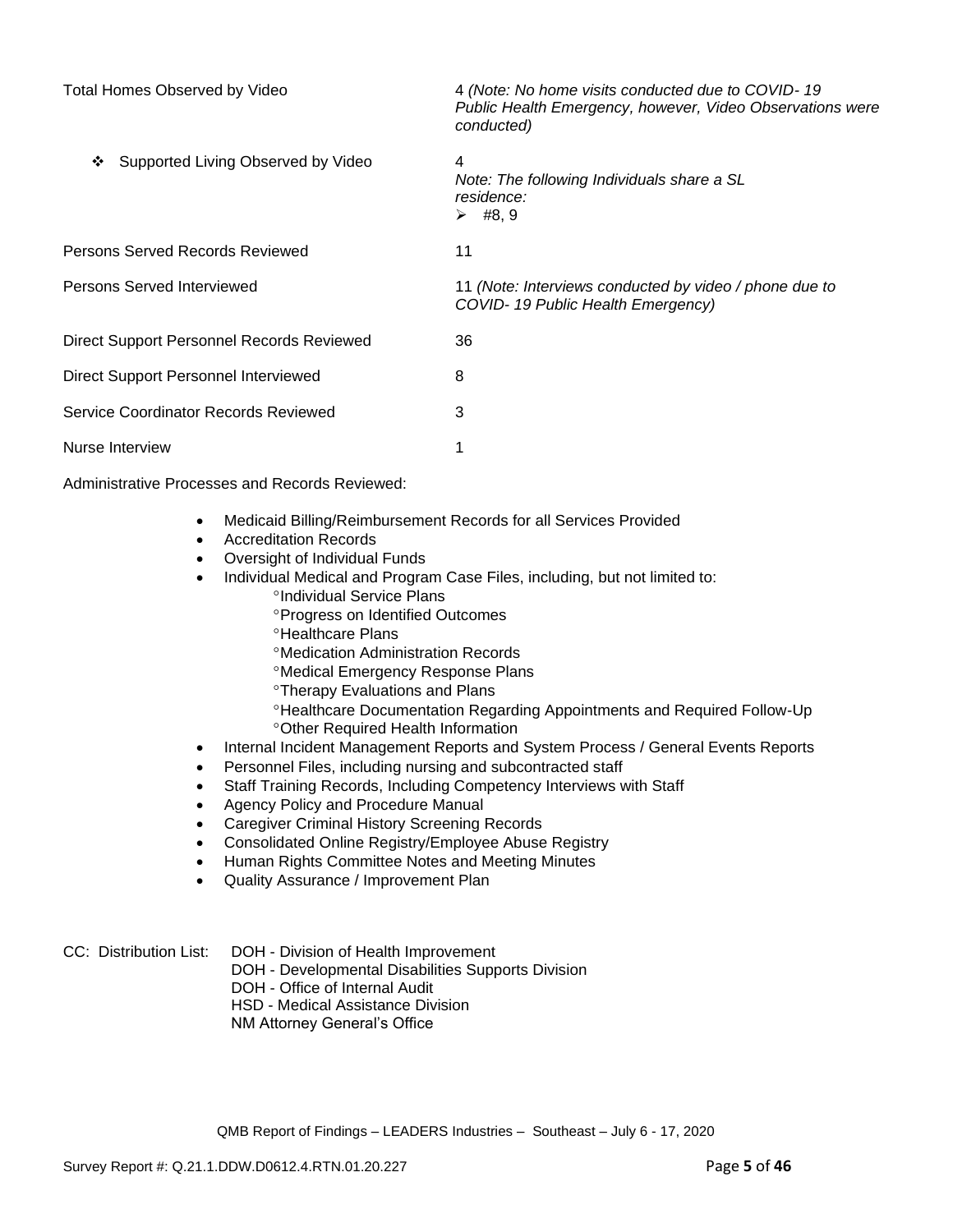## **Attachment A**

### **Provider Instructions for Completing the QMB Plan of Correction (POC) Process**

#### *Introduction:*

After a QMB Compliance Survey, your QMB Report of Findings will be sent to you via e-mail.

Each provider must develop and implement a Plan of Correction (POC) that identifies specific quality assurance and quality improvement activities the agency will implement to correct deficiencies and prevent continued deficiencies and non-compliance.

Agencies must submit their Plan of Correction within ten (10) business days from the date you receive the QMB Report of Findings. (Providers who do not submit a POC within 10 business days may be referred to the DDSD Regional Office for purposes of contract management or the Internal Review Committee [IRC] for possible actions or sanctions).

Agencies must fully implement their approved Plan of Correction within 45 business days (10 business days to submit your POC for approval and 35 days to implement your approved Plan of Correction) from the date they receive the QMB Report of Findings. Providers who fail to complete a POC within the 45-business days allowed will be referred to the IRC for possible actions or sanctions.

If you have questions about the Plan of Correction process, call the Plan of Correction Coordinator at 505-273-1930 or email at [MonicaE.Valdez@state.nm.us.](mailto:MonicaE.Valdez@state.nm.us) Requests for technical assistance must be requested through your Regional DDSD Office.

The POC process cannot resolve disputes regarding findings. If you wish to dispute a finding on the official Report of Findings, you must file an Informal Reconsideration of Findings (IRF) request within ten (10) business days of receiving your report. Please note that you must still submit a POC for findings that are in question (see Attachment C).

#### *Instructions for Completing Agency POC:*

#### *Required Content*

Your Plan of Correction should provide a step-by-step description of the methods to correct each deficient practice cited to prevent recurrence and information that ensures the regulation cited comes into and remains in compliance. The remedies noted in your POC are expected to be added to your Agency's required, annual Quality Assurance (QA) Plan.

If a deficiency has already been corrected since the on-site survey, the plan should state how it was corrected, the completion date (date the correction was accomplished), and how possible recurrence of the deficiency will be prevented.

*The following details should be considered when developing your Plan of Correction:*

#### *The Plan of Correction must address each deficiency cited in the Report of Findings unless otherwise noted with a "No Plan of Correction Required statement." The Plan of Correction must address the five (5) areas listed below:*

- 1. How the specific and realistic corrective action will be accomplished for individuals found to have been affected by the deficient practice.
- 2. How the agency will identify other individuals who have the potential to be affected by the same deficient practice, and how the agency will act to protect those individuals in similar situations.
- 3. What Quality Assurance measures will be put into place and what systemic changes made to ensure the deficient practice will not recur.
- 4. Indicate how the agency plans to monitor its performance to make certain solutions are sustained. The agency must develop a QA plan for ensuring correction is achieved and sustained. This QA plan must be implemented, and the corrective action is evaluated for its effectiveness. The plan of correction is integrated into the agency quality assurance system; and
- 5. Include dates when corrective actions will be completed. The corrective action completion dates must be acceptable to the State.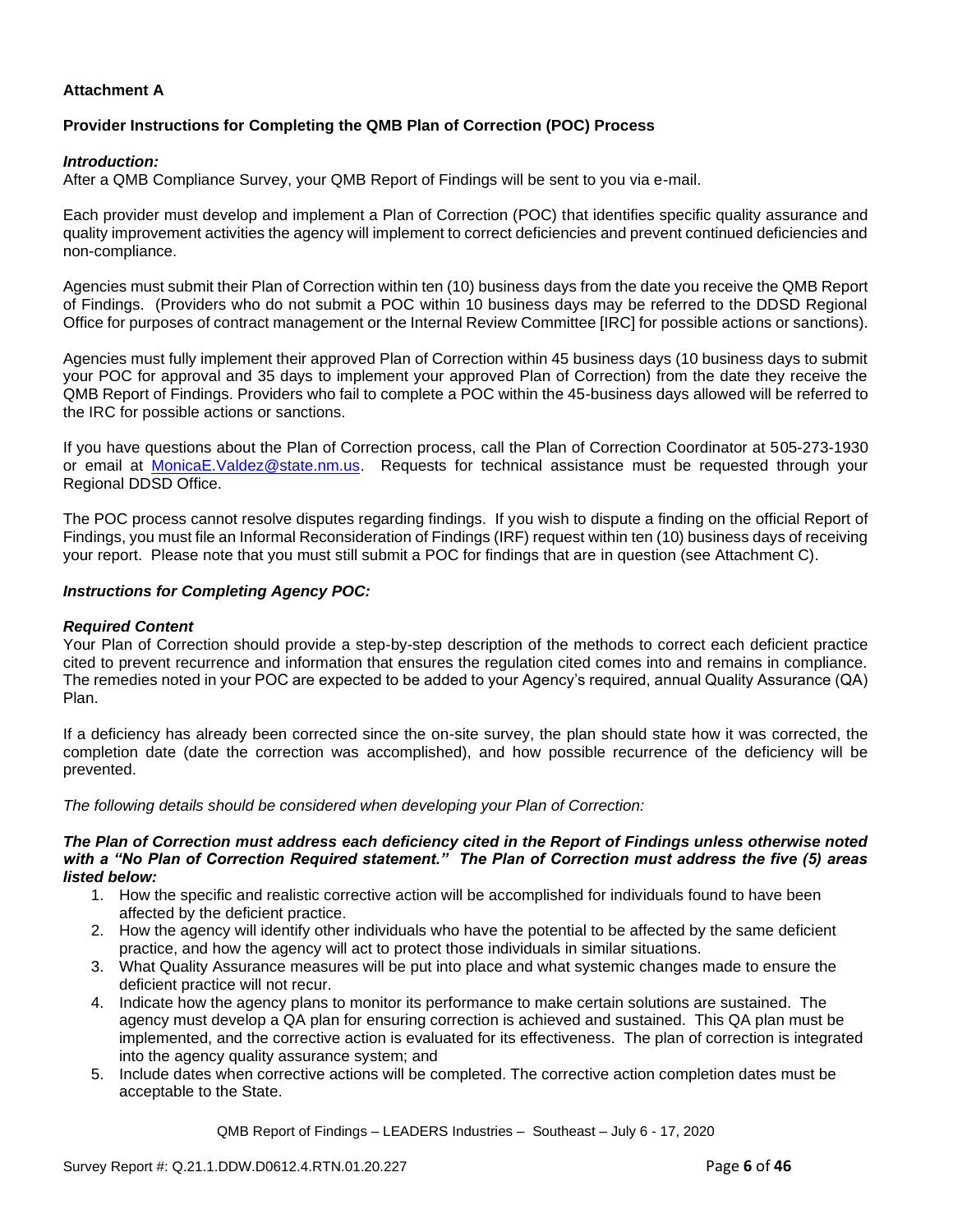*The following details should be considered when developing your Plan of Correction:*

- Details about how and when Individual Served, agency personnel and administrative and service delivery site files are audited by agency personnel to ensure they contain required documents;
- Information about how medication administration records are reviewed to verify they contain all required information before they are distributed to service sites, as they are being used, and after they are completed;
- Your processes for ensuring that all required agency personnel are trained on required DDSD required trainings;
- How accuracy in billing/reimbursement documentation is assured;
- How health, safety is assured;
- For Case Management providers, how Individual Service Plans are reviewed to verify they meet requirements, how the timeliness of level of care (LOC) packet submissions and consumer visits are tracked;
- Your process for gathering, analyzing and responding to quality data indicators; and,
- Details about Quality Targets in various areas, current status, analyses about why targets were not met, and remedies implemented.

*Note:* **Instruction or in-service of staff alone may not be a sufficient plan of correction.** This is a good first step toward correction, but additional steps must be taken to ensure the deficiency is corrected and will not recur.

# *Completion Dates*

- The plan of correction must include a **completion date** (entered in the far right-hand column) for each finding. Be sure the date is **realistic** in the amount of time your Agency will need to correct the deficiency; not to exceed 45 total business days.
- Direct care issues should be corrected immediately and monitored appropriately.
- Some deficiencies may require a staged plan to accomplish total correction.
- Deficiencies requiring replacement of equipment, etc., may require more time to accomplish correction but should show reasonable time frames.

# *Initial Submission of the Plan of Correction Requirements*

- 1. The Plan of Correction must be completed on the official QMB Survey Report of Findings/Plan of Correction Form and received by QMB within ten (10) business days from the date you received the report of findings.
- 2. For questions about the POC process, call the POC Coordinator, Monica Valdez at 505-273-1930 or email at [MonicaE.Valdez@state.nm.us](mailto:MonicaE.Valdez@state.nm.us) for assistance.
- 3. For Technical Assistance (TA) in developing or implementing your POC, contact your Regional DDSD Office.
- 4. Submit your POC to Monica Valdez, POC Coordinator in any of the following ways:
	- a. Electronically at [MonicaE.Valdez@state.nm.us](mailto:MonicaE.Valdez@state.nm.us) *(preferred method)*
	- b. Fax to 505-222-8661, or
	- c. Mail to POC Coordinator, 5301 Central Ave NE Suite 400, Albuquerque, New Mexico 87108
- 5. *Do not submit supporting documentation* (evidence of compliance) to QMB *until after* your POC has been approved by the QMB.
- 6. QMB will notify you when your POC has been "approved" or "denied."
	- a. During this time, whether your POC is "approved," or "denied," you will have a maximum of 45-business days from the date of receipt of your Report of Findings to correct all survey deficiencies.
	- b. If your POC is denied, it must be revised and resubmitted as soon as possible, as the 45-business day limit is in effect.
	- c. If your POC is denied a second time your agency may be referred to the Internal Review Committee.
	- d. You will receive written confirmation when your POC has been approved by QMB and a final deadline for completion of your POC.
	- e. Please note that all POC correspondence will be sent electronically unless otherwise requested.
- 7. Failure to submit your POC within 10 business days without prior approval of an extension by QMB will result in a referral to the Internal Review Committee and the possible implementation of monetary penalties and/or sanctions.

# *POC Document Submission Requirements*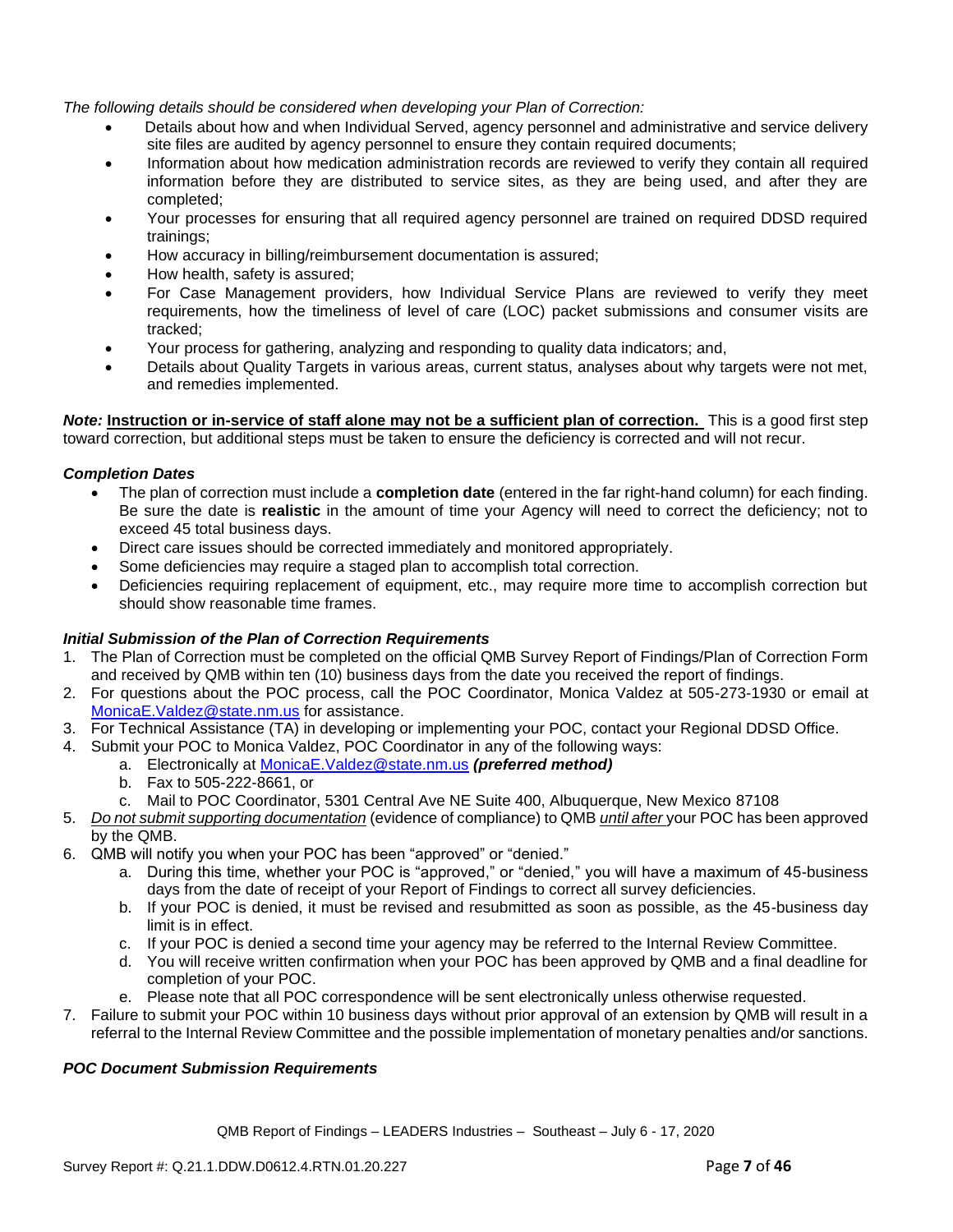Once your POC has been approved by the QMB Plan of Correction Coordinator you must submit copies of documents as evidence that all deficiencies have been corrected, as follows.

- 1. Your internal documents are due within a *maximum* of 45-business days of receipt of your Report of Findings.
- 2. It is preferred that you submit your documents via USPS or other carrier (scanned and saved to CD/DVD disc, flash drive, etc.). If documents containing HIPAA Protected Health Information (PHI) documents must be submitted through S-Comm (Therap), Fax or Postal System, do not send PHI directly to NMDOH email accounts. If the documents do not contain protected Health information (PHI) then you may submit your documents electronically scanned and attached to e-mails.
- 3. All submitted documents *must be annotated*; please be sure the tag numbers and Identification numbers are indicated on each document submitted. Documents which are not annotated with the Tag number and Identification number may not be accepted.
- 4. Do not submit original documents; Please provide copies or scanned electronic files for evidence. Originals must be maintained in the agency file(s) per DDSD Standards.
- 5. In lieu of some documents, you may submit copies of file or home audit forms that clearly indicate cited deficiencies have been corrected, other attestations of correction must be approved by the Plan of Correction Coordinator prior to their submission.
- 6. When billing deficiencies are cited, you must provide documentation to justify billing and/or void and adjust forms submitted to Xerox State Healthcare, LLC for the deficiencies cited in the Report of Findings.

**Revisions, Modifications or Extensions to your Plan of Correction (post QMB approval) must be made in writing and submitted to the Plan of Correction Coordinator, prior to the completion date and are approved on a case-by-case basis. No changes may be made to your POC or the timeframes for implementation without written approval of the POC Coordinator.**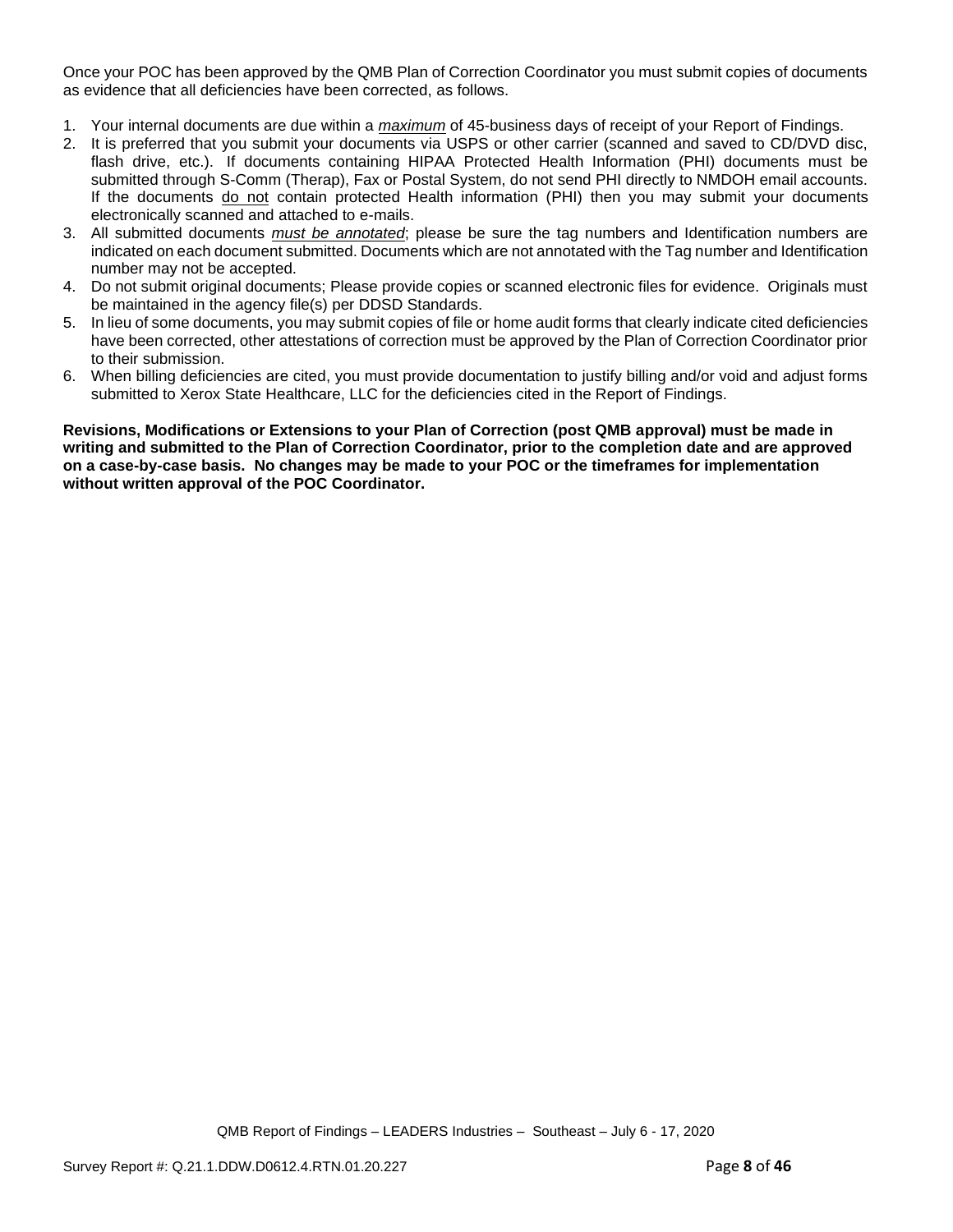# **Attachment B**

#### **Department of Health, Division of Health Improvement QMB Determination of Compliance Process**

The Division of Health Improvement, Quality Management Bureau (QMB) surveys compliance of the Developmental Disabilities Waiver (DDW) standards and other state and federal regulations. For the purpose of the LCA / CI survey the CMS waiver assurances have been grouped into four (4) Service Domains: Plan of Care (ISP Implementation); Qualified Providers; Health, Welfare and Safety; and Administrative Oversight (note that Administrative Oversight listed in this document is not the same as the CMS assurance of Administrative Authority. Used in this context it is related to the agency's operational policies and procedures, Quality Assurance system and Medicaid billing and reimbursement processes.)

The QMB Determination of Compliance process is based on provider compliance or non-compliance with standards and regulations identified during the on-site survey process and as reported in the QMB Report of Findings. All areas reviewed by QMB have been agreed to by DDSD and DHI/QMB and are reflective of CMS requirements. All deficiencies (non-compliance with standards and regulations) are identified and cited as either a Standard level deficiency or a Condition of Participation level deficiency in the QMB Reports of Findings. All deficiencies require corrective action when non-compliance is identified.

Each deficiency in your Report of Findings has been predetermined to be a Standard Level Deficiency, a Condition of Participation Level Deficiency, if below 85% compliance or a non-negotiable Condition of Participation Level Deficiency. Your Agency's overall Compliance Determination is based on a Scope and Severity Scale which takes into account the number of Standard and Condition Level Tags cited as well as the percentage of Individuals affected in the sample.

### **Conditions of Participation (CoPs)**

CoPs are based on the Centers for Medicare and Medicaid Services, Home and Community-Based Waiver required assurances, in addition to the New Mexico Developmental Disability Waiver (DDW) Service Standards. The Division of Health Improvement (DHI), in conjunction with the Developmental Disability Support Division (DDSD), has identified certain deficiencies that have the potential to be a Condition of Participation Level, if the tag falls below 85% compliance based on the number of people affected. Additionally, there are what are called nonnegotiable Conditions of Participation, regardless if one person or multiple people are affected. In this context, a CoP is defined as an essential / fundamental regulation or standard, which when out of compliance directly affects the health and welfare of the Individuals served. If no deficiencies within a Tag are at the level of a CoP, it is cited as a Standard Level Deficiency.

## *Service Domains and CoPs for Living Care Arrangements and Community Inclusion are as follows:*

**Service Domain: Service Plan: ISP Implementation -** *Services are delivered in accordance with the service plan, including type, scope, amount, duration and frequency specified in the service plan.*

#### **Potential Condition of Participation Level Tags, if compliance is below 85%:**

- **1A08.3 –** Administrative Case File: Individual Service Plan / ISP Components
- **1A32 –** Administrative Case File: Individual Service Plan Implementation
- **LS14 –** Residential Service Delivery Site Case File (ISP and Healthcare Requirements)
- **IS14 –** CCS / CIES Service Delivery Site Case File (ISP and Healthcare Requirements)

**Service Domain: Qualified Providers -** *The State monitors non-licensed/non-certified providers to assure adherence to waiver requirements. The State implements its policies and procedures for verifying that provider training is conducted in accordance with State requirements and the approved waiver.*

#### **Potential Condition of Participation Level Tags, if compliance is below 85%:**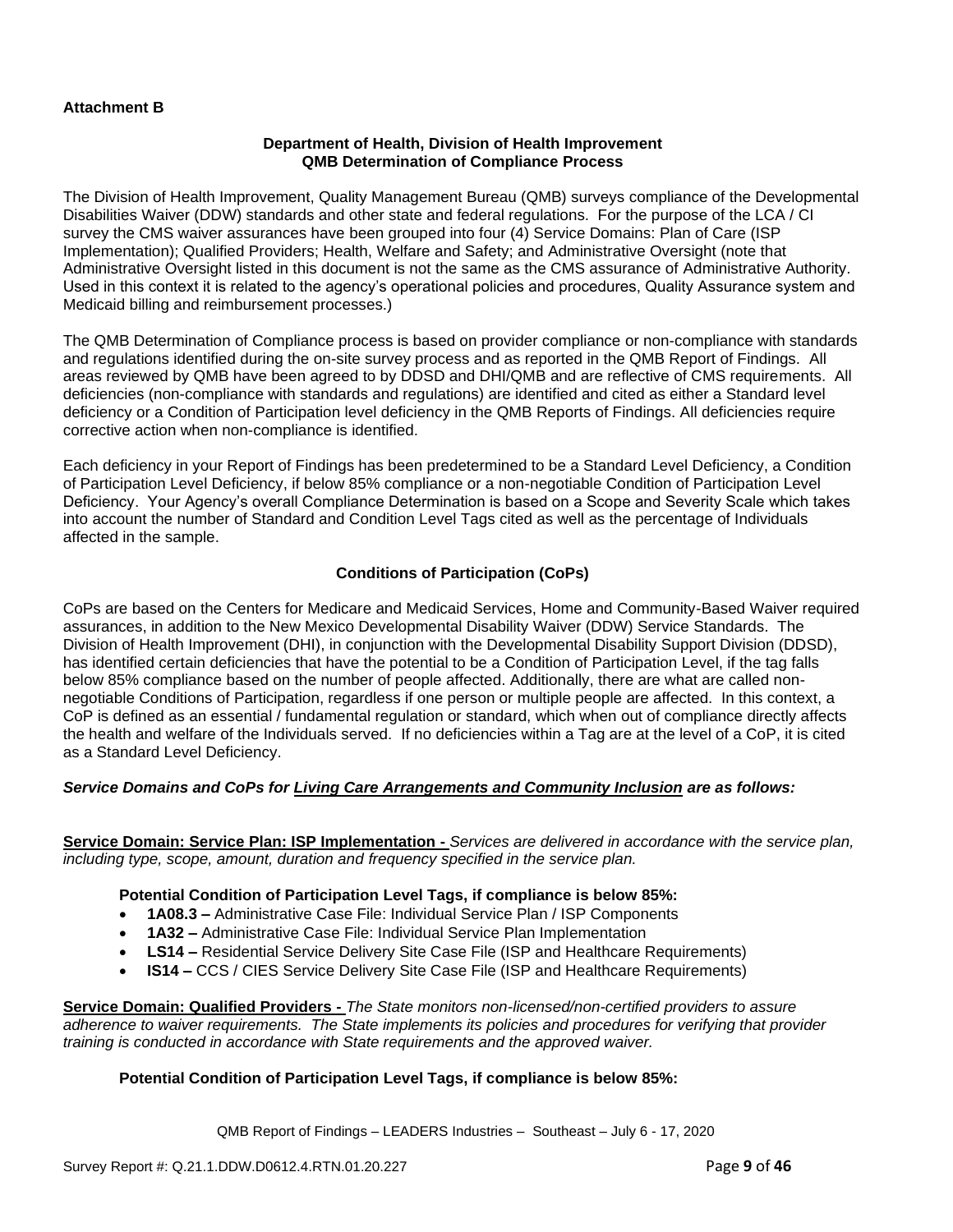- **1A20 -** Direct Support Personnel Training
- **1A22 -** Agency Personnel Competency
- **1A37 –** Individual Specific Training

# **Non-Negotiable Condition of Participation Level Tags (one or more Individuals are cited):**

- **1A25.1 –** Caregiver Criminal History Screening
- **1A26.1 –** Consolidated On-line Registry Employee Abuse Registry

**Service Domain: Health, Welfare and Safety -** *The State, on an ongoing basis, identifies, addresses and seeks to prevent occurrences of abuse, neglect and exploitation. Individuals shall be afforded their basic human rights. The provider supports individuals to access needed healthcare services in a timely manner.*

### **Potential Condition of Participation Level Tags, if compliance is below 85%:**

- **1A08.2 –** Administrative Case File: Healthcare Requirements & Follow-up
- **1A09 –** Medication Delivery Routine Medication Administration
- **1A09.1 –** Medication Delivery PRN Medication Administration
- **1A15.2 –** Administrative Case File: Healthcare Documentation (Therap and Required Plans)

### **Non-Negotiable Condition of Participation Level Tags (one or more Individuals are cited):**

- **1A05 –** General Requirements / Agency Policy and Procedure Requirements
- **1A07 –** Social Security Income (SSI) Payments
- **1A09.2 –** Medication Delivery Nurse Approval for PRN Medication
- **1A15 –** Healthcare Coordination Nurse Availability / Knowledge
- **1A31 –** Client Rights/Human Rights
- **LS25.1 –** Residential Reqts. (Physical Environment Supported Living / Family Living / Intensive Medical Living)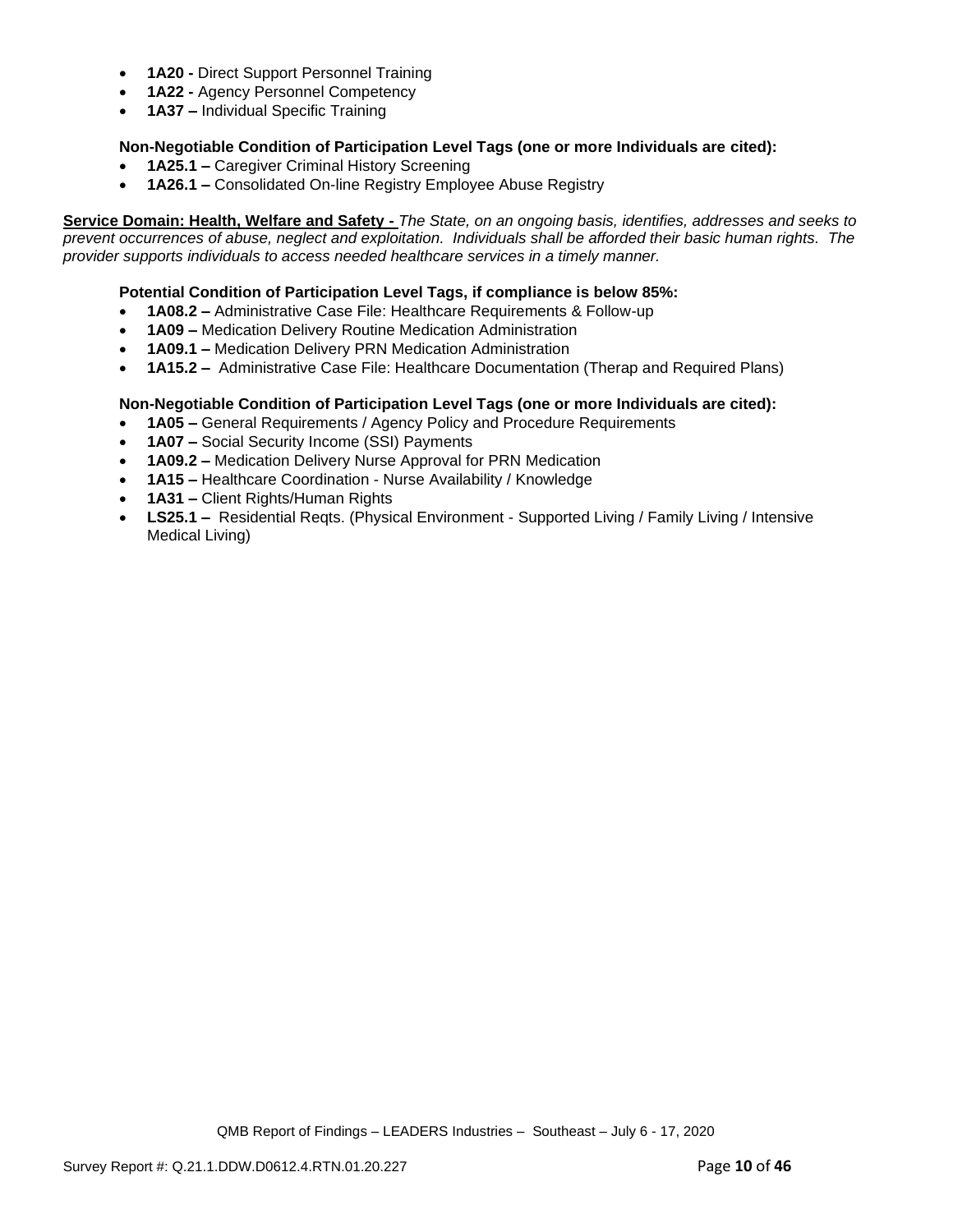## **Attachment C**

#### **Guidelines for the Provider Informal Reconsideration of Finding (IRF) Process**

#### **Introduction:**

Throughout the QMB Survey process, surveyors are openly communicating with providers. Open communication means surveyors have clarified issues and/or requested missing information before completing the review through the use of the signed/dated "Document Request," or "Administrative Needs," etc. forms. Regardless, there may still be instances where the provider disagrees with a specific finding. Providers may use the following process to informally dispute a finding.

### **Instructions:**

- 1. The Informal Reconsideration of the Finding (IRF) request must be received in writing to the QMB Bureau Chief **within 10 business days** of receipt of the final Report of Findings **(***Note: No extensions are granted for the IRF)***.**
- 2. The written request for an IRF *must* be completed on the QMB Request for Informal Reconsideration of Finding form available on the QMB website: <https://nmhealth.org/about/dhi/cbp/irf/>
- 3. The written request for an IRF must specify in detail the request for reconsideration and why the finding is inaccurate.
- 4. The IRF request must include all supporting documentation or evidence.
- 5. If you have questions about the IRF process, email the IRF Chairperson, Valerie V. Valdez at [valerie.valdez@state.nm.us](mailto:valerie.valdez@state.nm.us) for assistance.

### **The following limitations apply to the IRF process:**

- The written request for an IRF and all supporting evidence must be received within 10 business days.
- Findings based on evidence requested during the survey and not provided may not be subject to reconsideration.
- The supporting documentation must be new evidence not previously reviewed or requested by the survey team.
- Providers must continue to complete their Plan of Correction during the IRF process
- Providers may not request an IRF to challenge the sampling methodology.
- Providers may not request an IRF based on disagreement with the nature of the standard or regulation.
- Providers may not request an IRF to challenge the team composition.
- Providers may not request an IRF to challenge the DHI/QMB determination of compliance or the length of their DDSD provider contract.

A Provider forfeits the right to an IRF if the request is not received within 10 business days of receiving the report and/or does not include all supporting documentation or evidence to show compliance with the standards and regulations.

The IRF Committee will review the request; the Provider will be notified in writing of the ruling; no face-to-face meeting will be conducted.

When a Provider requests that a finding be reconsidered, it does not stop or delay the Plan of Correction process. **Providers must continue to complete the Plan of Correction, including the finding in dispute regardless of the IRF status.** If a finding is removed or modified, it will be noted and removed or modified from the Report of Findings. It should be noted that in some cases a Plan of Correction may be completed prior to the IRF process being completed. The provider will be notified in writing on the decisions of the IRF committee.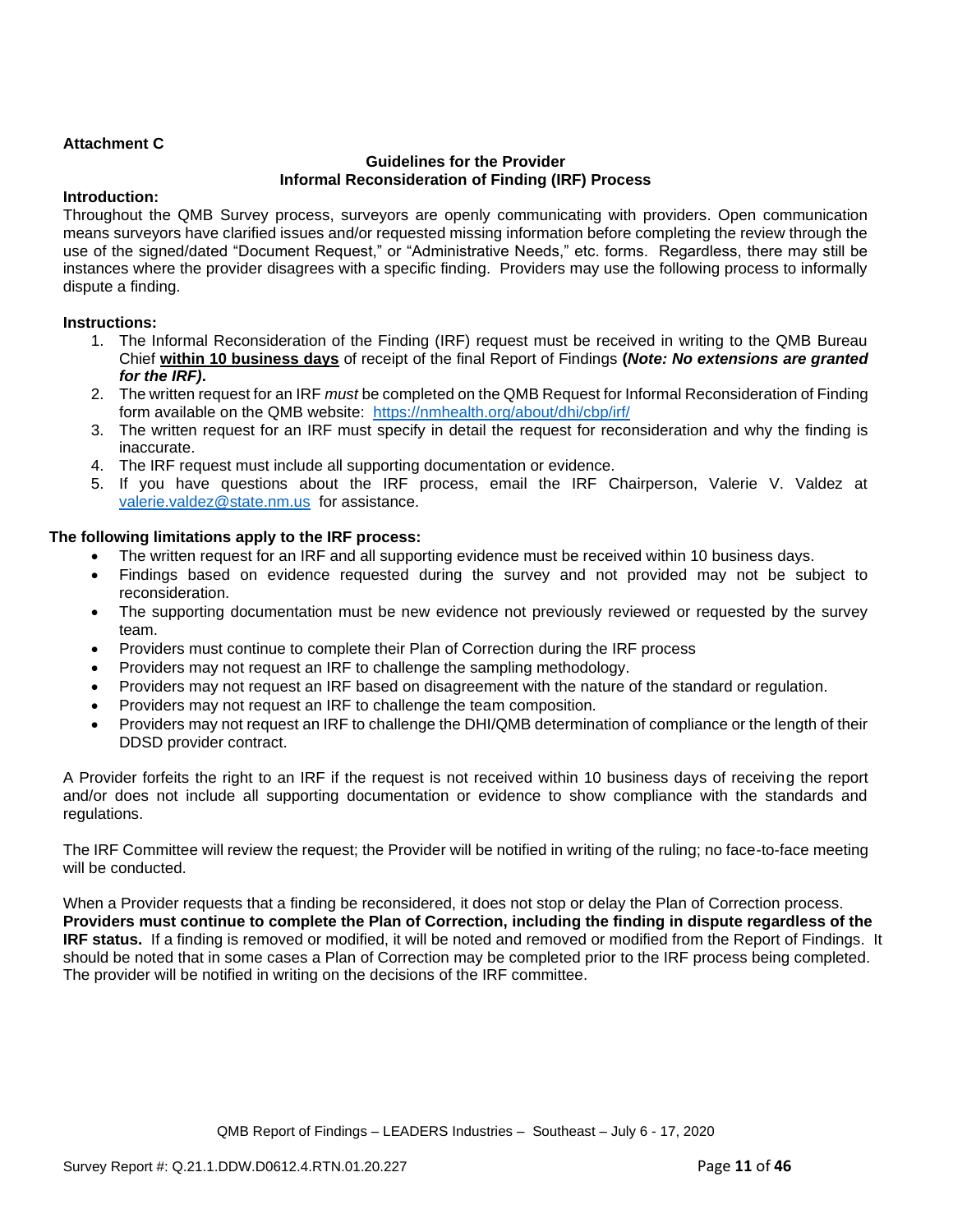## **Attachment D**

### **QMB Determinations of Compliance**

## **Compliance:**

The QMB determination of *Compliance* indicates that a provider has either no deficiencies found during a survey or that no deficiencies at the Condition of Participation Level were found. The agency has obtained a level of compliance such that there is a minimal potential for harm to individuals' health and safety. To qualify for a determination of *Compliance*, the provider must have received no Conditions of Participation Level Deficiencies and have a minimal number of Individuals on the sample affected by the findings indicated in the Standards Level Tags.

#### **Partial-Compliance with Standard Level Tags:**

The QMB determination of *Partial-Compliance with Standard Level Tags* indicates that a provider is in compliance with all Condition of Participation Level deficiencies but is out of compliance with a certain percentage of Standard Level deficiencies. This partial-compliance, if not corrected, may result in a negative outcome or the potential for more than minimal harm to individuals' health and safety. There are two ways to receive a determination of Partial Compliance with Standard Level Tags:

- 1. Your Report of Findings includes 16 or fewer Standards Level Tags with between 75% and 100% of the survey sample affected in any tag.
- 2. Your Report of Findings includes 17 or more Standard Level Tags with between 50% to 74% of the survey sample affected in any tag.

#### **Partial-Compliance with Standard Level Tags and Condition of Participation Level Tags:**

The QMB determination of *Partial-Compliance with Standard Level Tags and Condition of Participation Level Tags*  indicates that a provider is out of compliance with one to five  $(1 - 5)$  Condition of Participation Level Tags. This partial-compliance, if not corrected, may result in a serious negative outcome or the potential for more than minimal harm to individuals' health and safety.

#### **Non-Compliance:**

The QMB determination of *Non-Compliance* indicates a provider is significantly out of compliance with both Standard Level deficiencies and Conditions of Participation level deficiencies. This non-compliance, if not corrected, may result in a serious negative outcome or the potential for more than minimal harm to individuals' health and safety. There are three ways an agency can receive a determination of Non-Compliance:

- 1. Your Report of Findings includes 17 or more total Tags with 0 to 5 Condition of Participation Level Tags with 75% to 100% of the survey sample affected in any Condition of Participation Level tag.
- 2. Your Report of Findings includes any amount of Standard Level Tags with 6 or more Condition of Participation Level Tags.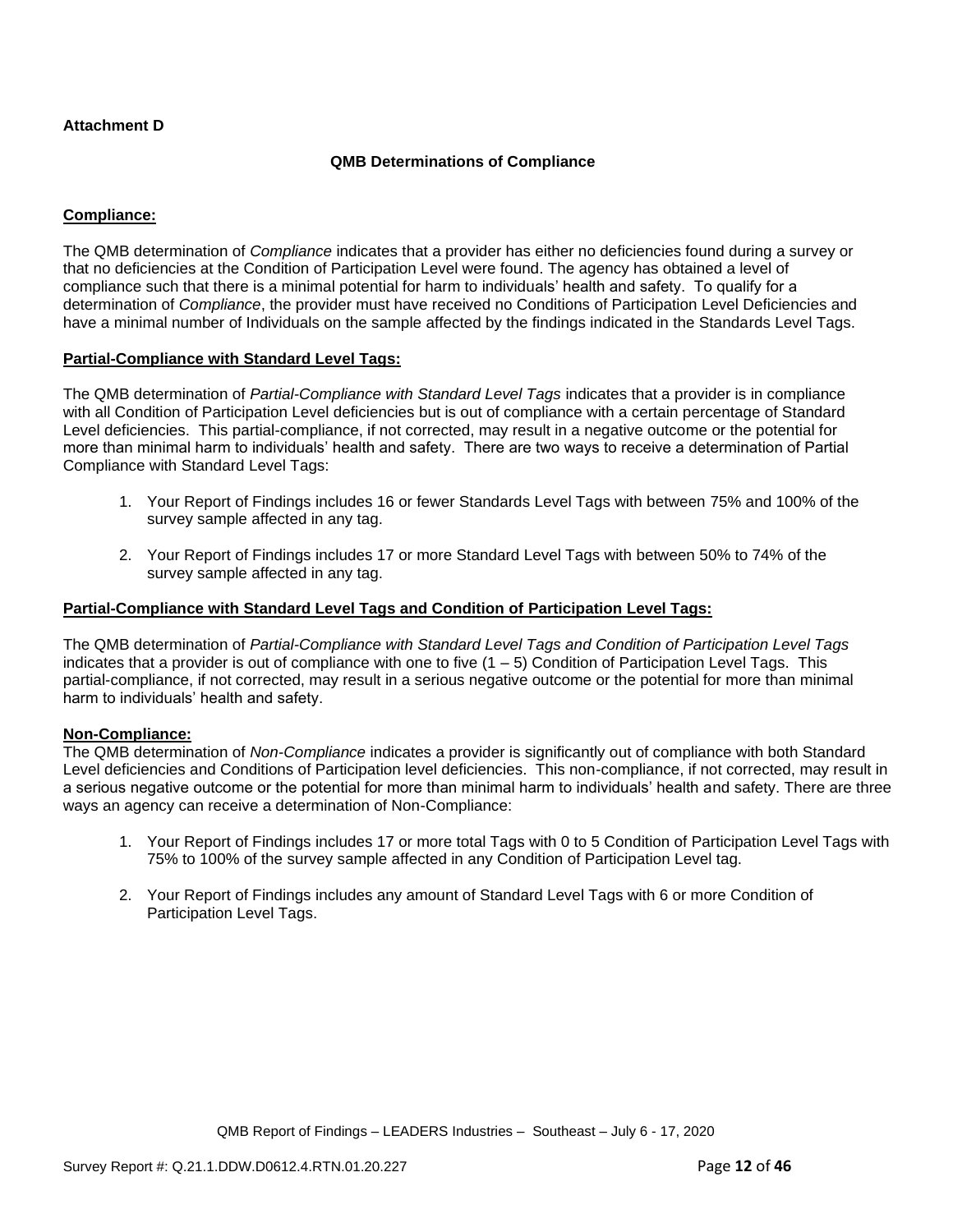| Compliance                                                                                                 |                                                                                                                        |                                                                                                                          |                                                                                                                          | <b>Weighting</b>                                                                                                       |                                                                                                                                |                                                                                                                             |                                                                                                               |
|------------------------------------------------------------------------------------------------------------|------------------------------------------------------------------------------------------------------------------------|--------------------------------------------------------------------------------------------------------------------------|--------------------------------------------------------------------------------------------------------------------------|------------------------------------------------------------------------------------------------------------------------|--------------------------------------------------------------------------------------------------------------------------------|-----------------------------------------------------------------------------------------------------------------------------|---------------------------------------------------------------------------------------------------------------|
| <b>Determination</b>                                                                                       |                                                                                                                        | LOW                                                                                                                      |                                                                                                                          | <b>MEDIUM</b>                                                                                                          |                                                                                                                                |                                                                                                                             | <b>HIGH</b>                                                                                                   |
| <b>Total Tags:</b>                                                                                         | up to 16                                                                                                               | 17 or more                                                                                                               | up to 16                                                                                                                 | 17 or more                                                                                                             | <b>Any Amount</b>                                                                                                              | 17 or more                                                                                                                  | <b>Any Amount</b>                                                                                             |
|                                                                                                            | and                                                                                                                    | and                                                                                                                      | and                                                                                                                      | and                                                                                                                    | And/or                                                                                                                         | and                                                                                                                         | And/or                                                                                                        |
| COP Level Tags:                                                                                            | 0 COP                                                                                                                  | 0 COP                                                                                                                    | 0 COP                                                                                                                    | 0 COP                                                                                                                  | 1 to 5 COP                                                                                                                     | 0 to 5 CoPs                                                                                                                 | 6 or more COP                                                                                                 |
|                                                                                                            | and                                                                                                                    | and                                                                                                                      | and                                                                                                                      | and                                                                                                                    |                                                                                                                                | and                                                                                                                         |                                                                                                               |
| Sample Affected:                                                                                           | 0 to 74%                                                                                                               | 0 to 49%                                                                                                                 | 75 to 100%                                                                                                               | 50 to 74%                                                                                                              |                                                                                                                                | 75 to 100%                                                                                                                  |                                                                                                               |
| "Non-Compliance"                                                                                           |                                                                                                                        |                                                                                                                          |                                                                                                                          |                                                                                                                        |                                                                                                                                | 17 or more<br><b>Total Tags with</b><br>75 to 100% of<br>the Individuals<br>in the sample<br>cited in any CoP<br>Level tag. | Any Amount of<br><b>Standard Level</b><br>Tags and 6 or<br>more Conditions<br>of Participation<br>Level Tags. |
| "Partial Compliance<br>with Standard Level<br>tags and Condition of<br><b>Participation Level</b><br>Tags" |                                                                                                                        |                                                                                                                          |                                                                                                                          |                                                                                                                        | <b>Any Amount</b><br><b>Standard Level</b><br>Tags, plus 1 to 5<br><b>Conditions of</b><br><b>Participation Level</b><br>tags. |                                                                                                                             |                                                                                                               |
| "Partial Compliance<br>with Standard Level<br>tags"                                                        |                                                                                                                        |                                                                                                                          | up to 16<br><b>Standard Level</b><br>Tags with 75 to<br>100% of the<br>individuals in<br>the sample cited<br>in any tag. | 17 or more<br>Standard Level<br>Tags with 50 to<br><b>74%</b> of the<br>individuals in<br>the sample cited<br>any tag. |                                                                                                                                |                                                                                                                             |                                                                                                               |
| "Compliance"                                                                                               | Up to 16<br><b>Standard Level</b><br>Tags with 0 to<br>74% of the<br>individuals in<br>the sample<br>cited in any tag. | 17 or more<br><b>Standard Level</b><br>Tags with 0 to<br>49% of the<br>individuals in<br>the sample cited<br>in any tag. |                                                                                                                          |                                                                                                                        |                                                                                                                                |                                                                                                                             |                                                                                                               |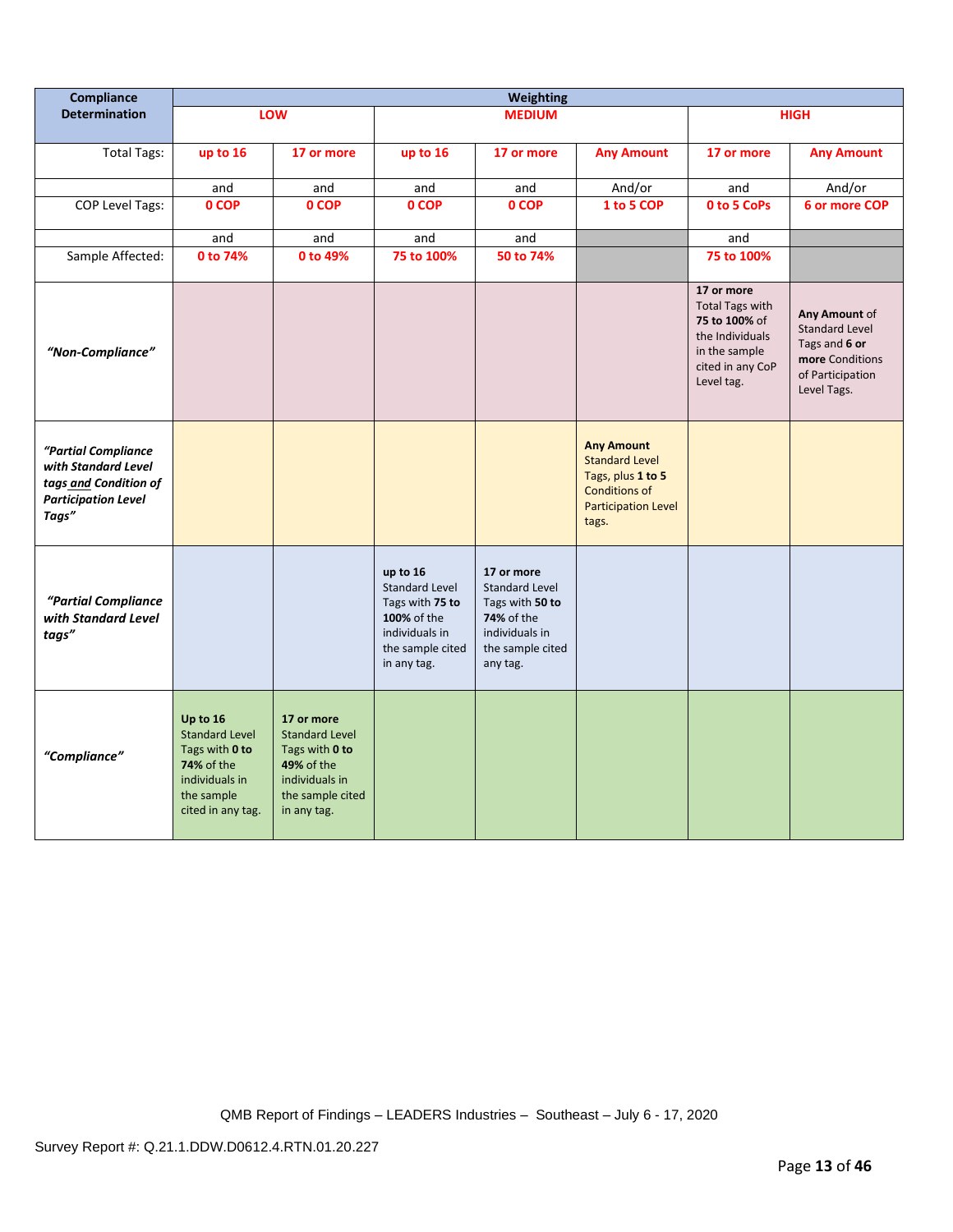# **Agency: LEADERS Industries - Southeast Region** Program: Developmental Disabilities Waiver<br>Service: 2018: Supported Living, Customize 2018: Supported Living, Customized In-Home Supports, and Customized Community Supports Routine Survey Type:<br>Survey Date: **Survey Date: July 6 - 17, 2020**

| <b>Standard of Care</b>                           | <b>Deficiencies</b>                                | Agency Plan of Correction, On-going QA/QI<br>and Responsible Party                                                                                          | <b>Completion</b><br><b>Date</b> |
|---------------------------------------------------|----------------------------------------------------|-------------------------------------------------------------------------------------------------------------------------------------------------------------|----------------------------------|
|                                                   |                                                    | Service Domain: Service Plans: ISP Implementation - Services are delivered in accordance with the service plan, including type, scope, amount, duration and |                                  |
| frequency specified in the service plan.          |                                                    |                                                                                                                                                             |                                  |
| Tag #1A32 Administrative Case File:               | <b>Condition of Participation Level Deficiency</b> |                                                                                                                                                             |                                  |
| <b>Individual Service Plan Implementation</b>     |                                                    |                                                                                                                                                             |                                  |
| NMAC 7.26.5.16.C and D Development of             | After an analysis of the evidence it has been      | Provider:                                                                                                                                                   |                                  |
| the ISP. Implementation of the ISP. The ISP       | determined there is a significant potential for a  | <b>State your Plan of Correction for the</b>                                                                                                                |                                  |
| shall be implemented according to the             | negative outcome to occur.                         | deficiencies cited in this tag here (How is the                                                                                                             |                                  |
| timelines determined by the IDT and as            |                                                    | deficiency going to be corrected? This can be                                                                                                               |                                  |
| specified in the ISP for each stated desired      | Based on administrative record review, the         | specific to each deficiency cited or if possible an<br>overall correction?): $\rightarrow$                                                                  |                                  |
| outcomes and action plan.                         | Agency did not implement the ISP according to      |                                                                                                                                                             |                                  |
|                                                   | the timelines determined by the IDT and as         |                                                                                                                                                             |                                  |
| C. The IDT shall review and discuss               | specified in the ISP for each stated desired       |                                                                                                                                                             |                                  |
| information and recommendations with the          | outcomes and action plan for 2 of 11               |                                                                                                                                                             |                                  |
| individual, with the goal of supporting the       | individuals.                                       |                                                                                                                                                             |                                  |
| individual in attaining desired outcomes. The     |                                                    |                                                                                                                                                             |                                  |
| IDT develops an ISP based upon the                | As indicated by Individuals ISP the following      |                                                                                                                                                             |                                  |
| individual's personal vision statement,           | was found with regards to the implementation       | <b>Provider:</b>                                                                                                                                            |                                  |
| strengths, needs, interests and preferences.      | of ISP Outcomes:                                   |                                                                                                                                                             |                                  |
| The ISP is a dynamic document, revised            |                                                    | <b>Enter your ongoing Quality</b>                                                                                                                           |                                  |
| periodically, as needed, and amended to           | <b>Supported Living Data Collection/Data</b>       | <b>Assurance/Quality Improvement</b>                                                                                                                        |                                  |
| reflect progress towards personal goals and       | Tracking/Progress with regards to ISP              | processes as it related to this tag number                                                                                                                  |                                  |
| achievements consistent with the individual's     | Outcomes:                                          | here (What is going to be done? How many                                                                                                                    |                                  |
| future vision. This regulation is consistent with |                                                    | individuals is this going to affect? How often will<br>this be completed? Who is responsible? What                                                          |                                  |
| standards established for individual plan         | Individual #7                                      | steps will be taken if issues are found?): $\rightarrow$                                                                                                    |                                  |
| development as set forth by the commission on     | • None found regarding: Live Outcome/Action        |                                                                                                                                                             |                                  |
| the accreditation of rehabilitation facilities    | Step: "will use her eating devices" for            |                                                                                                                                                             |                                  |
| (CARF) and/or other program accreditation         | 4/2020 - 5/2020. Action step is to be              |                                                                                                                                                             |                                  |
| approved and adopted by the developmental         | completed 3 times per week. Note:                  |                                                                                                                                                             |                                  |
| disabilities division and the department of       | Document maintained by the provider was            |                                                                                                                                                             |                                  |
| health. It is the policy of the developmental     | blank.                                             |                                                                                                                                                             |                                  |
| disabilities division (DDD), that to the extent   |                                                    |                                                                                                                                                             |                                  |
| permitted by funding, each individual receive     | Individual #9                                      |                                                                                                                                                             |                                  |
| supports and services that will assist and        | • None found regarding: Live Outcome/Action        |                                                                                                                                                             |                                  |
| encourage independence and productivity in        | Step: "will pick up the cups and utensils          |                                                                                                                                                             |                                  |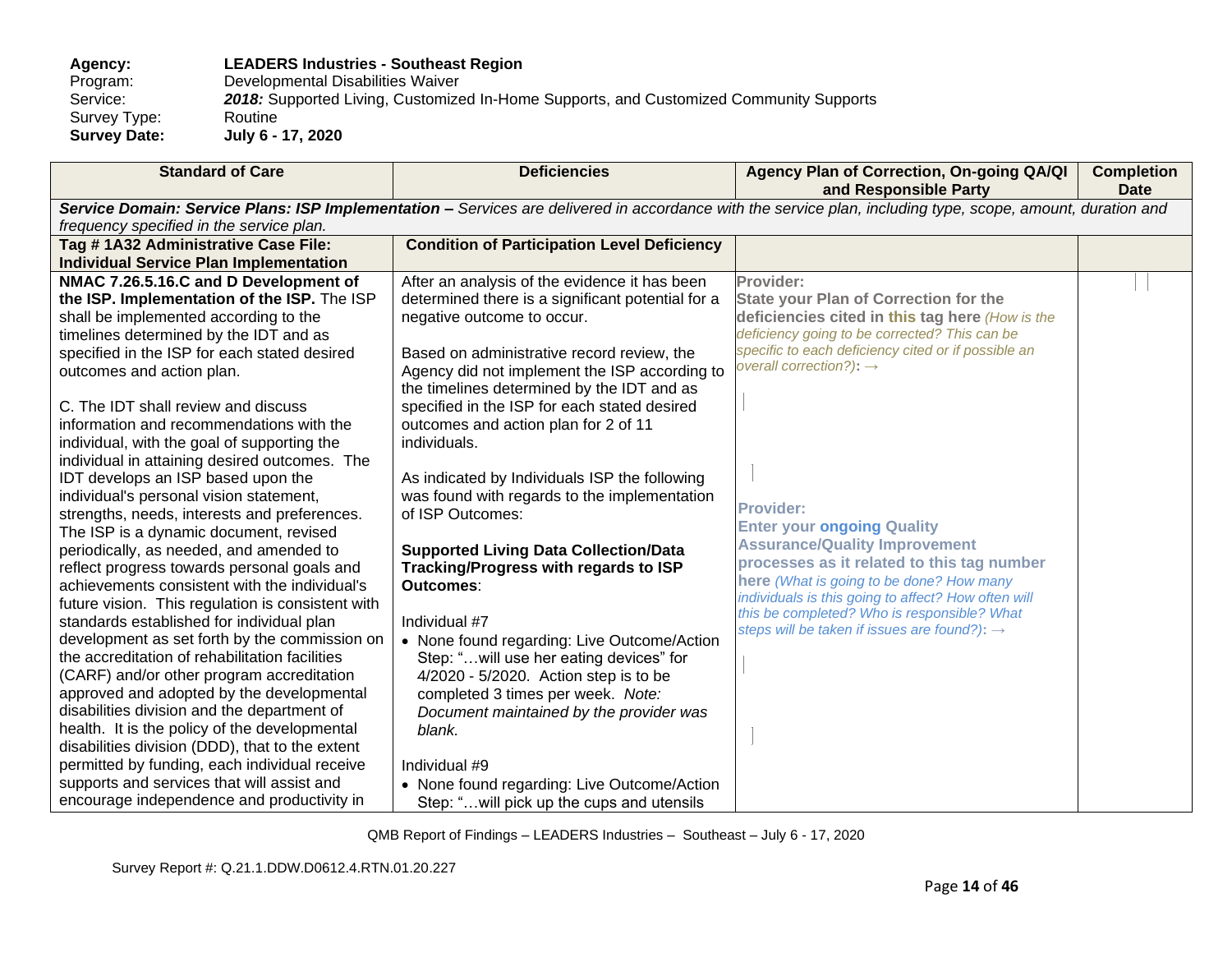| the community and attempt to prevent               | and place them into the sink after dinner" for |  |
|----------------------------------------------------|------------------------------------------------|--|
| regression or loss of current capabilities.        | 5/2020. Action step is to be completed 2       |  |
| Services and supports include specialized          | times per month. Note: Document                |  |
| and/or generic services, training, education       | maintained by the provider was blank.          |  |
| and/or treatment as determined by the IDT and      |                                                |  |
| documented in the ISP.                             |                                                |  |
|                                                    |                                                |  |
|                                                    |                                                |  |
| D. The intent is to provide choice and obtain      |                                                |  |
| opportunities for individuals to live, work and    |                                                |  |
| play with full participation in their communities. |                                                |  |
| The following principles provide direction and     |                                                |  |
| purpose in planning for individuals with           |                                                |  |
| developmental disabilities. [05/03/94; 01/15/97;   |                                                |  |
| Recompiled 10/31/01]                               |                                                |  |
|                                                    |                                                |  |
| Developmental Disabilities (DD) Waiver             |                                                |  |
| Service Standards 2/26/2018; Re-Issue:             |                                                |  |
| 12/28/2018; Eff 1/1/2019                           |                                                |  |
| Chapter 6: Individual Service Plan (ISP)           |                                                |  |
| 6.8 ISP Implementation and Monitoring: All         |                                                |  |
|                                                    |                                                |  |
| DD Waiver Provider Agencies with a signed          |                                                |  |
| SFOC are required to provide services as           |                                                |  |
| detailed in the ISP. The ISP must be readily       |                                                |  |
| accessible to Provider Agencies on the             |                                                |  |
| approved budget. (See Chapter 20: Provider         |                                                |  |
| Documentation and Client Records.) CMs             |                                                |  |
| facilitate and maintain communication with the     |                                                |  |
| person, his/her representative, other IDT          |                                                |  |
| members, Provider Agencies, and relevant           |                                                |  |
| parties to ensure that the person receives the     |                                                |  |
| maximum benefit of his/her services and that       |                                                |  |
| revisions to the ISP are made as needed. All       |                                                |  |
| DD Waiver Provider Agencies are required to        |                                                |  |
| cooperate with monitoring activities conducted     |                                                |  |
| by the CM and the DOH. Provider Agencies           |                                                |  |
| are required to respond to issues at the           |                                                |  |
| individual level and agency level as described     |                                                |  |
| in Chapter 16: Qualified Provider Agencies.        |                                                |  |
|                                                    |                                                |  |
| <b>Chapter 20: Provider Documentation and</b>      |                                                |  |
| <b>Client Records 20.2 Client Records</b>          |                                                |  |
| Requirements: All DD Waiver Provider               |                                                |  |
|                                                    |                                                |  |
| Agencies are required to create and maintain       |                                                |  |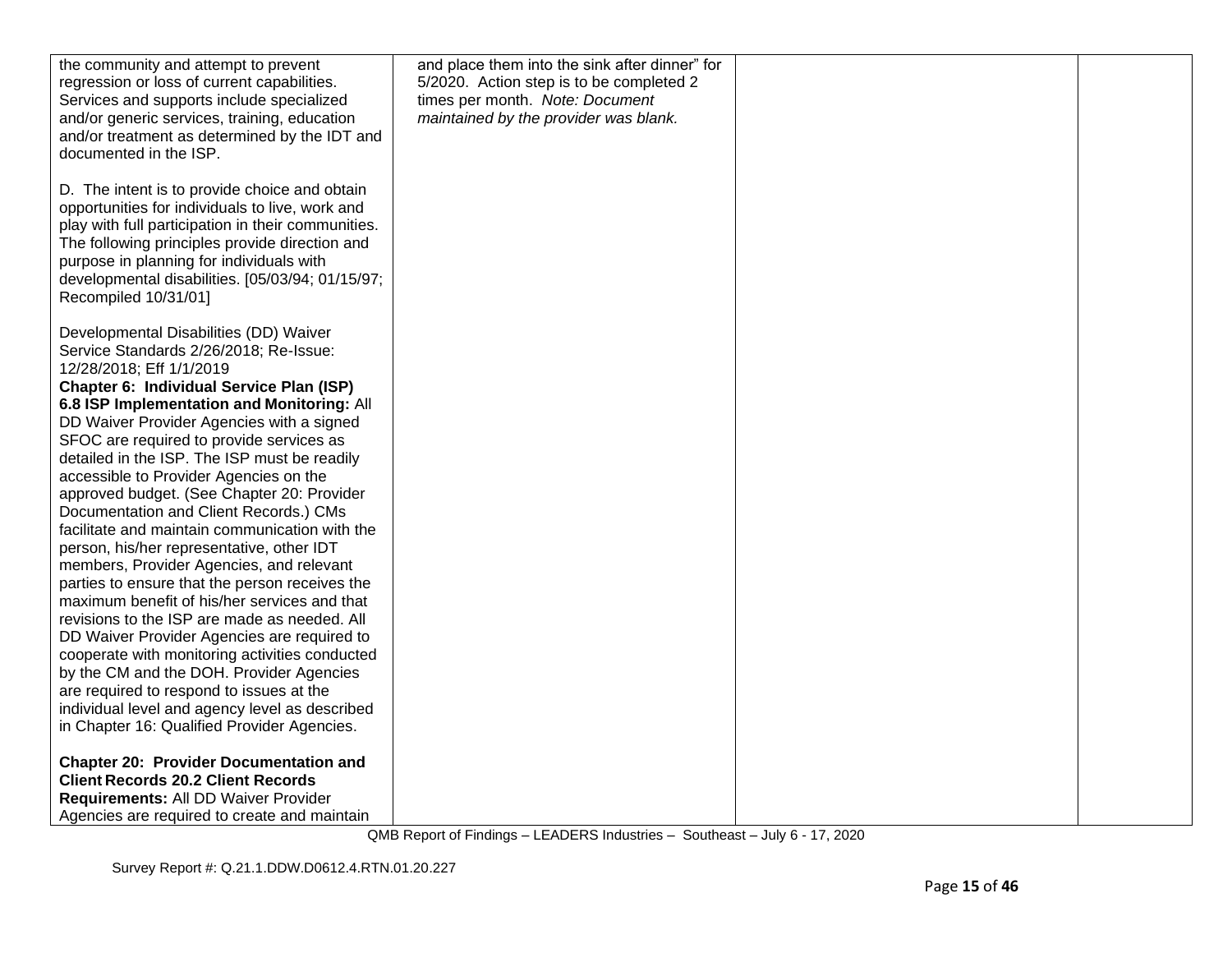| individual client records. The contents of client |  |  |
|---------------------------------------------------|--|--|
| records vary depending on the unique needs of     |  |  |
| the person receiving services and the resultant   |  |  |
| information produced. The extent of               |  |  |
| documentation required for individual client      |  |  |
| records per service type depends on the           |  |  |
| location of the file, the type of service being   |  |  |
| provided, and the information necessary.          |  |  |
| DD Waiver Provider Agencies are required to       |  |  |
| adhere to the following:                          |  |  |
| Client records must contain all documents         |  |  |
| essential to the service being provided and       |  |  |
| essential to ensuring the health and safety of    |  |  |
| the person during the provision of the service.   |  |  |
| 2. Provider Agencies must have readily            |  |  |
| accessible records in home and community          |  |  |
| settings in paper or electronic form. Secure      |  |  |
| access to electronic records through the          |  |  |
| Therap web-based system using computers or        |  |  |
| mobile devices is acceptable.                     |  |  |
| 3. Provider Agencies are responsible for          |  |  |
| ensuring that all plans created by nurses, RDs,   |  |  |
| therapists or BSCs are present in all needed      |  |  |
| settings.                                         |  |  |
| 4. Provider Agencies must maintain records        |  |  |
| of all documents produced by agency               |  |  |
| personnel or contractors on behalf of each        |  |  |
| person, including any routine notes or data,      |  |  |
| annual assessments, semi-annual reports,          |  |  |
| evidence of training provided/received,           |  |  |
| progress notes, and any other interactions for    |  |  |
| which billing is generated.                       |  |  |
| 5. Each Provider Agency is responsible for        |  |  |
| maintaining the daily or other contact notes      |  |  |
| documenting the nature and frequency of           |  |  |
| service delivery, as well as data tracking only   |  |  |
| for the services provided by their agency.        |  |  |
| The current Client File Matrix found in<br>6.     |  |  |
| Appendix A Client File Matrix details the         |  |  |
| minimum requirements for records to be            |  |  |
| stored in agency office files, the delivery site, |  |  |
| or with DSP while providing services in the       |  |  |
| community.                                        |  |  |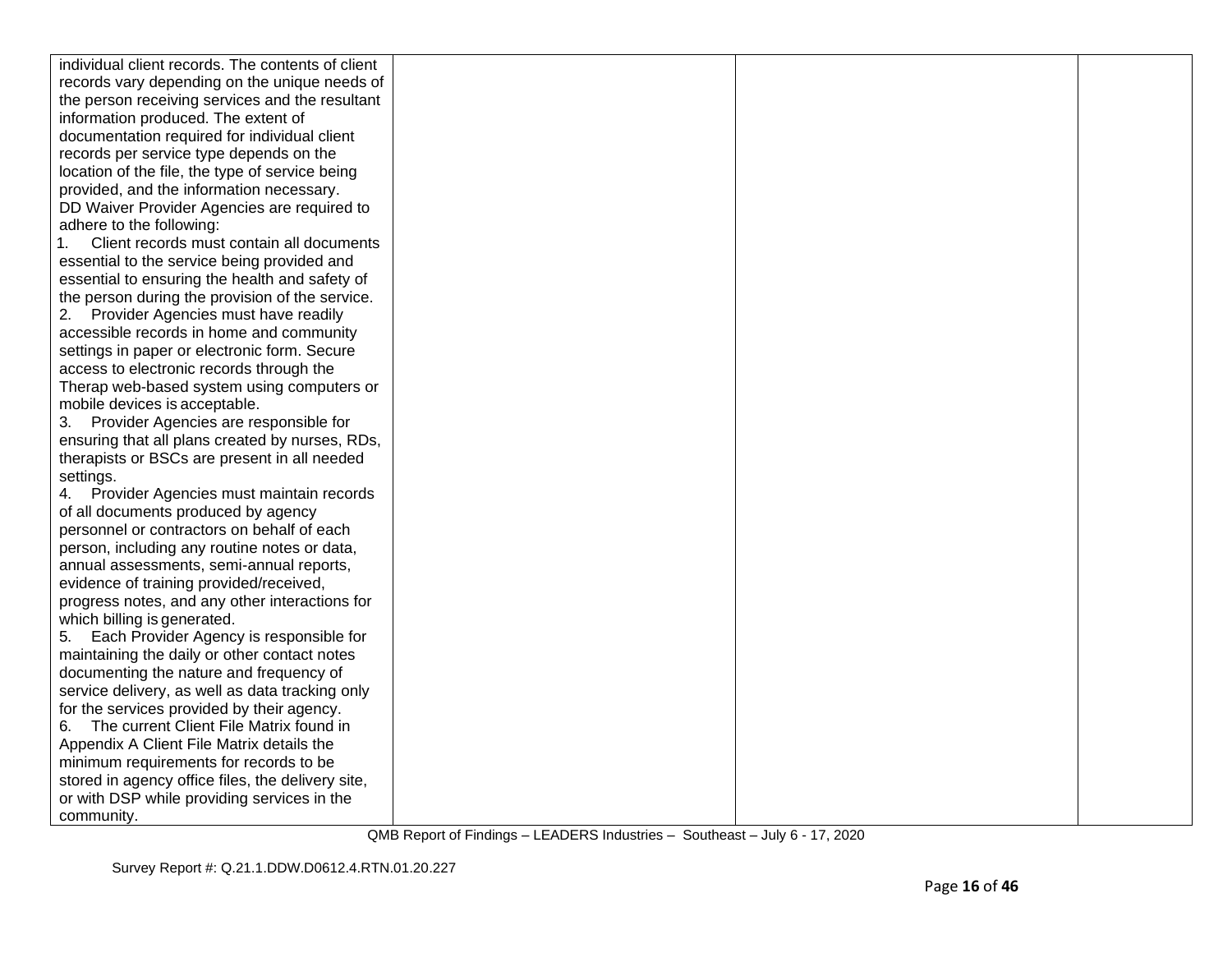| 7. All records pertaining to JCMs must be<br>retained permanently and must be made<br>available to DDSD upon request, upon the<br>termination or expiration of a provider<br>agreement, or upon provider withdrawal from<br>services. |  |  |
|---------------------------------------------------------------------------------------------------------------------------------------------------------------------------------------------------------------------------------------|--|--|
|                                                                                                                                                                                                                                       |  |  |
|                                                                                                                                                                                                                                       |  |  |
|                                                                                                                                                                                                                                       |  |  |
|                                                                                                                                                                                                                                       |  |  |
|                                                                                                                                                                                                                                       |  |  |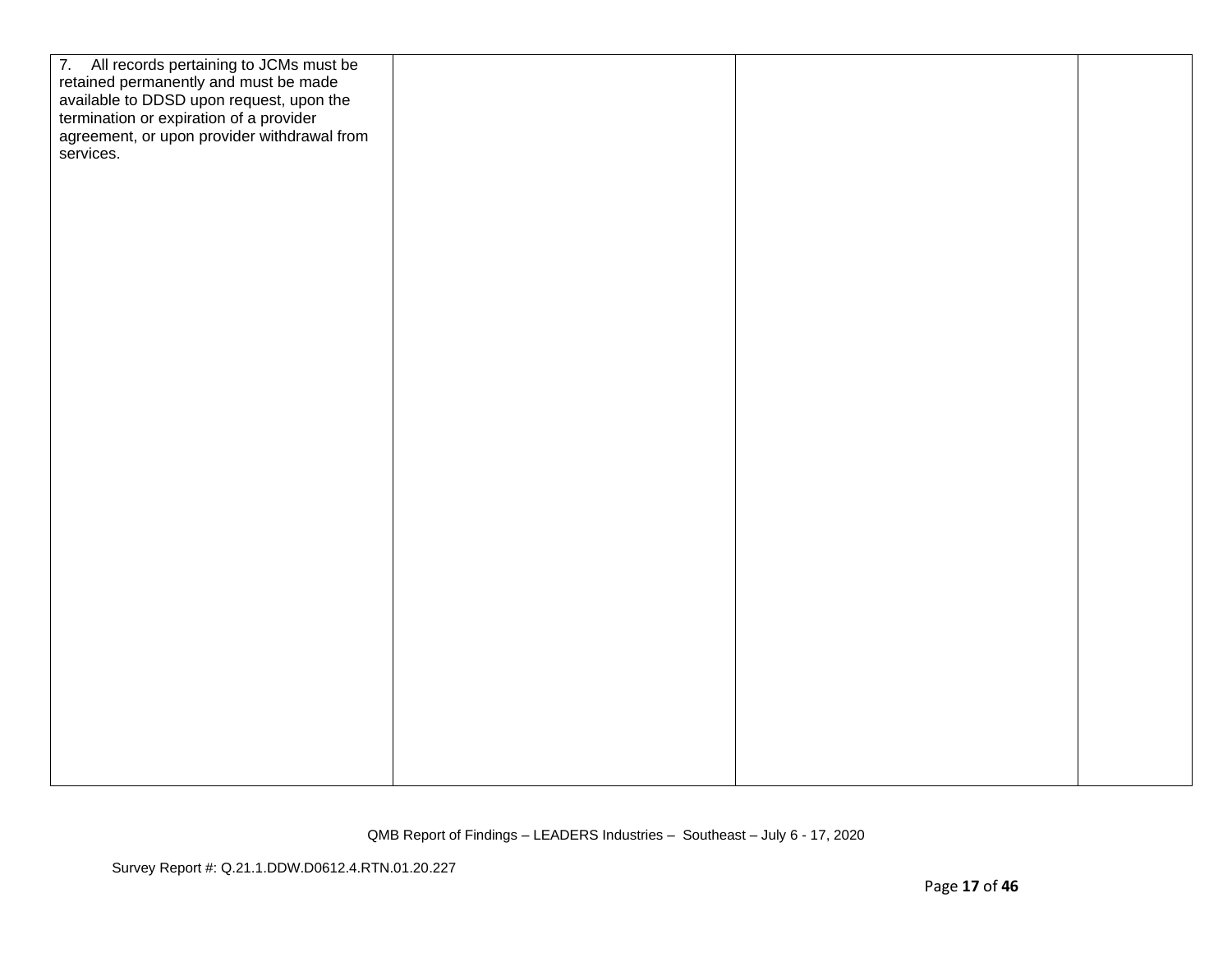| Tag #1A32.1 Administrative Case File:                                                       | <b>Standard Level Deficiency</b>                                                             |                                                                                                 |  |
|---------------------------------------------------------------------------------------------|----------------------------------------------------------------------------------------------|-------------------------------------------------------------------------------------------------|--|
| <b>Individual Service Plan Implementation (Not</b>                                          |                                                                                              |                                                                                                 |  |
| <b>Completed at Frequency)</b>                                                              |                                                                                              |                                                                                                 |  |
| NMAC 7.26.5.16.C and D Development of                                                       | Based on administrative record review the                                                    | Provider:                                                                                       |  |
| the ISP. Implementation of the ISP. The ISP<br>shall be implemented according to the        | Agency did not implement the ISP according to<br>the timelines determined by the IDT and as  | <b>State your Plan of Correction for the</b><br>deficiencies cited in this tag here (How is the |  |
| timelines determined by the IDT and as                                                      | specified in the ISP for each stated desired                                                 | deficiency going to be corrected? This can be                                                   |  |
| specified in the ISP for each stated desired                                                | outcomes and action plan for 2 of 11                                                         | specific to each deficiency cited or if possible an                                             |  |
| outcomes and action plan.                                                                   | individuals.                                                                                 | overall correction?): $\rightarrow$                                                             |  |
|                                                                                             |                                                                                              |                                                                                                 |  |
| C. The IDT shall review and discuss                                                         | As indicated by Individuals ISP the following                                                |                                                                                                 |  |
| information and recommendations with the                                                    | was found with regards to the implementation                                                 |                                                                                                 |  |
| individual, with the goal of supporting the                                                 | of ISP Outcomes:                                                                             |                                                                                                 |  |
| individual in attaining desired outcomes. The                                               |                                                                                              |                                                                                                 |  |
| IDT develops an ISP based upon the                                                          | <b>Supported Living Data Collection / Data</b>                                               |                                                                                                 |  |
| individual's personal vision statement,                                                     | Tracking/Progress with regards to ISP                                                        | <b>Provider:</b>                                                                                |  |
| strengths, needs, interests and preferences.                                                | Outcomes:                                                                                    | <b>Enter your ongoing Quality</b>                                                               |  |
| The ISP is a dynamic document, revised                                                      | Individual #9                                                                                | <b>Assurance/Quality Improvement</b>                                                            |  |
| periodically, as needed, and amended to<br>reflect progress towards personal goals and      |                                                                                              | processes as it related to this tag number                                                      |  |
| achievements consistent with the individual's                                               | • According to the Live Outcome; Action Step<br>for " will pick up the cups and utensils and | here (What is going to be done? How many                                                        |  |
| future vision. This regulation is consistent with                                           | place them into the sink after dinner" is to be                                              | individuals is this going to affect? How often will                                             |  |
| standards established for individual plan                                                   | completed 2 times per month. Evidence                                                        | this be completed? Who is responsible? What                                                     |  |
| development as set forth by the commission on                                               | found indicated it was not being completed                                                   | steps will be taken if issues are found?): $\rightarrow$                                        |  |
| the accreditation of rehabilitation facilities                                              | at the required frequency as indicated in the                                                |                                                                                                 |  |
| (CARF) and/or other program accreditation                                                   | ISP for 4/2020.                                                                              |                                                                                                 |  |
| approved and adopted by the developmental                                                   |                                                                                              |                                                                                                 |  |
| disabilities division and the department of                                                 | <b>Customized In-Home Supports Data</b>                                                      |                                                                                                 |  |
| health. It is the policy of the developmental                                               | <b>Collection / Data Tracking/Progress with</b>                                              |                                                                                                 |  |
| disabilities division (DDD), that to the extent                                             | regards to ISP Outcomes:                                                                     |                                                                                                 |  |
| permitted by funding, each individual receive<br>supports and services that will assist and | Individual #5                                                                                |                                                                                                 |  |
| encourage independence and productivity in                                                  | • According to the Live Outcome; Action Step                                                 |                                                                                                 |  |
| the community and attempt to prevent                                                        | for " will select the ingredient of his choice"                                              |                                                                                                 |  |
| regression or loss of current capabilities.                                                 | is to be completed 1 time per week.                                                          |                                                                                                 |  |
| Services and supports include specialized                                                   | Evidence found indicated it was not being                                                    |                                                                                                 |  |
| and/or generic services, training, education                                                | completed at the required frequency as                                                       |                                                                                                 |  |
| and/or treatment as determined by the IDT and                                               | indicated in the ISP for 5/2020.                                                             |                                                                                                 |  |
| documented in the ISP.                                                                      |                                                                                              |                                                                                                 |  |
|                                                                                             | • According to the Live Outcome; Action Step                                                 |                                                                                                 |  |
| D. The intent is to provide choice and obtain                                               | for " will prepare a meal" is to be completed                                                |                                                                                                 |  |
| opportunities for individuals to live, work and                                             | 1 time per week. Evidence found indicated it                                                 |                                                                                                 |  |
| play with full participation in their communities.                                          |                                                                                              |                                                                                                 |  |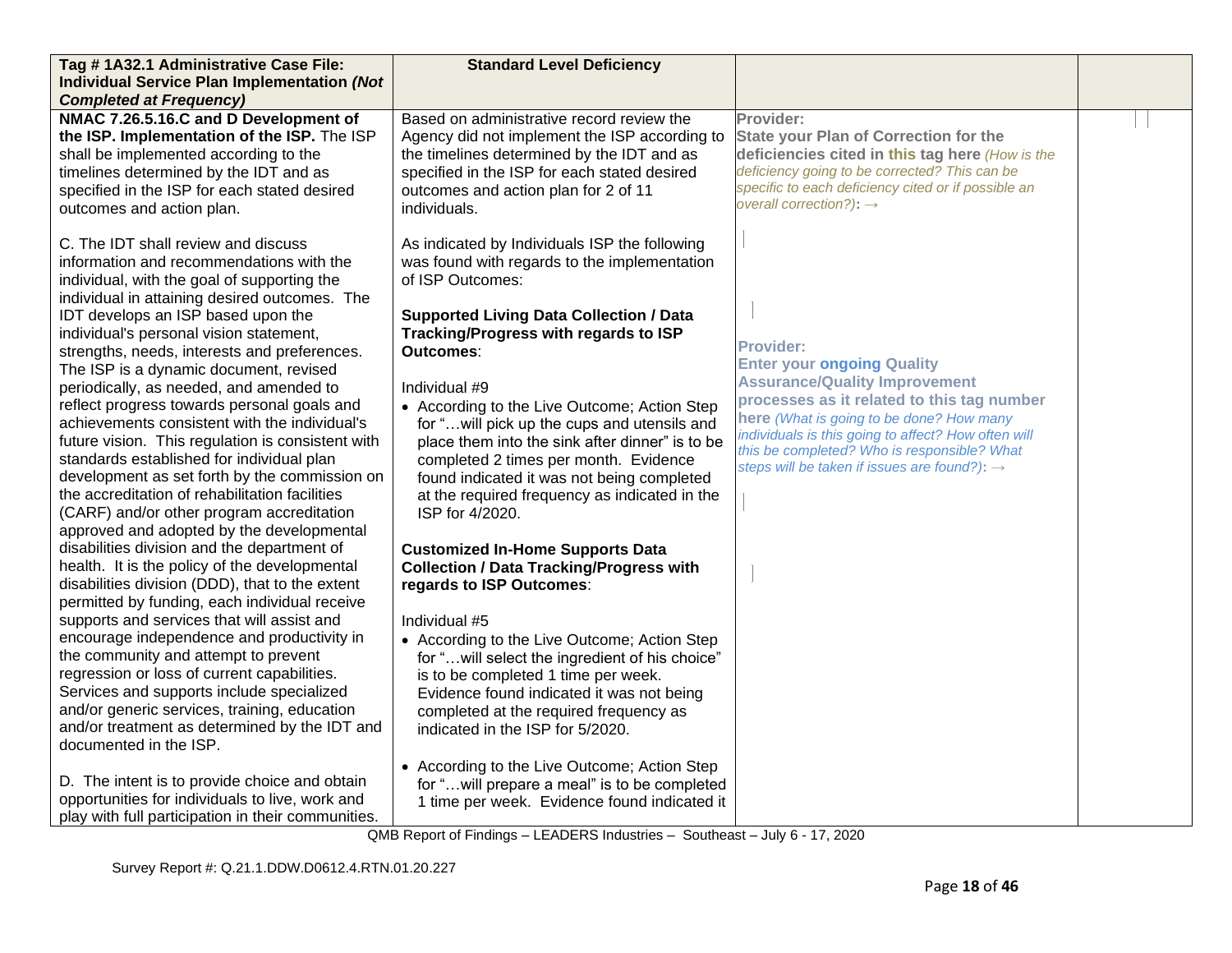| The following principles provide direction and    | was not being completed at the required       |  |
|---------------------------------------------------|-----------------------------------------------|--|
| purpose in planning for individuals with          | frequency as indicated in the ISP for 5/2020. |  |
| developmental disabilities. [05/03/94; 01/15/97;  |                                               |  |
| Recompiled 10/31/01]                              |                                               |  |
|                                                   |                                               |  |
| Developmental Disabilities (DD) Waiver            |                                               |  |
| Service Standards 2/26/2018; Re-Issue:            |                                               |  |
| 12/28/2018; Eff 1/1/2019                          |                                               |  |
| Chapter 6: Individual Service Plan (ISP)          |                                               |  |
| 6.8 ISP Implementation and Monitoring: All        |                                               |  |
| DD Waiver Provider Agencies with a signed         |                                               |  |
| SFOC are required to provide services as          |                                               |  |
| detailed in the ISP. The ISP must be readily      |                                               |  |
| accessible to Provider Agencies on the            |                                               |  |
| approved budget. (See Chapter 20: Provider        |                                               |  |
| Documentation and Client Records.) CMs            |                                               |  |
| facilitate and maintain communication with the    |                                               |  |
| person, his/her representative, other IDT         |                                               |  |
| members, Provider Agencies, and relevant          |                                               |  |
| parties to ensure that the person receives the    |                                               |  |
| maximum benefit of his/her services and that      |                                               |  |
| revisions to the ISP are made as needed. All      |                                               |  |
| DD Waiver Provider Agencies are required to       |                                               |  |
| cooperate with monitoring activities conducted    |                                               |  |
| by the CM and the DOH. Provider Agencies          |                                               |  |
| are required to respond to issues at the          |                                               |  |
| individual level and agency level as described    |                                               |  |
| in Chapter 16: Qualified Provider Agencies.       |                                               |  |
|                                                   |                                               |  |
| <b>Chapter 20: Provider Documentation and</b>     |                                               |  |
| <b>Client Records 20.2 Client Records</b>         |                                               |  |
| Requirements: All DD Waiver Provider              |                                               |  |
| Agencies are required to create and maintain      |                                               |  |
| individual client records. The contents of client |                                               |  |
| records vary depending on the unique needs of     |                                               |  |
| the person receiving services and the resultant   |                                               |  |
| information produced. The extent of               |                                               |  |
| documentation required for individual client      |                                               |  |
| records per service type depends on the           |                                               |  |
| location of the file, the type of service being   |                                               |  |
| provided, and the information necessary.          |                                               |  |
| DD Waiver Provider Agencies are required to       |                                               |  |
| adhere to the following:                          |                                               |  |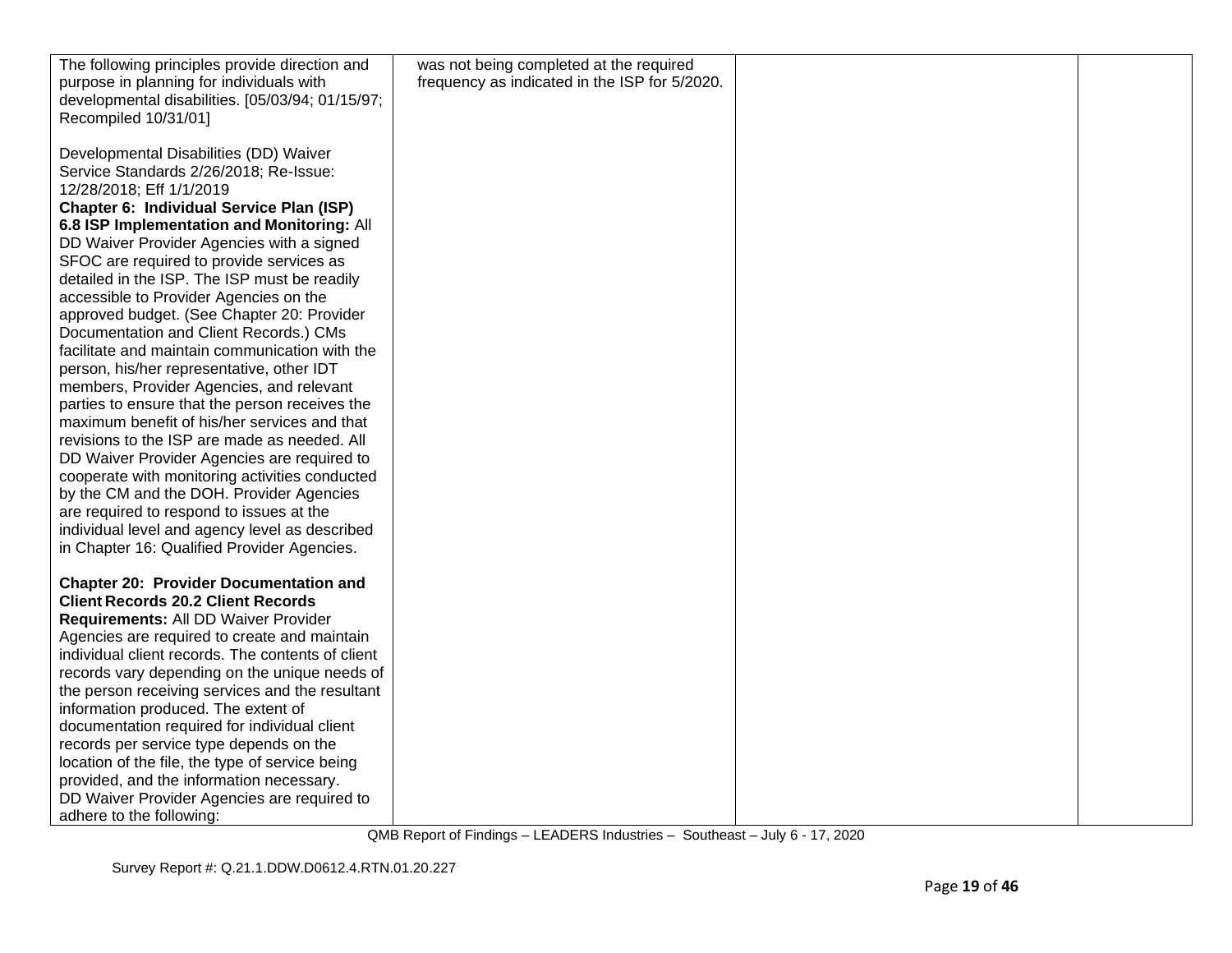| 8.<br>Client records must contain all documents   |  |  |
|---------------------------------------------------|--|--|
| essential to the service being provided and       |  |  |
| essential to ensuring the health and safety of    |  |  |
| the person during the provision of the service.   |  |  |
| 9. Provider Agencies must have readily            |  |  |
| accessible records in home and community          |  |  |
| settings in paper or electronic form. Secure      |  |  |
| access to electronic records through the          |  |  |
| Therap web-based system using computers or        |  |  |
| mobile devices is acceptable.                     |  |  |
| 10. Provider Agencies are responsible for         |  |  |
| ensuring that all plans created by nurses, RDs,   |  |  |
| therapists or BSCs are present in all needed      |  |  |
| settings.                                         |  |  |
| 11. Provider Agencies must maintain records       |  |  |
| of all documents produced by agency               |  |  |
| personnel or contractors on behalf of each        |  |  |
| person, including any routine notes or data,      |  |  |
| annual assessments, semi-annual reports,          |  |  |
| evidence of training provided/received,           |  |  |
| progress notes, and any other interactions for    |  |  |
| which billing is generated.                       |  |  |
| 12. Each Provider Agency is responsible for       |  |  |
| maintaining the daily or other contact notes      |  |  |
| documenting the nature and frequency of           |  |  |
| service delivery, as well as data tracking only   |  |  |
| for the services provided by their agency.        |  |  |
| 13. The current Client File Matrix found in       |  |  |
| Appendix A Client File Matrix details the         |  |  |
| minimum requirements for records to be            |  |  |
| stored in agency office files, the delivery site, |  |  |
| or with DSP while providing services in the       |  |  |
| community.                                        |  |  |
| 14. All records pertaining to JCMs must be        |  |  |
| retained permanently and must be made             |  |  |
| available to DDSD upon request, upon the          |  |  |
| termination or expiration of a provider           |  |  |
| agreement, or upon provider withdrawal from       |  |  |
| services.                                         |  |  |
|                                                   |  |  |
|                                                   |  |  |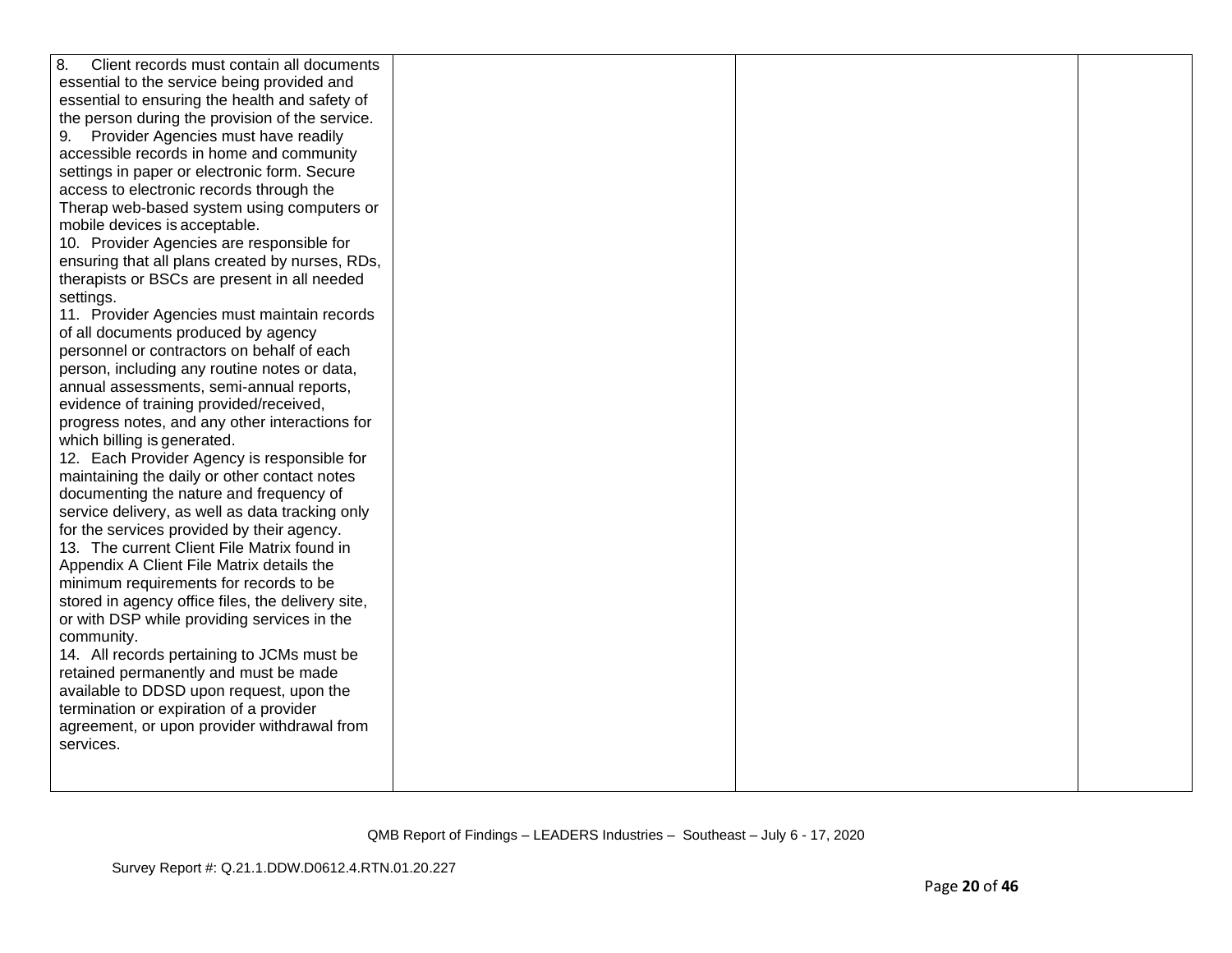| <b>Standard of Care</b>                                                                                                                                 | <b>Deficiencies</b>                                                                 | Agency Plan of Correction, On-going QA/QI<br>and Responsible Party | <b>Completion</b><br><b>Date</b> |  |
|---------------------------------------------------------------------------------------------------------------------------------------------------------|-------------------------------------------------------------------------------------|--------------------------------------------------------------------|----------------------------------|--|
| Service Domain: Qualified Providers - The State monitors non-licensed/non-certified providers to assure adherence to waiver requirements. The State     |                                                                                     |                                                                    |                                  |  |
| implements its policies and procedures for verifying that provider training is conducted in accordance with State requirements and the approved waiver. |                                                                                     |                                                                    |                                  |  |
| Tag #1A22 Agency Personnel Competency                                                                                                                   | <b>Condition of Participation Level Deficiency</b>                                  |                                                                    |                                  |  |
| Developmental Disabilities (DD) Waiver                                                                                                                  | After an analysis of the evidence it has been                                       | Provider:                                                          |                                  |  |
| Service Standards 2/26/2018; Re-Issue:                                                                                                                  | determined there is a significant potential for a                                   | <b>State your Plan of Correction for the</b>                       |                                  |  |
| 12/28/2018; Eff 1/1/2019                                                                                                                                | negative outcome to occur.                                                          | deficiencies cited in this tag here (How is the                    |                                  |  |
| Chapter 13: Nursing Services 13.2.11                                                                                                                    |                                                                                     | deficiency going to be corrected? This can be                      |                                  |  |
| <b>Training and Implementation of Plans:</b>                                                                                                            | Based on interview, the Agency did not ensure                                       | specific to each deficiency cited or if possible an                |                                  |  |
| 1. RNs and LPNs are required to provide                                                                                                                 | training competencies were met for 4 of 8                                           | overall correction?): $\rightarrow$                                |                                  |  |
| Individual Specific Training (IST) regarding                                                                                                            | Direct Support Personnel.                                                           |                                                                    |                                  |  |
| <b>HCPs and MERPs.</b>                                                                                                                                  |                                                                                     |                                                                    |                                  |  |
| 2. The agency nurse is required to deliver and                                                                                                          | When DSP were asked, if they received                                               |                                                                    |                                  |  |
| document training for DSP/DSS regarding the                                                                                                             | training on the Individual's Individual                                             |                                                                    |                                  |  |
| healthcare interventions/strategies and MERPs                                                                                                           | Service Plan and what the plan covered, the                                         |                                                                    |                                  |  |
| that the DSP are responsible to implement,                                                                                                              | following was reported:                                                             |                                                                    |                                  |  |
| clearly indicating level of competency achieved                                                                                                         |                                                                                     | <b>Provider:</b>                                                   |                                  |  |
| by each trainee as described in Chapter 17.10                                                                                                           | • DSP #509 stated, "She will pick an activity                                       | <b>Enter your ongoing Quality</b>                                  |                                  |  |
| Individual-Specific Training.                                                                                                                           | of her choice or we will do the range of                                            | <b>Assurance/Quality Improvement</b>                               |                                  |  |
| <b>Chapter 17: Training Requirement</b>                                                                                                                 | motion on her. That's it." Per the ISP the<br>Live Outcome is: "will use her eating | processes as it related to this tag number                         |                                  |  |
| 17.10 Individual-Specific Training: The                                                                                                                 | devices". (Individual #7)                                                           | here (What is going to be done? How many                           |                                  |  |
| following are elements of IST: defined                                                                                                                  |                                                                                     | individuals is this going to affect? How often will                |                                  |  |
| standards of performance, curriculum tailored                                                                                                           | When DSP were asked, if the Individual had                                          | this be completed? Who is responsible? What                        |                                  |  |
| to teach skills and knowledge necessary to                                                                                                              | a Positive Behavioral Supports Plan                                                 | steps will be taken if issues are found?): →                       |                                  |  |
| meet those standards of performance, and                                                                                                                | (PBSP), have you been trained on the PBSP                                           |                                                                    |                                  |  |
| formal examination or demonstration to verify                                                                                                           | and what does the plan cover, the following                                         |                                                                    |                                  |  |
| standards of performance, using the                                                                                                                     | was reported:                                                                       |                                                                    |                                  |  |
| established DDSD training levels of                                                                                                                     |                                                                                     |                                                                    |                                  |  |
| awareness, knowledge, and skill.                                                                                                                        | • DSP #529 stated, "Yes. Well I think he has                                        |                                                                    |                                  |  |
| Reaching an awareness level may be                                                                                                                      | psychotic behaviors and hallucinations that I                                       |                                                                    |                                  |  |
| accomplished by reading plans or other                                                                                                                  | haven't seen. I would have to calm him                                              |                                                                    |                                  |  |
| information. The trainee is cognizant of                                                                                                                | down and talk to him softly." According to                                          |                                                                    |                                  |  |
| information related to a person's specific                                                                                                              | the Individual Specific Training Section of                                         |                                                                    |                                  |  |
| condition. Verbal or written recall of basic                                                                                                            | the ISP the Individual does not have a                                              |                                                                    |                                  |  |
| information or knowing where to access the                                                                                                              | Positive Behavioral Supports Plan.                                                  |                                                                    |                                  |  |
| information can verify awareness.                                                                                                                       | (Individual #10)                                                                    |                                                                    |                                  |  |
| Reaching a knowledge level may take the                                                                                                                 |                                                                                     |                                                                    |                                  |  |
| form of observing a plan in action, reading a                                                                                                           | When DSP were asked, if the Individual's                                            |                                                                    |                                  |  |
| plan more thoroughly, or having a plan                                                                                                                  | had Health Care Plans, where could they be                                          |                                                                    |                                  |  |
| described by the author or their designee.                                                                                                              |                                                                                     |                                                                    |                                  |  |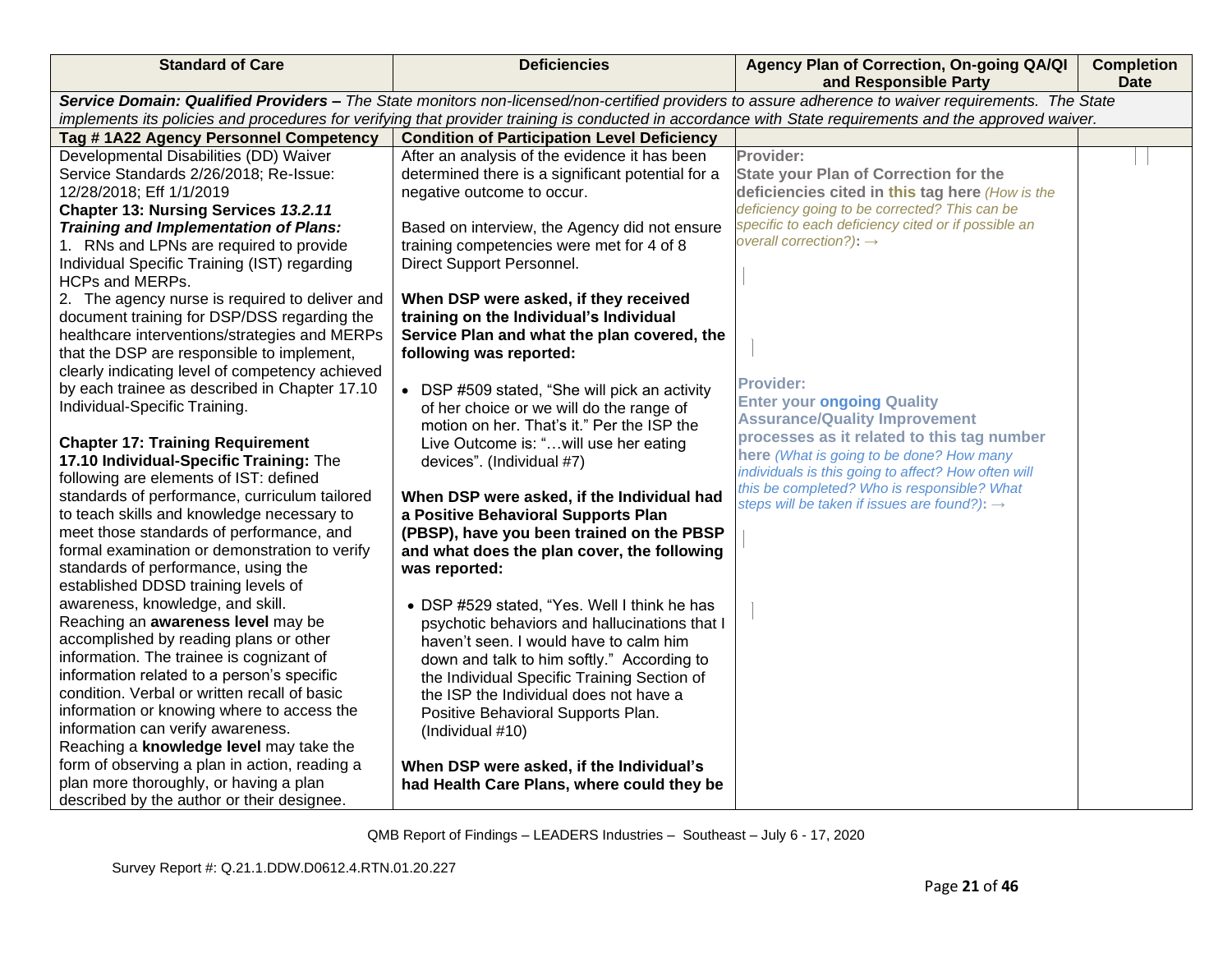| Verbal or written recall or demonstration may                             | located and if they had been trained, the                                        |  |
|---------------------------------------------------------------------------|----------------------------------------------------------------------------------|--|
| verify this level of competence.                                          | following was reported:                                                          |  |
| Reaching a skill level involves being trained                             |                                                                                  |  |
| by a therapist, nurse, designated or                                      | • DSP #527 stated, "Aspiration, Falls, Pain,                                     |  |
| experienced designated trainer. The trainer                               | Dehydration Risk, Skin Integrity/Breakdown,                                      |  |
| shall demonstrate the techniques according to                             | Asthma, Seizures, Dental Hygiene,                                                |  |
| the plan. Then they observe and provide                                   | Glaucoma, and Contractures." As indicated                                        |  |
| feedback to the trainee as they implement the                             | by the Electronic Comprehensive Health                                           |  |
| techniques. This should be repeated until                                 | Assessment Tool, the individual requires a                                       |  |
| competence is demonstrated. Demonstration                                 | Health Care Plan for Bowel and Bladder.                                          |  |
| of skill or observed implementation of the                                | (Individual #8)                                                                  |  |
| techniques or strategies verifies skill level                             |                                                                                  |  |
| competence. Trainees should be observed on                                | • DSP #536 stated, "None, she doesn't have                                       |  |
| more than one occasion to ensure appropriate                              | any Health Care Plans." As indicated by the                                      |  |
| techniques are maintained and to provide<br>additional coaching/feedback. | Electronic Comprehensive Health                                                  |  |
| Individuals shall receive services from                                   | Assessment Tool, the Individual requires                                         |  |
| competent and qualified Provider Agency                                   | Health Care Plans for Falls. (Individual #3)                                     |  |
| personnel who must successfully complete IST                              |                                                                                  |  |
| requirements in accordance with the                                       | When DSP were asked, if the Individual's<br>had Medical Emergency Response Plans |  |
| specifications described in the ISP of each                               | and where could they be located, the                                             |  |
| person supported.                                                         | following was reported, the following was                                        |  |
| IST must be arranged and conducted at<br>1.                               | reported:                                                                        |  |
| least annually. IST includes training on the ISP                          |                                                                                  |  |
| Desired Outcomes, Action Plans, strategies,                               | • DSP #536 stated, "No ma'am." As indicated                                      |  |
| and information about the person's preferences                            | by the Electronic Comprehensive Health                                           |  |
| regarding privacy, communication style, and                               | Assessment Tool, the Individual has                                              |  |
| routines. More frequent training may be                                   | Medical Emergency Response Plans for                                             |  |
| necessary if the annual ISP changes before the                            | Falls. (Individual #3)                                                           |  |
| year ends.                                                                |                                                                                  |  |
| 2.<br>IST for therapy-related WDSI, HCPs,                                 | When DSP were asked, if the Individual had                                       |  |
| MERPs, CARMPs, PBSA, PBSP, and BCIP,                                      | any food and / or medication allergies that                                      |  |
| must occur at least annually and more often if                            | could be potentially life threatening, the                                       |  |
| plans change, or if monitoring by the plan                                | following was reported:                                                          |  |
| author or agency finds incorrect                                          |                                                                                  |  |
| implementation, when new DSP or CM are                                    | • DSP #509 stated, "No." As indicated by the                                     |  |
| assigned to work with a person, or when an                                | Electronic Comprehensive Health                                                  |  |
| existing DSP or CM requires a refresher.                                  | Assessment Tool, the Individual is allergic                                      |  |
| 3. The competency level of the training is                                | to Phenobarbital. (Individual #7)                                                |  |
| based on the IST section of the ISP.                                      |                                                                                  |  |
| 4. The person should be present for and                                   | • DSP #529 stated, "No, I don't think he                                         |  |
| involved in IST whenever possible.                                        | does." As indicated by the Electronic                                            |  |
| 5. Provider Agencies are responsible for                                  |                                                                                  |  |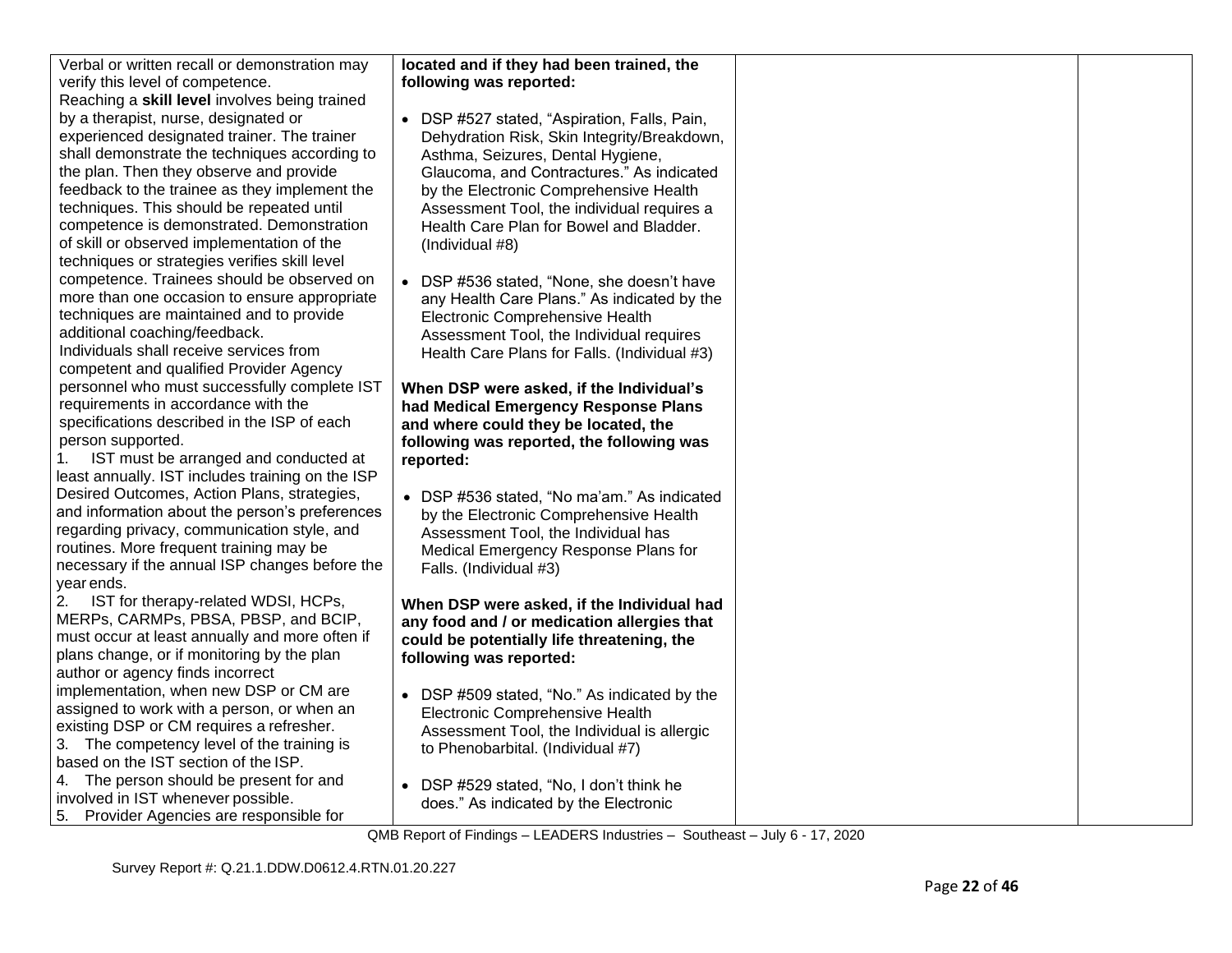| tracking of IST requirements.<br>6. Provider Agencies must arrange and<br>ensure that DSP's are trained on the contents<br>of the plans in accordance with timelines<br>indicated in the Individual-Specific Training<br>Requirements: Support Plans section of the<br>ISP and notify the plan authors when new DSP<br>are hired to arrange for trainings.<br>7. If a therapist, BSC, nurse, or other author of<br>a plan, healthcare or otherwise, chooses to<br>designate a trainer, that person is still<br>responsible for providing the curriculum to the<br>designated trainer. The author of the plan is<br>also responsible for ensuring the designated<br>trainer is verifying competency in alignment<br>with their curriculum, doing periodic quality<br>assurance checks with their designated trainer,<br>and re-certifying the designated trainer at least<br>annually and/or when there is a change to a<br>person's plan. | Comprehensive Health Assessment Tool,<br>the Individual is allergic to Keflex and<br>Medrol. (Individual #10)<br>DSP #536 stated, "No allergies." As<br>indicated by the Electronic Comprehensive<br>Health Assessment Tool, the Individual is<br>allergic to Azithromycin, Dimetapp, Sulfa,<br>and Sulfonamides. (Individual #3)<br>When DSP were asked, if the Individual had<br>Seizure Disorder, as well as a series of<br>questions specific to the DSP's knowledge<br>of the Seizure Disorder, the following was<br>reported:<br>• DSP #529 stated, "Yes, he takes Depakote<br>and he has them. If he was to have one I<br>would roll him to the side and make sure his<br>airway is clear and it is safe and then call<br>911. Then call the nurse, supervisor, and<br>guardian." As indicated by Electronic<br>Comprehensive Health Assessment Tool,<br>the Individual does not have a Seizure<br>Disorder. (Individual #10) |  |  |
|-------------------------------------------------------------------------------------------------------------------------------------------------------------------------------------------------------------------------------------------------------------------------------------------------------------------------------------------------------------------------------------------------------------------------------------------------------------------------------------------------------------------------------------------------------------------------------------------------------------------------------------------------------------------------------------------------------------------------------------------------------------------------------------------------------------------------------------------------------------------------------------------------------------------------------------------|--------------------------------------------------------------------------------------------------------------------------------------------------------------------------------------------------------------------------------------------------------------------------------------------------------------------------------------------------------------------------------------------------------------------------------------------------------------------------------------------------------------------------------------------------------------------------------------------------------------------------------------------------------------------------------------------------------------------------------------------------------------------------------------------------------------------------------------------------------------------------------------------------------------------------------------|--|--|
|-------------------------------------------------------------------------------------------------------------------------------------------------------------------------------------------------------------------------------------------------------------------------------------------------------------------------------------------------------------------------------------------------------------------------------------------------------------------------------------------------------------------------------------------------------------------------------------------------------------------------------------------------------------------------------------------------------------------------------------------------------------------------------------------------------------------------------------------------------------------------------------------------------------------------------------------|--------------------------------------------------------------------------------------------------------------------------------------------------------------------------------------------------------------------------------------------------------------------------------------------------------------------------------------------------------------------------------------------------------------------------------------------------------------------------------------------------------------------------------------------------------------------------------------------------------------------------------------------------------------------------------------------------------------------------------------------------------------------------------------------------------------------------------------------------------------------------------------------------------------------------------------|--|--|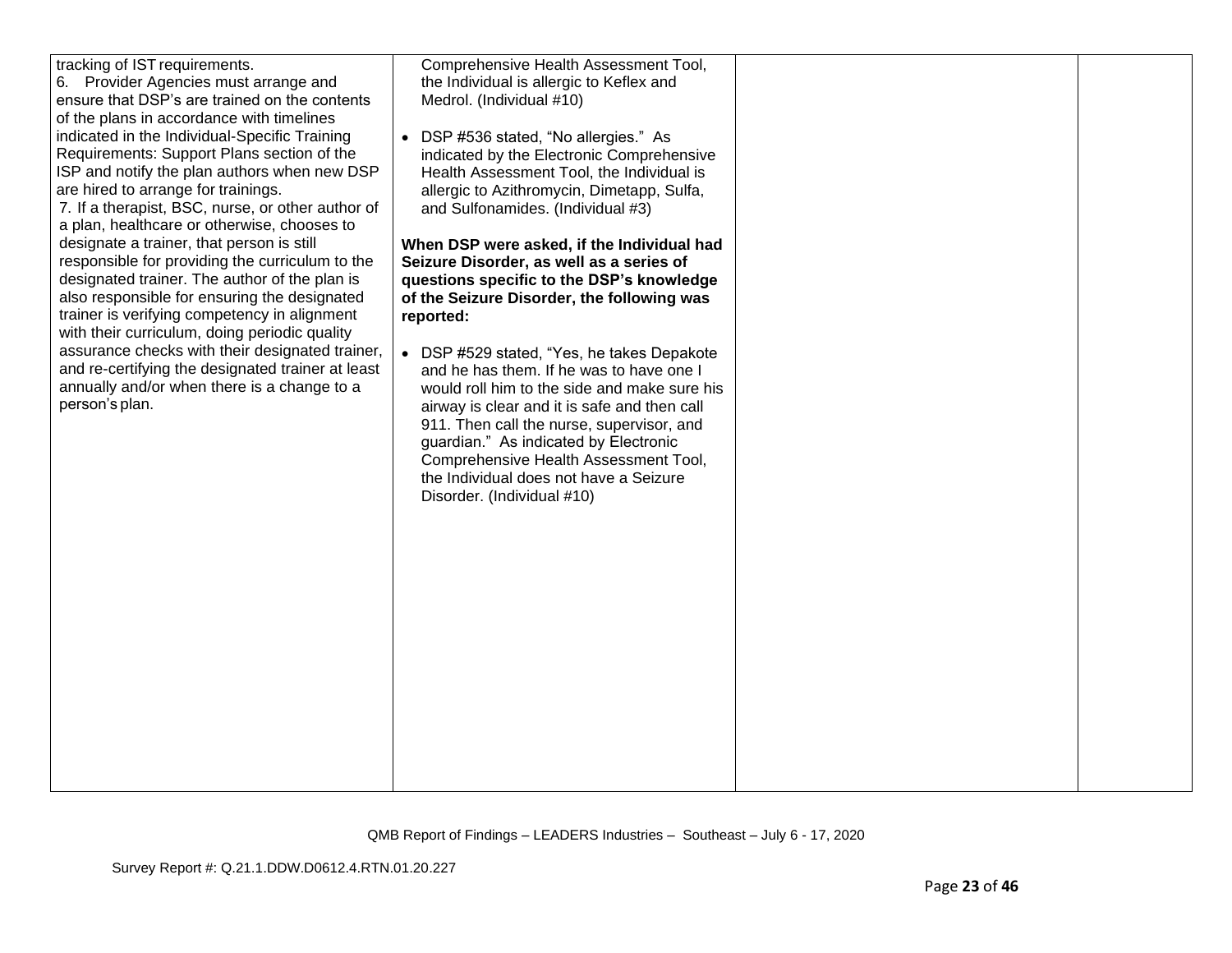| Tag # 1A43.1 General Events Reporting:                                       | <b>Standard Level Deficiency</b>                 |                                                                                            |  |
|------------------------------------------------------------------------------|--------------------------------------------------|--------------------------------------------------------------------------------------------|--|
| <b>Individual Reporting</b>                                                  |                                                  |                                                                                            |  |
| Developmental Disabilities (DD) Waiver                                       | Based on record review, the Agency did not       | Provider:                                                                                  |  |
| Service Standards 2/26/2018; Re-Issue:                                       | follow the General Events Reporting              | <b>State your Plan of Correction for the</b>                                               |  |
| 12/28/2018; Eff 1/1/2019                                                     | requirements as indicated by the policy for 1 of | deficiencies cited in this tag here (How is the                                            |  |
| <b>Chapter 19: Provider Reporting</b>                                        | 11 individuals.                                  | deficiency going to be corrected? This can be                                              |  |
| <b>Requirements: 19.2 General Events</b>                                     |                                                  | specific to each deficiency cited or if possible an<br>overall correction?): $\rightarrow$ |  |
| Reporting (GER): The purpose of General                                      | The following General Events Reporting           |                                                                                            |  |
| Events Reporting (GER) is to report, track and                               | records contained evidence that indicated        |                                                                                            |  |
| analyze events, which pose a risk to adults in                               | the General Events Report was not entered        |                                                                                            |  |
| the DD Waiver program, but do not meet                                       | and / or approved within the required            |                                                                                            |  |
| criteria for ANE or other reportable incidents as                            | timeframe:                                       |                                                                                            |  |
| defined by the IMB. Analysis of GER is                                       |                                                  |                                                                                            |  |
| intended to identify emerging patterns so that                               | Individual #10                                   |                                                                                            |  |
| preventative action can be taken at the                                      | • General Events Report (GER) indicates on       | <b>Provider:</b>                                                                           |  |
| individual, Provider Agency, regional and                                    | 9/5/2019 the Individual had a hospital           | <b>Enter your ongoing Quality</b>                                                          |  |
| statewide level. On a quarterly and annual                                   | admission for a possible infection.              | <b>Assurance/Quality Improvement</b>                                                       |  |
| basis, DDSD analyzes GER data at the                                         | (Emergency Medical Services). GER was            | processes as it related to this tag number                                                 |  |
| provider, regional and statewide levels to                                   | approved 9/10/2019.                              | here (What is going to be done? How many                                                   |  |
| identify any patterns that warrant intervention.                             |                                                  | individuals is this going to affect? How often will                                        |  |
| Provider Agency use of GER in Therap is                                      |                                                  | this be completed? Who is responsible? What                                                |  |
| required as follows:                                                         |                                                  | steps will be taken if issues are found?): →                                               |  |
| 1. DD Waiver Provider Agencies                                               |                                                  |                                                                                            |  |
| approved to provide Customized In-                                           |                                                  |                                                                                            |  |
| Home Supports, Family Living, IMLS,                                          |                                                  |                                                                                            |  |
| Supported Living, Customized                                                 |                                                  |                                                                                            |  |
| <b>Community Supports, Community</b><br>Integrated Employment, Adult Nursing |                                                  |                                                                                            |  |
| and Case Management must use GER in                                          |                                                  |                                                                                            |  |
| the Therap system.                                                           |                                                  |                                                                                            |  |
| DD Waiver Provider Agencies<br>2.                                            |                                                  |                                                                                            |  |
| referenced above are responsible for entering                                |                                                  |                                                                                            |  |
| specified information into the GER section of                                |                                                  |                                                                                            |  |
| the secure website operated under contract by                                |                                                  |                                                                                            |  |
| Therap according to the GER Reporting                                        |                                                  |                                                                                            |  |
| Requirements in Appendix B GER                                               |                                                  |                                                                                            |  |
| Requirements.                                                                |                                                  |                                                                                            |  |
| At the Provider Agency's discretion<br>3.                                    |                                                  |                                                                                            |  |
| additional events, which are not required by                                 |                                                  |                                                                                            |  |
| DDSD, may also be tracked within the GER                                     |                                                  |                                                                                            |  |
| section of Therap.                                                           |                                                  |                                                                                            |  |
| GER does not replace a Provider<br>4.                                        |                                                  |                                                                                            |  |
| Agency's obligations to report ANE or other                                  |                                                  |                                                                                            |  |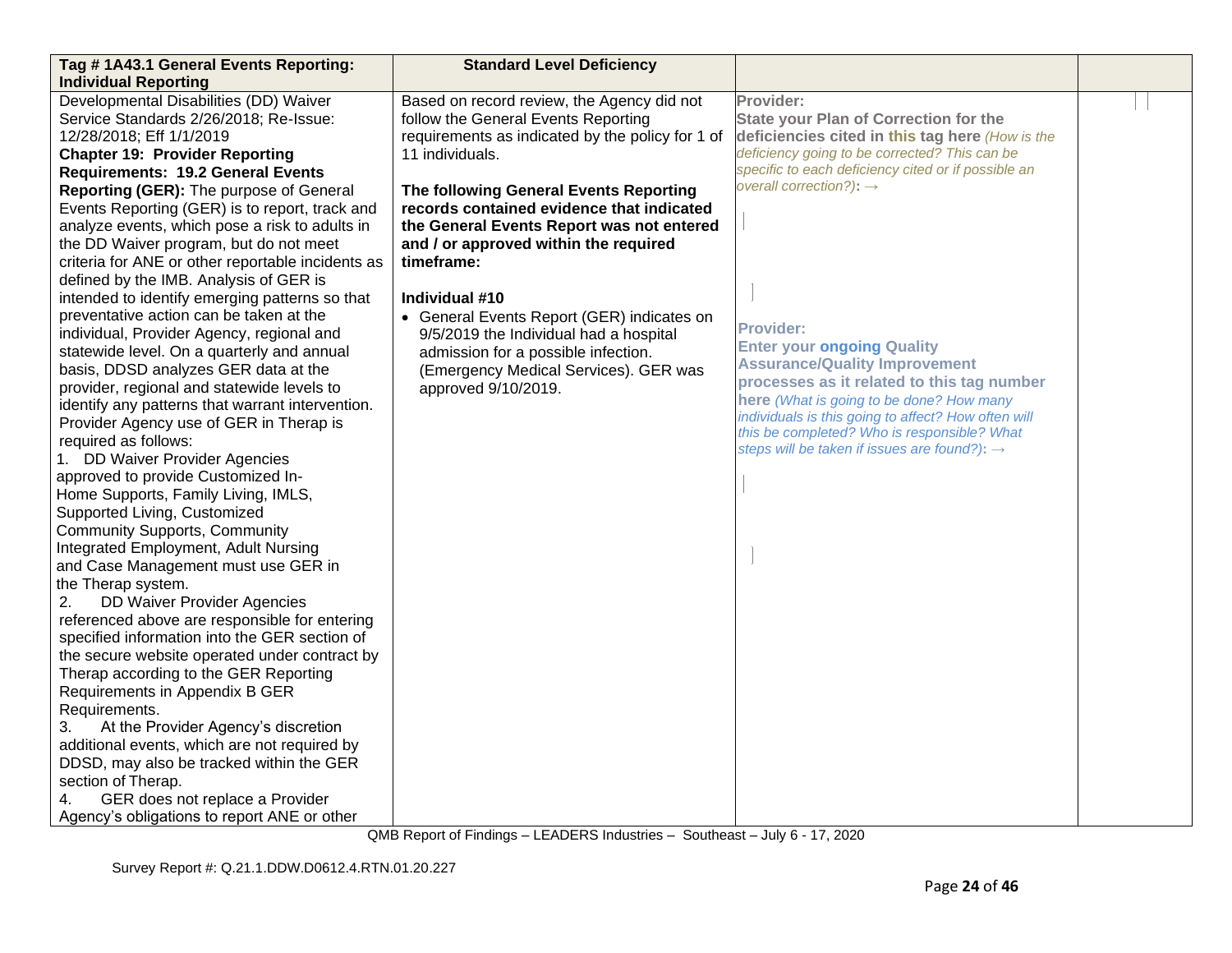| reportable incidents as described in Chapter<br>18: Incident Management System.<br>5.<br>GER does not replace a Provider<br>Agency's obligations related to healthcare<br>coordination, modifications to the ISP, or any<br>other risk management and QI activities.<br><b>Appendix B GER Requirements: DDSD is</b><br>pleased to introduce the revised General<br>Events Reporting (GER), requirements. There<br>are two important changes related to<br>medication error reporting:<br>1. Effective immediately, DDSD requires ALL<br>medication errors be entered into Therap<br>GER with the exception of those required to<br>be reported to Division of Health<br>Improvement-Incident Management Bureau.<br>2. No alternative methods for reporting are<br>permitted.<br>The following events need to be reported in<br>the Therap GER:<br>• Emergency Room/Urgent Care/Emergency<br><b>Medical Services</b><br>• Falls Without Injury<br>• Injury (including Falls, Choking, Skin<br>Breakdown and Infection)<br>• Law Enforcement Use<br>• Medication Errors<br>• Medication Documentation Errors<br>• Missing Person/Elopement<br>• Out of Home Placement- Medical:<br>Hospitalization, Long Term Care, Skilled<br>Nursing or Rehabilitation Facility Admission<br>• PRN Psychotropic Medication<br>• Restraint Related to Behavior<br>• Suicide Attempt or Threat<br><b>Entry Guidance: Provider Agencies must</b> |                                            |  |  |
|-------------------------------------------------------------------------------------------------------------------------------------------------------------------------------------------------------------------------------------------------------------------------------------------------------------------------------------------------------------------------------------------------------------------------------------------------------------------------------------------------------------------------------------------------------------------------------------------------------------------------------------------------------------------------------------------------------------------------------------------------------------------------------------------------------------------------------------------------------------------------------------------------------------------------------------------------------------------------------------------------------------------------------------------------------------------------------------------------------------------------------------------------------------------------------------------------------------------------------------------------------------------------------------------------------------------------------------------------------------------------------------------------------------------------------|--------------------------------------------|--|--|
|                                                                                                                                                                                                                                                                                                                                                                                                                                                                                                                                                                                                                                                                                                                                                                                                                                                                                                                                                                                                                                                                                                                                                                                                                                                                                                                                                                                                                               |                                            |  |  |
|                                                                                                                                                                                                                                                                                                                                                                                                                                                                                                                                                                                                                                                                                                                                                                                                                                                                                                                                                                                                                                                                                                                                                                                                                                                                                                                                                                                                                               |                                            |  |  |
|                                                                                                                                                                                                                                                                                                                                                                                                                                                                                                                                                                                                                                                                                                                                                                                                                                                                                                                                                                                                                                                                                                                                                                                                                                                                                                                                                                                                                               |                                            |  |  |
|                                                                                                                                                                                                                                                                                                                                                                                                                                                                                                                                                                                                                                                                                                                                                                                                                                                                                                                                                                                                                                                                                                                                                                                                                                                                                                                                                                                                                               |                                            |  |  |
|                                                                                                                                                                                                                                                                                                                                                                                                                                                                                                                                                                                                                                                                                                                                                                                                                                                                                                                                                                                                                                                                                                                                                                                                                                                                                                                                                                                                                               |                                            |  |  |
|                                                                                                                                                                                                                                                                                                                                                                                                                                                                                                                                                                                                                                                                                                                                                                                                                                                                                                                                                                                                                                                                                                                                                                                                                                                                                                                                                                                                                               |                                            |  |  |
|                                                                                                                                                                                                                                                                                                                                                                                                                                                                                                                                                                                                                                                                                                                                                                                                                                                                                                                                                                                                                                                                                                                                                                                                                                                                                                                                                                                                                               |                                            |  |  |
|                                                                                                                                                                                                                                                                                                                                                                                                                                                                                                                                                                                                                                                                                                                                                                                                                                                                                                                                                                                                                                                                                                                                                                                                                                                                                                                                                                                                                               |                                            |  |  |
|                                                                                                                                                                                                                                                                                                                                                                                                                                                                                                                                                                                                                                                                                                                                                                                                                                                                                                                                                                                                                                                                                                                                                                                                                                                                                                                                                                                                                               |                                            |  |  |
|                                                                                                                                                                                                                                                                                                                                                                                                                                                                                                                                                                                                                                                                                                                                                                                                                                                                                                                                                                                                                                                                                                                                                                                                                                                                                                                                                                                                                               |                                            |  |  |
|                                                                                                                                                                                                                                                                                                                                                                                                                                                                                                                                                                                                                                                                                                                                                                                                                                                                                                                                                                                                                                                                                                                                                                                                                                                                                                                                                                                                                               |                                            |  |  |
|                                                                                                                                                                                                                                                                                                                                                                                                                                                                                                                                                                                                                                                                                                                                                                                                                                                                                                                                                                                                                                                                                                                                                                                                                                                                                                                                                                                                                               |                                            |  |  |
|                                                                                                                                                                                                                                                                                                                                                                                                                                                                                                                                                                                                                                                                                                                                                                                                                                                                                                                                                                                                                                                                                                                                                                                                                                                                                                                                                                                                                               |                                            |  |  |
|                                                                                                                                                                                                                                                                                                                                                                                                                                                                                                                                                                                                                                                                                                                                                                                                                                                                                                                                                                                                                                                                                                                                                                                                                                                                                                                                                                                                                               |                                            |  |  |
|                                                                                                                                                                                                                                                                                                                                                                                                                                                                                                                                                                                                                                                                                                                                                                                                                                                                                                                                                                                                                                                                                                                                                                                                                                                                                                                                                                                                                               |                                            |  |  |
|                                                                                                                                                                                                                                                                                                                                                                                                                                                                                                                                                                                                                                                                                                                                                                                                                                                                                                                                                                                                                                                                                                                                                                                                                                                                                                                                                                                                                               |                                            |  |  |
|                                                                                                                                                                                                                                                                                                                                                                                                                                                                                                                                                                                                                                                                                                                                                                                                                                                                                                                                                                                                                                                                                                                                                                                                                                                                                                                                                                                                                               |                                            |  |  |
|                                                                                                                                                                                                                                                                                                                                                                                                                                                                                                                                                                                                                                                                                                                                                                                                                                                                                                                                                                                                                                                                                                                                                                                                                                                                                                                                                                                                                               |                                            |  |  |
|                                                                                                                                                                                                                                                                                                                                                                                                                                                                                                                                                                                                                                                                                                                                                                                                                                                                                                                                                                                                                                                                                                                                                                                                                                                                                                                                                                                                                               |                                            |  |  |
|                                                                                                                                                                                                                                                                                                                                                                                                                                                                                                                                                                                                                                                                                                                                                                                                                                                                                                                                                                                                                                                                                                                                                                                                                                                                                                                                                                                                                               |                                            |  |  |
|                                                                                                                                                                                                                                                                                                                                                                                                                                                                                                                                                                                                                                                                                                                                                                                                                                                                                                                                                                                                                                                                                                                                                                                                                                                                                                                                                                                                                               |                                            |  |  |
|                                                                                                                                                                                                                                                                                                                                                                                                                                                                                                                                                                                                                                                                                                                                                                                                                                                                                                                                                                                                                                                                                                                                                                                                                                                                                                                                                                                                                               |                                            |  |  |
| with detailed information: profile information,<br>event information, other event information,                                                                                                                                                                                                                                                                                                                                                                                                                                                                                                                                                                                                                                                                                                                                                                                                                                                                                                                                                                                                                                                                                                                                                                                                                                                                                                                                | complete the following sections of the GER |  |  |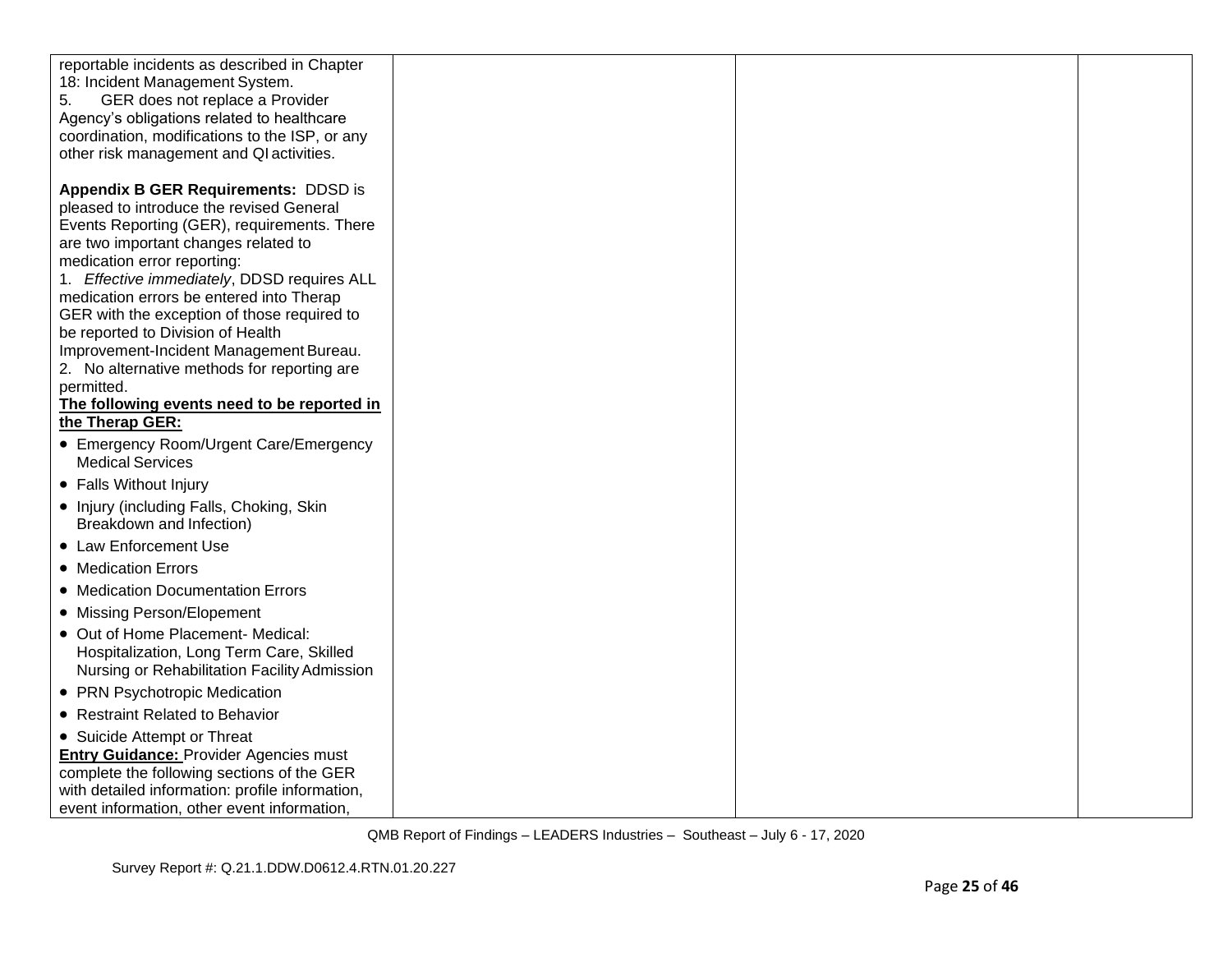| general information, notification, actions  |  |  |
|---------------------------------------------|--|--|
| taken or planned, and the review follow up  |  |  |
| comments section. Please attach any         |  |  |
| pertinent external documents such as        |  |  |
| discharge summary, medical consultation     |  |  |
| form, etc. Provider Agencies must enter and |  |  |
| approve GERs within 2 business days with    |  |  |
| the exception of Medication Errors which    |  |  |
| must be entered into GER on at least a      |  |  |
| monthly basis.                              |  |  |
|                                             |  |  |
|                                             |  |  |
|                                             |  |  |
|                                             |  |  |
|                                             |  |  |
|                                             |  |  |
|                                             |  |  |
|                                             |  |  |
|                                             |  |  |
|                                             |  |  |
|                                             |  |  |
|                                             |  |  |
|                                             |  |  |
|                                             |  |  |
|                                             |  |  |
|                                             |  |  |
|                                             |  |  |
|                                             |  |  |
|                                             |  |  |
|                                             |  |  |
|                                             |  |  |
|                                             |  |  |
|                                             |  |  |
|                                             |  |  |
|                                             |  |  |
|                                             |  |  |
|                                             |  |  |
|                                             |  |  |
|                                             |  |  |
|                                             |  |  |
|                                             |  |  |
|                                             |  |  |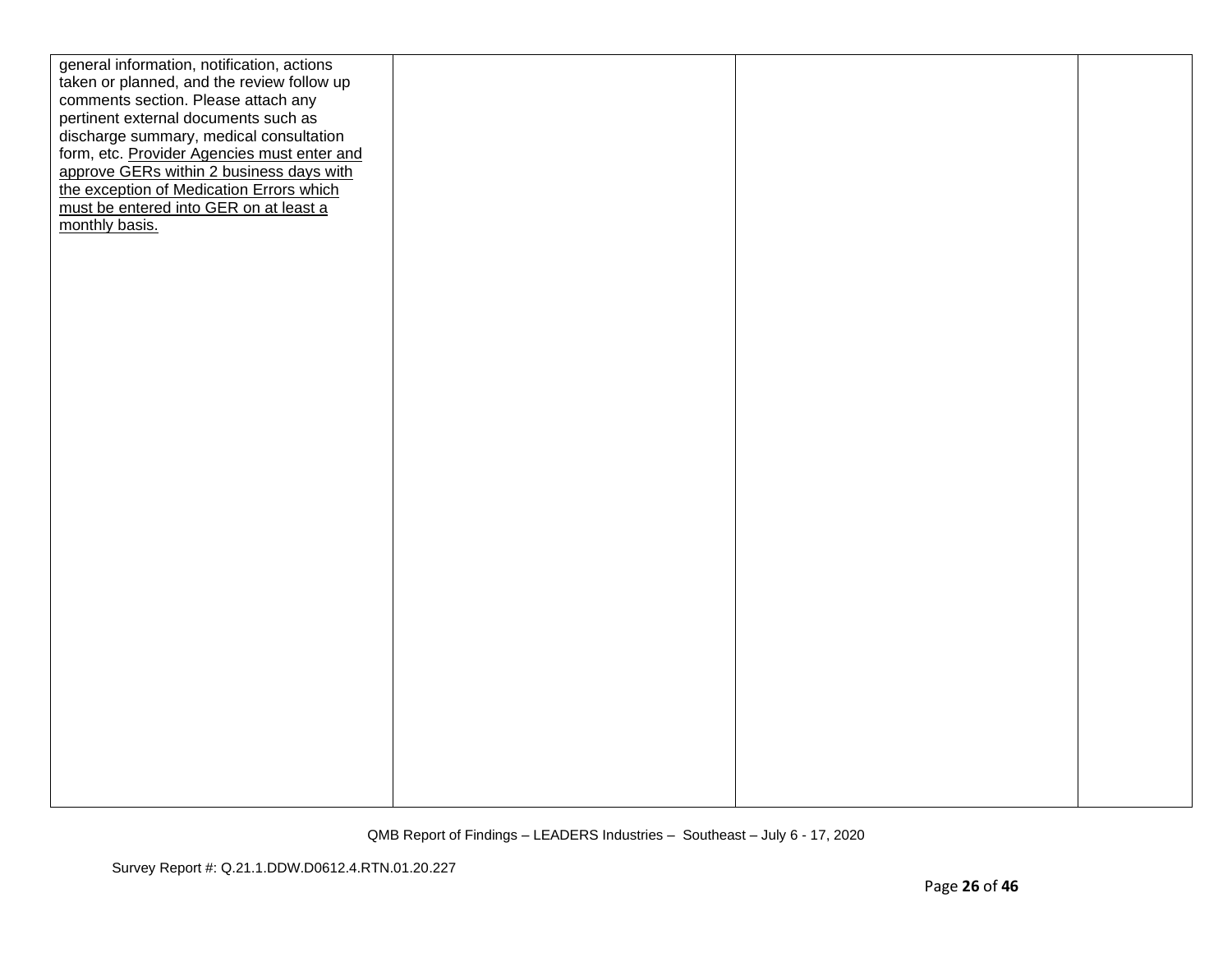| <b>Standard of Care</b>                                                                                                                                          | <b>Deficiencies</b>                                | Agency Plan of Correction, On-going QA/QI<br>and Responsible Party                         | <b>Completion</b><br><b>Date</b> |  |
|------------------------------------------------------------------------------------------------------------------------------------------------------------------|----------------------------------------------------|--------------------------------------------------------------------------------------------|----------------------------------|--|
| Service Domain: Health and Welfare - The state, on an ongoing basis, identifies, addresses and seeks to prevent occurrences of abuse, neglect and                |                                                    |                                                                                            |                                  |  |
| exploitation. Individuals shall be afforded their basic human rights. The provider supports individuals to access needed healthcare services in a timely manner. |                                                    |                                                                                            |                                  |  |
| Tag #1A09.1 Medication Delivery PRN                                                                                                                              | <b>Condition of Participation Level Deficiency</b> |                                                                                            |                                  |  |
| <b>Medication Administration</b>                                                                                                                                 |                                                    |                                                                                            |                                  |  |
| Developmental Disabilities (DD) Waiver                                                                                                                           | After an analysis of the evidence it has been      | Provider:                                                                                  |                                  |  |
| Service Standards 2/26/2018; Re-Issue:                                                                                                                           | determined there is a significant potential for a  | <b>State your Plan of Correction for the</b>                                               |                                  |  |
| 12/28/2018; Eff 1/1/2019                                                                                                                                         | negative outcome to occur.                         | deficiencies cited in this tag here (How is the                                            |                                  |  |
| <b>Chapter 20: Provider Documentation and</b>                                                                                                                    |                                                    | deficiency going to be corrected? This can be                                              |                                  |  |
| <b>Client Records 20.6 Medication</b>                                                                                                                            | Medication Administration Records (MAR)            | specific to each deficiency cited or if possible an<br>overall correction?): $\rightarrow$ |                                  |  |
| <b>Administration Record (MAR):</b> A current                                                                                                                    | were reviewed for the month of June 2020.          |                                                                                            |                                  |  |
| Medication Administration Record (MAR) must                                                                                                                      |                                                    |                                                                                            |                                  |  |
| be maintained in all settings where                                                                                                                              | Based on record review, 1 of 5 individuals had     |                                                                                            |                                  |  |
| medications or treatments are delivered.                                                                                                                         | <b>PRN Medication Administration Records</b>       |                                                                                            |                                  |  |
| Family Living Providers may opt not to use                                                                                                                       | (MAR), which contained missing elements as         |                                                                                            |                                  |  |
| MARs if they are the sole provider who                                                                                                                           | required by standard:                              |                                                                                            |                                  |  |
| supports the person with medications or                                                                                                                          |                                                    |                                                                                            |                                  |  |
| treatments. However, if there are services                                                                                                                       | Individual #7                                      | <b>Provider:</b>                                                                           |                                  |  |
| provided by unrelated DSP, ANS for                                                                                                                               | <b>June 2020</b>                                   | <b>Enter your ongoing Quality</b>                                                          |                                  |  |
| Medication Oversight must be budgeted, and a                                                                                                                     | No Effectiveness was noted on the                  | <b>Assurance/Quality Improvement</b>                                                       |                                  |  |
| MAR must be created and used by the DSP.                                                                                                                         | Medication Administration Record for the           | processes as it related to this tag number                                                 |                                  |  |
| Primary and Secondary Provider Agencies are                                                                                                                      | following PRN medication:                          | here (What is going to be done? How many                                                   |                                  |  |
| responsible for:                                                                                                                                                 | • Colace 100mg - PRN - 6/30 (given 1 time)         | individuals is this going to affect? How often will                                        |                                  |  |
| 1. Creating and maintaining either an<br>electronic or paper MAR in their service                                                                                |                                                    | this be completed? Who is responsible? What                                                |                                  |  |
| setting. Provider Agencies may use the                                                                                                                           | • Lactulose GM/15 ML solution - PRN -              | steps will be taken if issues are found?): →                                               |                                  |  |
| MAR in Therap, but are not mandated                                                                                                                              | $6/30$ (given 1 time)                              |                                                                                            |                                  |  |
| to do so.                                                                                                                                                        |                                                    |                                                                                            |                                  |  |
| 2. Continually communicating any                                                                                                                                 |                                                    |                                                                                            |                                  |  |
| changes about medications and                                                                                                                                    |                                                    |                                                                                            |                                  |  |
| treatments between Provider Agencies to                                                                                                                          |                                                    |                                                                                            |                                  |  |
| assure health and safety.                                                                                                                                        |                                                    |                                                                                            |                                  |  |
| 7. Including the following on the MAR:                                                                                                                           |                                                    |                                                                                            |                                  |  |
| a. The name of the person, a                                                                                                                                     |                                                    |                                                                                            |                                  |  |
| transcription of the physician's or                                                                                                                              |                                                    |                                                                                            |                                  |  |
| licensed health care provider's orders                                                                                                                           |                                                    |                                                                                            |                                  |  |
| including the brand and generic                                                                                                                                  |                                                    |                                                                                            |                                  |  |
| names for all ordered routine and PRN                                                                                                                            |                                                    |                                                                                            |                                  |  |
| medications or treatments, and the                                                                                                                               |                                                    |                                                                                            |                                  |  |
| diagnoses for which the medications                                                                                                                              |                                                    |                                                                                            |                                  |  |
| or treatments are prescribed;                                                                                                                                    |                                                    |                                                                                            |                                  |  |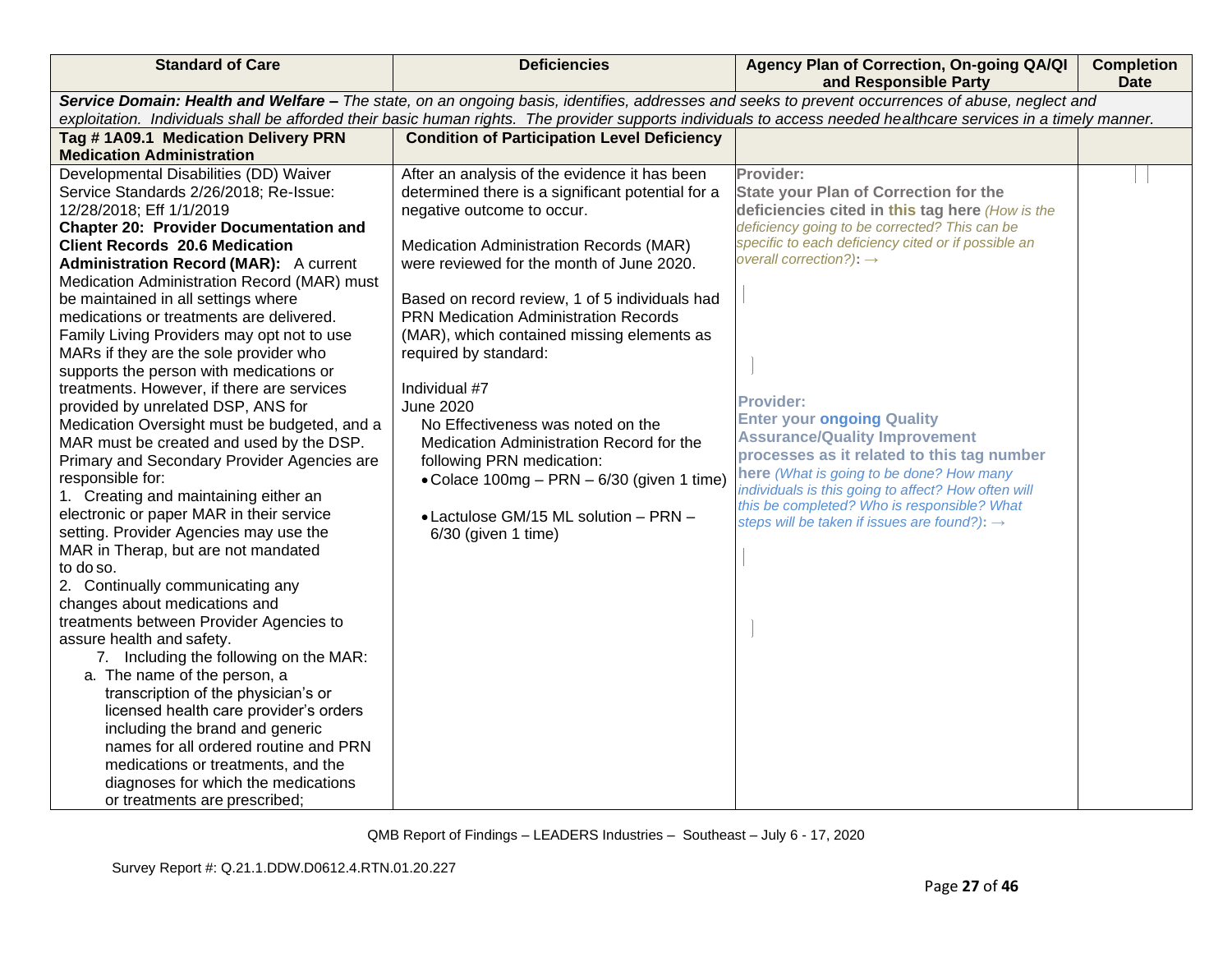| b. The prescribed dosage, frequency        |  |  |
|--------------------------------------------|--|--|
| and method or route of administration;     |  |  |
| times and dates of administration for      |  |  |
| all ordered routine or PRN                 |  |  |
| prescriptions or treatments; over the      |  |  |
| counter (OTC) or "comfort"                 |  |  |
| medications or treatments and all self-    |  |  |
| selected herbal or vitamin therapy;        |  |  |
| c. Documentation of all time limited or    |  |  |
| discontinued medications or treatments;    |  |  |
| d. The initials of the individual          |  |  |
| administering or assisting with the        |  |  |
| medication delivery and a signature        |  |  |
| page or electronic record that             |  |  |
| designates the full name                   |  |  |
| corresponding to the initials;             |  |  |
| e. Documentation of refused, missed, or    |  |  |
| held medications or treatments;            |  |  |
| f. Documentation of any allergic           |  |  |
| reaction that occurred due to              |  |  |
| medication or treatments; and              |  |  |
| g. For PRN medications or treatments:      |  |  |
| i. instructions for the use of the PRN     |  |  |
| medication or treatment which must         |  |  |
| include observable signs/symptoms or       |  |  |
| circumstances in which the                 |  |  |
| medication or treatment is to be used      |  |  |
| and the number of doses that may be        |  |  |
| used in a 24-hour period;                  |  |  |
| ii. clear documentation that the           |  |  |
| DSP contacted the agency nurse             |  |  |
| prior to assisting with the                |  |  |
| medication or treatment, unless            |  |  |
| the DSP is a Family Living                 |  |  |
| Provider related by affinity of            |  |  |
| consanguinity; and                         |  |  |
| iii. documentation of the                  |  |  |
| effectiveness of the PRN                   |  |  |
| medication or treatment.                   |  |  |
|                                            |  |  |
| <b>Chapter 10 Living Care Arrangements</b> |  |  |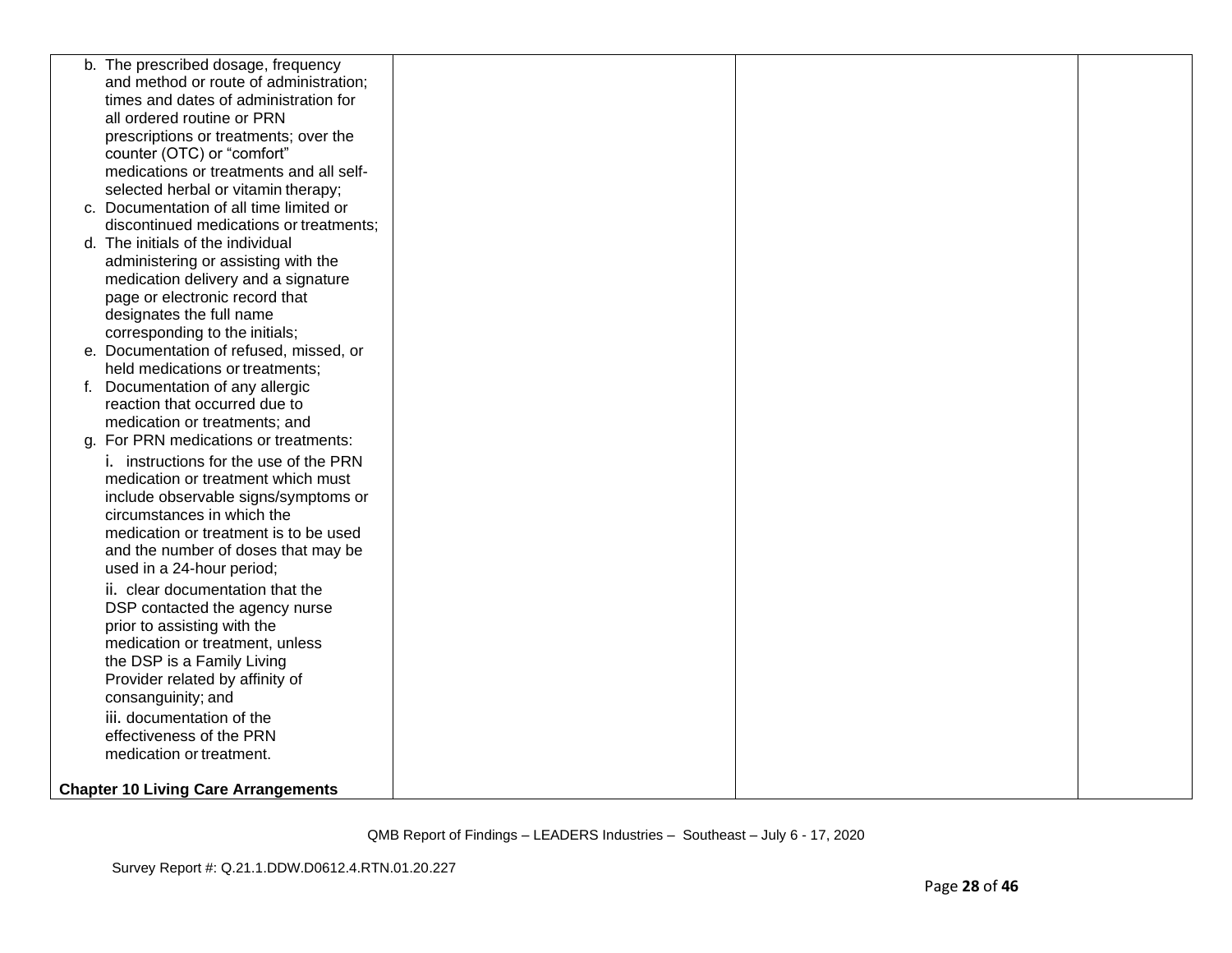| 10.3.4 Medication Assessment and              |  |  |
|-----------------------------------------------|--|--|
| Delivery:                                     |  |  |
| Living Supports Provider Agencies must        |  |  |
| support and comply with:                      |  |  |
| 1. the processes identified in the DDSD       |  |  |
| AWMD training;                                |  |  |
| 2. the nursing and DSP functions              |  |  |
| identified in the Chapter 13.3 Part 2- Adult  |  |  |
| <b>Nursing Services;</b>                      |  |  |
| 3. all Board of Pharmacy regulations as noted |  |  |
| in Chapter 16.5 Board of Pharmacy; and        |  |  |
| 4. documentation requirements in a            |  |  |
| <b>Medication Administration Record</b>       |  |  |
| (MAR) as described in Chapter 20.6            |  |  |
| <b>Medication Administration Record</b>       |  |  |
| $(MAR)$ .                                     |  |  |
|                                               |  |  |
|                                               |  |  |
|                                               |  |  |
|                                               |  |  |
|                                               |  |  |
|                                               |  |  |
|                                               |  |  |
|                                               |  |  |
|                                               |  |  |
|                                               |  |  |
|                                               |  |  |
|                                               |  |  |
|                                               |  |  |
|                                               |  |  |
|                                               |  |  |
|                                               |  |  |
|                                               |  |  |
|                                               |  |  |
|                                               |  |  |
|                                               |  |  |
|                                               |  |  |
|                                               |  |  |
|                                               |  |  |
|                                               |  |  |
|                                               |  |  |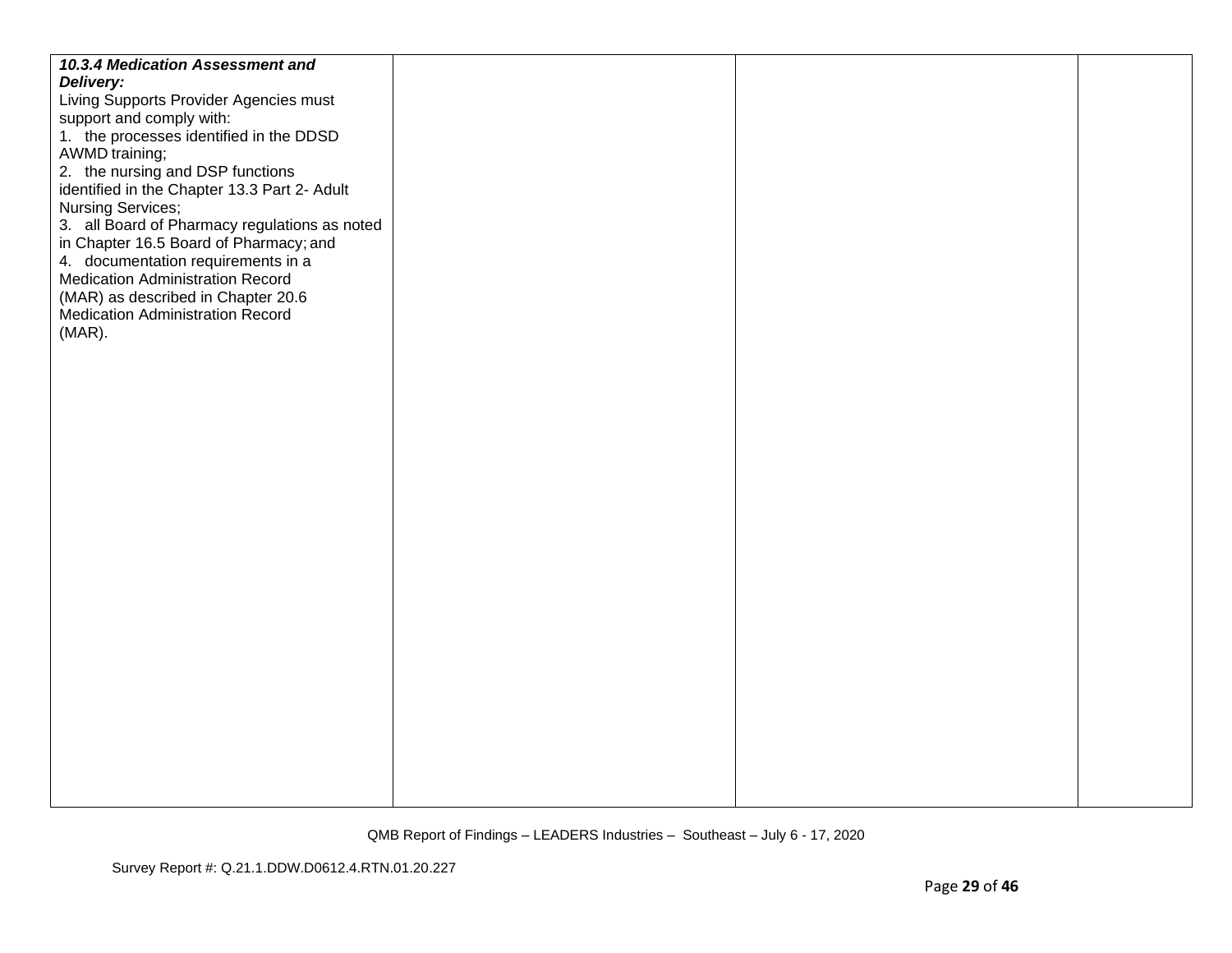| Tag #1A15.2 Administrative Case File:                                                       | <b>Condition of Participation Level Deficiency</b>                                     |                                                                                            |  |
|---------------------------------------------------------------------------------------------|----------------------------------------------------------------------------------------|--------------------------------------------------------------------------------------------|--|
| <b>Healthcare Documentation (Therap and</b>                                                 |                                                                                        |                                                                                            |  |
| <b>Required Plans)</b>                                                                      |                                                                                        |                                                                                            |  |
| Developmental Disabilities (DD) Waiver                                                      | After an analysis of the evidence it has been                                          | Provider:                                                                                  |  |
| Service Standards 2/26/2018; Re-Issue:                                                      | determined there is a significant potential for a                                      | <b>State your Plan of Correction for the</b>                                               |  |
| 12/28/2018; Eff 1/1/2019                                                                    | negative outcome to occur.                                                             | deficiencies cited in this tag here (How is the                                            |  |
| <b>Chapter 20: Provider Documentation and</b>                                               |                                                                                        | deficiency going to be corrected? This can be                                              |  |
| <b>Client Records: 20.2 Client Records</b>                                                  | Based on record review, the Agency did not                                             | specific to each deficiency cited or if possible an<br>overall correction?): $\rightarrow$ |  |
| Requirements: All DD Waiver Provider                                                        | maintain the required documentation in the                                             |                                                                                            |  |
| Agencies are required to create and maintain                                                | Individuals Agency Record as required by                                               |                                                                                            |  |
| individual client records. The contents of client                                           | standard for 5 of 11 individuals.                                                      |                                                                                            |  |
| records vary depending on the unique needs                                                  |                                                                                        |                                                                                            |  |
| of the person receiving services and the                                                    | Review of the administrative individual case                                           |                                                                                            |  |
| resultant information produced. The extent of                                               | files revealed the following items were not                                            |                                                                                            |  |
| documentation required for individual client                                                | found, incomplete, and/or not current:                                                 |                                                                                            |  |
| records per service type depends on the                                                     |                                                                                        | <b>Provider:</b>                                                                           |  |
| location of the file, the type of service being<br>provided, and the information necessary. | <b>Healthcare Passport:</b><br>$\triangleright$ Did not contain Name of Physician (#6) | <b>Enter your ongoing Quality</b>                                                          |  |
| DD Waiver Provider Agencies are required to                                                 |                                                                                        | <b>Assurance/Quality Improvement</b>                                                       |  |
| adhere to the following:                                                                    | $\triangleright$ Did not contain Allergies (#6)                                        | processes as it related to this tag number                                                 |  |
| Client records must contain all documents<br>1.                                             |                                                                                        | here (What is going to be done? How many                                                   |  |
| essential to the service being provided and                                                 | <b>Health Care Plans:</b>                                                              | individuals is this going to affect? How often will                                        |  |
| essential to ensuring the health and safety of                                              | <b>Bowel and Bladder for Skin Impairment:</b>                                          | this be completed? Who is responsible? What                                                |  |
| the person during the provision of the service.                                             | • Individual #6 - As indicated by the IST                                              | steps will be taken if issues are found?): $\rightarrow$                                   |  |
| 2. Provider Agencies must have readily                                                      | section of ISP the individual is required to                                           |                                                                                            |  |
| accessible records in home and community                                                    | have a plan. Evidence indicated the plan                                               |                                                                                            |  |
| settings in paper or electronic form. Secure                                                | was not current.                                                                       |                                                                                            |  |
| access to electronic records through the                                                    |                                                                                        |                                                                                            |  |
| Therap web-based system using computers or                                                  | <b>Medical Emergency Response Plans:</b>                                               |                                                                                            |  |
| mobile devices is acceptable.                                                               | <b>Aspiration:</b>                                                                     |                                                                                            |  |
| 3. Provider Agencies are responsible for                                                    | • Individual #6 - As indicated by the IST                                              |                                                                                            |  |
| ensuring that all plans created by nurses, RDs,                                             | section of ISP the individual is required to                                           |                                                                                            |  |
| therapists or BSCs are present in all needed                                                | have a plan. No evidence of a plan found.                                              |                                                                                            |  |
| settings.                                                                                   |                                                                                        |                                                                                            |  |
| Provider Agencies must maintain records<br>4.                                               | Diabetes:                                                                              |                                                                                            |  |
| of all documents produced by agency                                                         | • Individual #12 - As indicated by the IST                                             |                                                                                            |  |
| personnel or contractors on behalf of each                                                  | section of ISP the individual is required to                                           |                                                                                            |  |
| person, including any routine notes or data,                                                | have a plan. No evidence of a plan found.                                              |                                                                                            |  |
| annual assessments, semi-annual reports,                                                    |                                                                                        |                                                                                            |  |
| evidence of training provided/received,                                                     | <b>Fecal Impaction due to Constipation:</b>                                            |                                                                                            |  |
| progress notes, and any other interactions for                                              |                                                                                        |                                                                                            |  |
| which billing is generated.                                                                 |                                                                                        |                                                                                            |  |
| 5.<br>Each Provider Agency is responsible for                                               |                                                                                        |                                                                                            |  |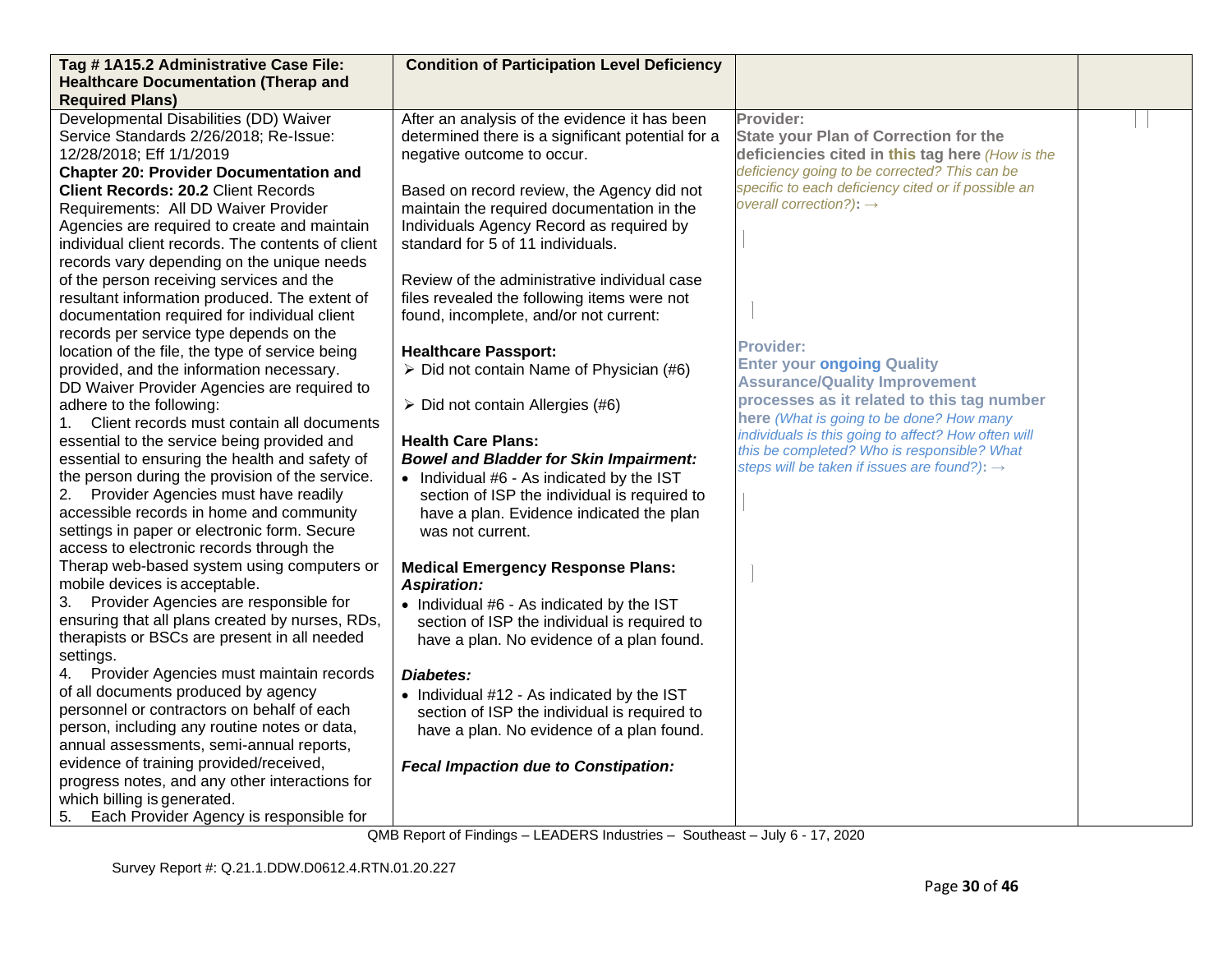| maintaining the daily or other contact notes<br>documenting the nature and frequency of<br>service delivery, as well as data tracking only<br>for the services provided by their agency.<br>6. The current Client File Matrix found in<br>Appendix A Client File Matrix details the<br>minimum requirements for records to be<br>stored in agency office files, the delivery site,<br>or with DSP while providing services in the<br>community.<br>7. All records pertaining to JCMs must be<br>retained permanently and must be made<br>available to DDSD upon request, upon the<br>termination or expiration of a provider<br>agreement, or upon provider withdrawal from<br>services.                                                                                                                                                                                                                                                                                                                                                                                                                                                     | Individual #7 - As indicated by the IST<br>$\bullet$<br>section of ISP the individual is required to<br>have a plan. No evidence of a plan found.<br>Gout:<br>Individual #10 - As indicated by the IST<br>$\bullet$<br>section of ISP the individual is required to<br>have a plan. No evidence of a plan found.<br><b>High-Risk Medication:</b><br>Individual #11 - As indicated by the IST<br>section of ISP the individual is required to<br>have a plan. No evidence of a plan found. |  |
|----------------------------------------------------------------------------------------------------------------------------------------------------------------------------------------------------------------------------------------------------------------------------------------------------------------------------------------------------------------------------------------------------------------------------------------------------------------------------------------------------------------------------------------------------------------------------------------------------------------------------------------------------------------------------------------------------------------------------------------------------------------------------------------------------------------------------------------------------------------------------------------------------------------------------------------------------------------------------------------------------------------------------------------------------------------------------------------------------------------------------------------------|-------------------------------------------------------------------------------------------------------------------------------------------------------------------------------------------------------------------------------------------------------------------------------------------------------------------------------------------------------------------------------------------------------------------------------------------------------------------------------------------|--|
| <b>Chapter 3 Safeguards: 3.1.1 Decision</b><br><b>Consultation Process (DCP): Health</b><br>decisions are the sole domain of waiver<br>participants, their guardians or healthcare<br>decision makers. Participants and their<br>healthcare decision makers can confidently<br>make decisions that are compatible with their<br>personal and cultural values. Provider<br>Agencies are required to support the informed<br>decision making of waiver participants by<br>supporting access to medical consultation,<br>information, and other available resources<br>according to the following:<br>1. The DCP is used when a person or<br>his/her guardian/healthcare decision maker<br>has concerns, needs more information about<br>health-related issues, or has decided not to<br>follow all or part of an order, recommendation,<br>or suggestion. This includes, but is not limited<br>to:<br>a. medical orders or recommendations from<br>the Primary Care Practitioner, Specialists<br>or other licensed medical or healthcare<br>practitioners such as a Nurse Practitioner<br>(NP or CNP), Physician Assistant (PA) or<br>Dentist; |                                                                                                                                                                                                                                                                                                                                                                                                                                                                                           |  |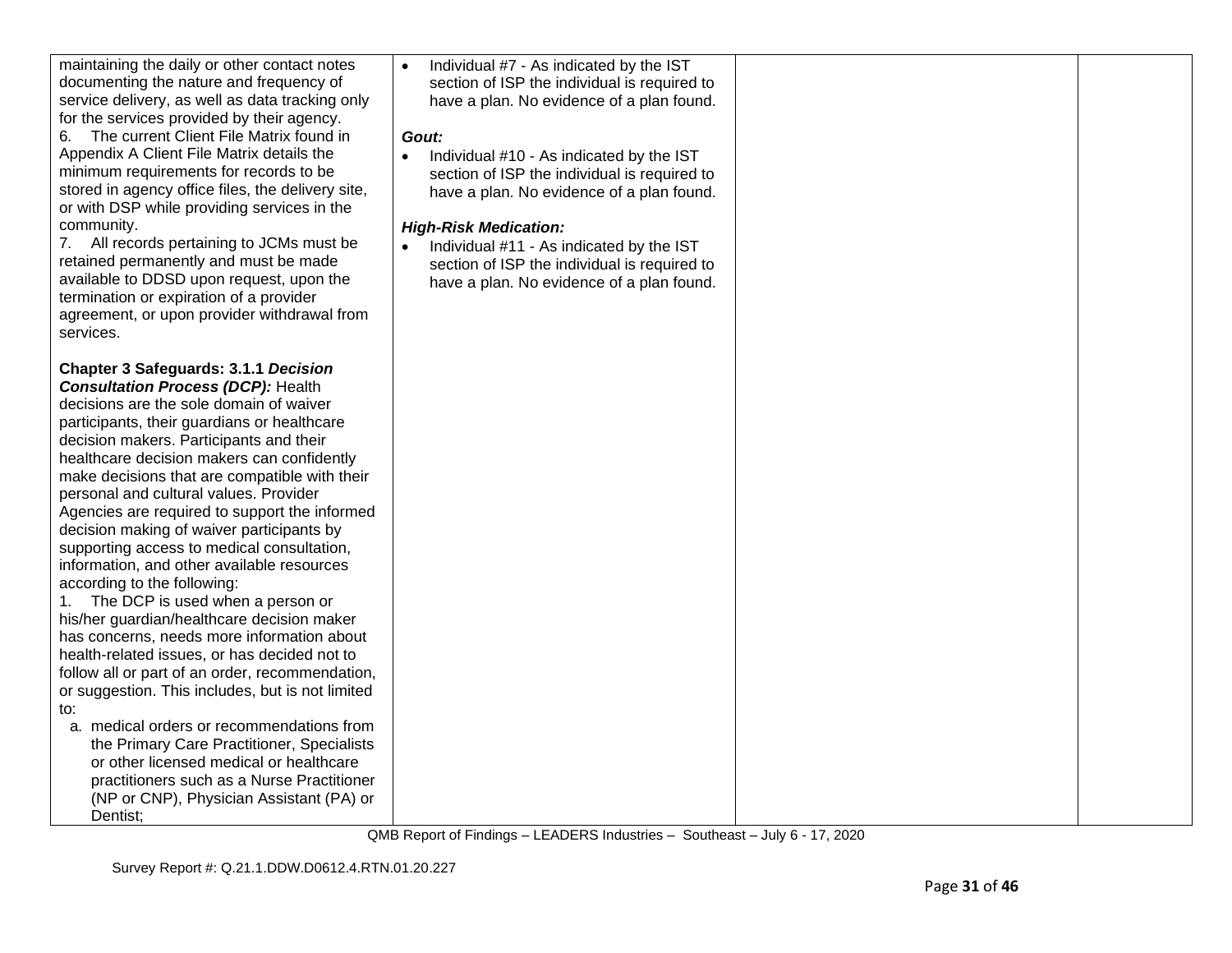| registered/licensed clinicians who are<br>either members of the IDT or clinicians<br>who have performed an evaluation such<br>as a video-fluoroscopy;                                                                                                                                                                                                                                                                                                                                                                                                                                                                                                                                                                                                                                                                                                                                                                                                                                                                                                                                                                                                                                                                                              |  |
|----------------------------------------------------------------------------------------------------------------------------------------------------------------------------------------------------------------------------------------------------------------------------------------------------------------------------------------------------------------------------------------------------------------------------------------------------------------------------------------------------------------------------------------------------------------------------------------------------------------------------------------------------------------------------------------------------------------------------------------------------------------------------------------------------------------------------------------------------------------------------------------------------------------------------------------------------------------------------------------------------------------------------------------------------------------------------------------------------------------------------------------------------------------------------------------------------------------------------------------------------|--|
|                                                                                                                                                                                                                                                                                                                                                                                                                                                                                                                                                                                                                                                                                                                                                                                                                                                                                                                                                                                                                                                                                                                                                                                                                                                    |  |
|                                                                                                                                                                                                                                                                                                                                                                                                                                                                                                                                                                                                                                                                                                                                                                                                                                                                                                                                                                                                                                                                                                                                                                                                                                                    |  |
|                                                                                                                                                                                                                                                                                                                                                                                                                                                                                                                                                                                                                                                                                                                                                                                                                                                                                                                                                                                                                                                                                                                                                                                                                                                    |  |
|                                                                                                                                                                                                                                                                                                                                                                                                                                                                                                                                                                                                                                                                                                                                                                                                                                                                                                                                                                                                                                                                                                                                                                                                                                                    |  |
| c. health related recommendations or                                                                                                                                                                                                                                                                                                                                                                                                                                                                                                                                                                                                                                                                                                                                                                                                                                                                                                                                                                                                                                                                                                                                                                                                               |  |
| suggestions from oversight activities such                                                                                                                                                                                                                                                                                                                                                                                                                                                                                                                                                                                                                                                                                                                                                                                                                                                                                                                                                                                                                                                                                                                                                                                                         |  |
| as the Individual Quality Review (IQR) or                                                                                                                                                                                                                                                                                                                                                                                                                                                                                                                                                                                                                                                                                                                                                                                                                                                                                                                                                                                                                                                                                                                                                                                                          |  |
| other DOH review or oversight activities;                                                                                                                                                                                                                                                                                                                                                                                                                                                                                                                                                                                                                                                                                                                                                                                                                                                                                                                                                                                                                                                                                                                                                                                                          |  |
| and                                                                                                                                                                                                                                                                                                                                                                                                                                                                                                                                                                                                                                                                                                                                                                                                                                                                                                                                                                                                                                                                                                                                                                                                                                                |  |
|                                                                                                                                                                                                                                                                                                                                                                                                                                                                                                                                                                                                                                                                                                                                                                                                                                                                                                                                                                                                                                                                                                                                                                                                                                                    |  |
|                                                                                                                                                                                                                                                                                                                                                                                                                                                                                                                                                                                                                                                                                                                                                                                                                                                                                                                                                                                                                                                                                                                                                                                                                                                    |  |
|                                                                                                                                                                                                                                                                                                                                                                                                                                                                                                                                                                                                                                                                                                                                                                                                                                                                                                                                                                                                                                                                                                                                                                                                                                                    |  |
|                                                                                                                                                                                                                                                                                                                                                                                                                                                                                                                                                                                                                                                                                                                                                                                                                                                                                                                                                                                                                                                                                                                                                                                                                                                    |  |
|                                                                                                                                                                                                                                                                                                                                                                                                                                                                                                                                                                                                                                                                                                                                                                                                                                                                                                                                                                                                                                                                                                                                                                                                                                                    |  |
|                                                                                                                                                                                                                                                                                                                                                                                                                                                                                                                                                                                                                                                                                                                                                                                                                                                                                                                                                                                                                                                                                                                                                                                                                                                    |  |
|                                                                                                                                                                                                                                                                                                                                                                                                                                                                                                                                                                                                                                                                                                                                                                                                                                                                                                                                                                                                                                                                                                                                                                                                                                                    |  |
|                                                                                                                                                                                                                                                                                                                                                                                                                                                                                                                                                                                                                                                                                                                                                                                                                                                                                                                                                                                                                                                                                                                                                                                                                                                    |  |
|                                                                                                                                                                                                                                                                                                                                                                                                                                                                                                                                                                                                                                                                                                                                                                                                                                                                                                                                                                                                                                                                                                                                                                                                                                                    |  |
|                                                                                                                                                                                                                                                                                                                                                                                                                                                                                                                                                                                                                                                                                                                                                                                                                                                                                                                                                                                                                                                                                                                                                                                                                                                    |  |
|                                                                                                                                                                                                                                                                                                                                                                                                                                                                                                                                                                                                                                                                                                                                                                                                                                                                                                                                                                                                                                                                                                                                                                                                                                                    |  |
|                                                                                                                                                                                                                                                                                                                                                                                                                                                                                                                                                                                                                                                                                                                                                                                                                                                                                                                                                                                                                                                                                                                                                                                                                                                    |  |
|                                                                                                                                                                                                                                                                                                                                                                                                                                                                                                                                                                                                                                                                                                                                                                                                                                                                                                                                                                                                                                                                                                                                                                                                                                                    |  |
|                                                                                                                                                                                                                                                                                                                                                                                                                                                                                                                                                                                                                                                                                                                                                                                                                                                                                                                                                                                                                                                                                                                                                                                                                                                    |  |
|                                                                                                                                                                                                                                                                                                                                                                                                                                                                                                                                                                                                                                                                                                                                                                                                                                                                                                                                                                                                                                                                                                                                                                                                                                                    |  |
|                                                                                                                                                                                                                                                                                                                                                                                                                                                                                                                                                                                                                                                                                                                                                                                                                                                                                                                                                                                                                                                                                                                                                                                                                                                    |  |
|                                                                                                                                                                                                                                                                                                                                                                                                                                                                                                                                                                                                                                                                                                                                                                                                                                                                                                                                                                                                                                                                                                                                                                                                                                                    |  |
|                                                                                                                                                                                                                                                                                                                                                                                                                                                                                                                                                                                                                                                                                                                                                                                                                                                                                                                                                                                                                                                                                                                                                                                                                                                    |  |
|                                                                                                                                                                                                                                                                                                                                                                                                                                                                                                                                                                                                                                                                                                                                                                                                                                                                                                                                                                                                                                                                                                                                                                                                                                                    |  |
|                                                                                                                                                                                                                                                                                                                                                                                                                                                                                                                                                                                                                                                                                                                                                                                                                                                                                                                                                                                                                                                                                                                                                                                                                                                    |  |
|                                                                                                                                                                                                                                                                                                                                                                                                                                                                                                                                                                                                                                                                                                                                                                                                                                                                                                                                                                                                                                                                                                                                                                                                                                                    |  |
|                                                                                                                                                                                                                                                                                                                                                                                                                                                                                                                                                                                                                                                                                                                                                                                                                                                                                                                                                                                                                                                                                                                                                                                                                                                    |  |
|                                                                                                                                                                                                                                                                                                                                                                                                                                                                                                                                                                                                                                                                                                                                                                                                                                                                                                                                                                                                                                                                                                                                                                                                                                                    |  |
|                                                                                                                                                                                                                                                                                                                                                                                                                                                                                                                                                                                                                                                                                                                                                                                                                                                                                                                                                                                                                                                                                                                                                                                                                                                    |  |
|                                                                                                                                                                                                                                                                                                                                                                                                                                                                                                                                                                                                                                                                                                                                                                                                                                                                                                                                                                                                                                                                                                                                                                                                                                                    |  |
|                                                                                                                                                                                                                                                                                                                                                                                                                                                                                                                                                                                                                                                                                                                                                                                                                                                                                                                                                                                                                                                                                                                                                                                                                                                    |  |
|                                                                                                                                                                                                                                                                                                                                                                                                                                                                                                                                                                                                                                                                                                                                                                                                                                                                                                                                                                                                                                                                                                                                                                                                                                                    |  |
|                                                                                                                                                                                                                                                                                                                                                                                                                                                                                                                                                                                                                                                                                                                                                                                                                                                                                                                                                                                                                                                                                                                                                                                                                                                    |  |
|                                                                                                                                                                                                                                                                                                                                                                                                                                                                                                                                                                                                                                                                                                                                                                                                                                                                                                                                                                                                                                                                                                                                                                                                                                                    |  |
|                                                                                                                                                                                                                                                                                                                                                                                                                                                                                                                                                                                                                                                                                                                                                                                                                                                                                                                                                                                                                                                                                                                                                                                                                                                    |  |
|                                                                                                                                                                                                                                                                                                                                                                                                                                                                                                                                                                                                                                                                                                                                                                                                                                                                                                                                                                                                                                                                                                                                                                                                                                                    |  |
|                                                                                                                                                                                                                                                                                                                                                                                                                                                                                                                                                                                                                                                                                                                                                                                                                                                                                                                                                                                                                                                                                                                                                                                                                                                    |  |
| setting.                                                                                                                                                                                                                                                                                                                                                                                                                                                                                                                                                                                                                                                                                                                                                                                                                                                                                                                                                                                                                                                                                                                                                                                                                                           |  |
| d. recommendations made through a<br>Healthcare Plan (HCP), including a<br><b>Comprehensive Aspiration Risk</b><br>Management Plan (CARMP), or another<br>plan.<br>2. When the person/guardian disagrees with a<br>recommendation or does not agree with the<br>implementation of that recommendation,<br>Provider Agencies follow the DCP and attend<br>the meeting coordinated by the CM. During<br>this meeting:<br>a. Providers inform the person/guardian of<br>the rationale for that recommendation,<br>so that the benefit is made clear. This<br>will be done in layman's terms and will<br>include basic sharing of information<br>designed to assist the person/guardian<br>with understanding the risks and benefits<br>of the recommendation.<br>b. The information will be focused on the<br>specific area of concern by the<br>person/guardian. Alternatives should be<br>presented, when available, if the<br>guardian is interested in considering<br>other options for implementation.<br>c. Providers support the person/guardian to<br>make an informed decision.<br>d. The decision made by the<br>person/guardian during the meeting is<br>accepted; plans are modified; and the<br>IDT honors this health decision in every |  |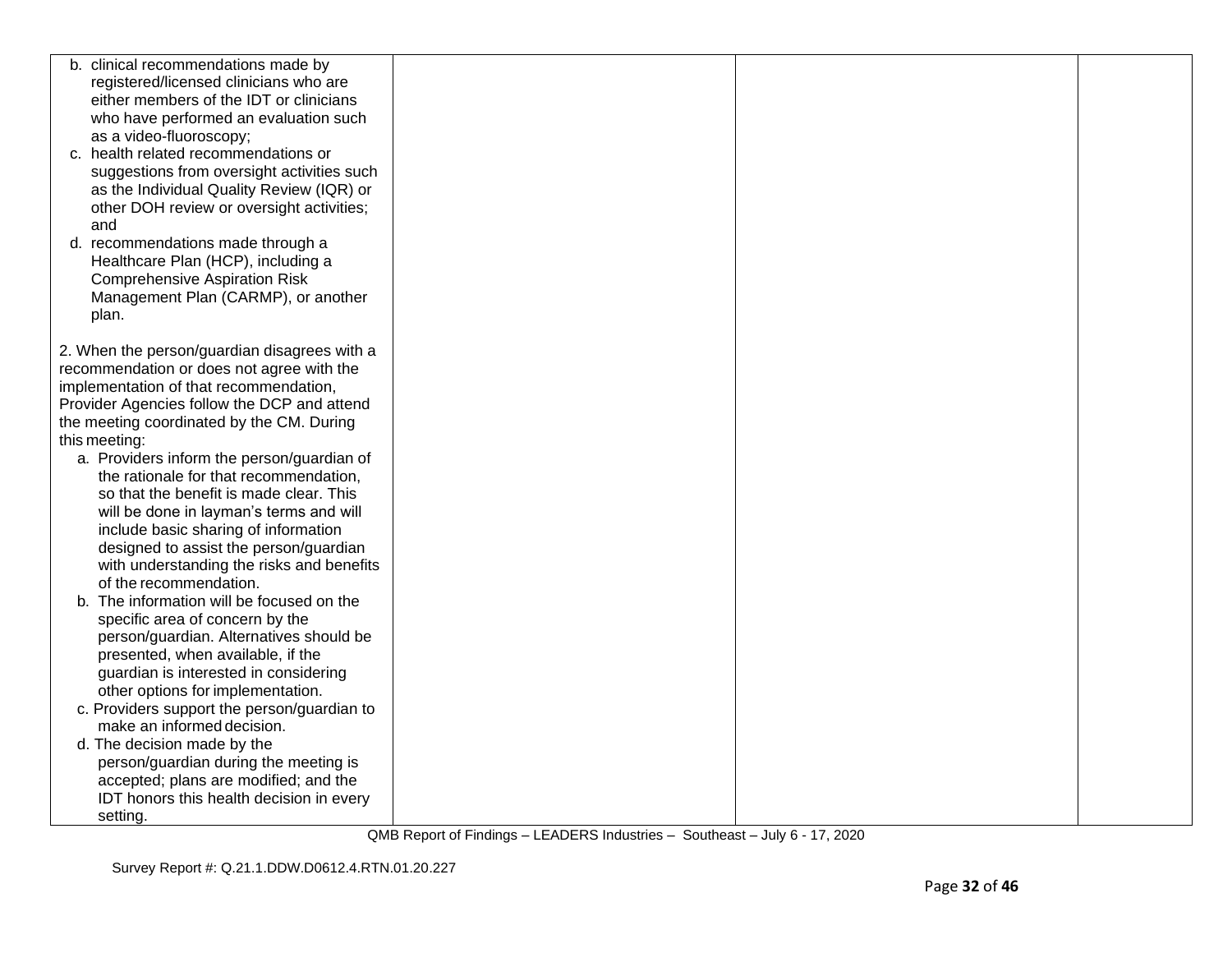| <b>Chapter 13 Nursing Services: 13.2.5</b>      |  |  |
|-------------------------------------------------|--|--|
| <b>Electronic Nursing Assessment and</b>        |  |  |
| <b>Planning Process:</b> The nursing assessment |  |  |
| process includes several DDSD mandated          |  |  |
| tools: the electronic Comprehensive Nursing     |  |  |
| Assessment Tool (e-CHAT), the Aspiration        |  |  |
| Risk Screening Tool (ARST) and the              |  |  |
| Medication Administration Assessment Tool       |  |  |
| (MAAT). This process includes developing        |  |  |
| and training Health Care Plans and Medical      |  |  |
| Emergency Response Plans.                       |  |  |
| The following hierarchy is based on budgeted    |  |  |
| services and is used to identify which Provider |  |  |
| Agency nurse has primary responsibility for     |  |  |
| completion of the nursing assessment process    |  |  |
| and related subsequent planning and training.   |  |  |
| Additional communication and collaboration for  |  |  |
| planning specific to CCS or CIE services may    |  |  |
| be needed.                                      |  |  |
| The hierarchy for Nursing Assessment and        |  |  |
| Planning responsibilities is:                   |  |  |
| 1. Living Supports: Supported Living, IMLS or   |  |  |
| Family Living via ANS;                          |  |  |
| 2. Customized Community Supports- Group;        |  |  |
| and                                             |  |  |
| 3. Adult Nursing Services (ANS):                |  |  |
| a. for persons in Community Inclusion           |  |  |
| with health-related needs; or                   |  |  |
| b. if no residential services are budgeted      |  |  |
| but assessment is desired and health            |  |  |
| needs may exist.                                |  |  |
|                                                 |  |  |
| 13.2.6 The Electronic Comprehensive             |  |  |
| <b>Health Assessment Tool (e-CHAT)</b>          |  |  |
| 1. The e-CHAT is a nursing assessment. It       |  |  |
| may not be delegated by a licensed nurse to a   |  |  |
| non-licensed person.                            |  |  |
| 2. The nurse must see the person face-to-face   |  |  |
| to complete the nursing assessment.             |  |  |
| Additional information may be gathered from     |  |  |
| members of the IDT and other sources.           |  |  |
| 3. An e-CHAT is required for persons in FL,     |  |  |
| SL, IMLS, or CCS-Group. All other DD Waiver     |  |  |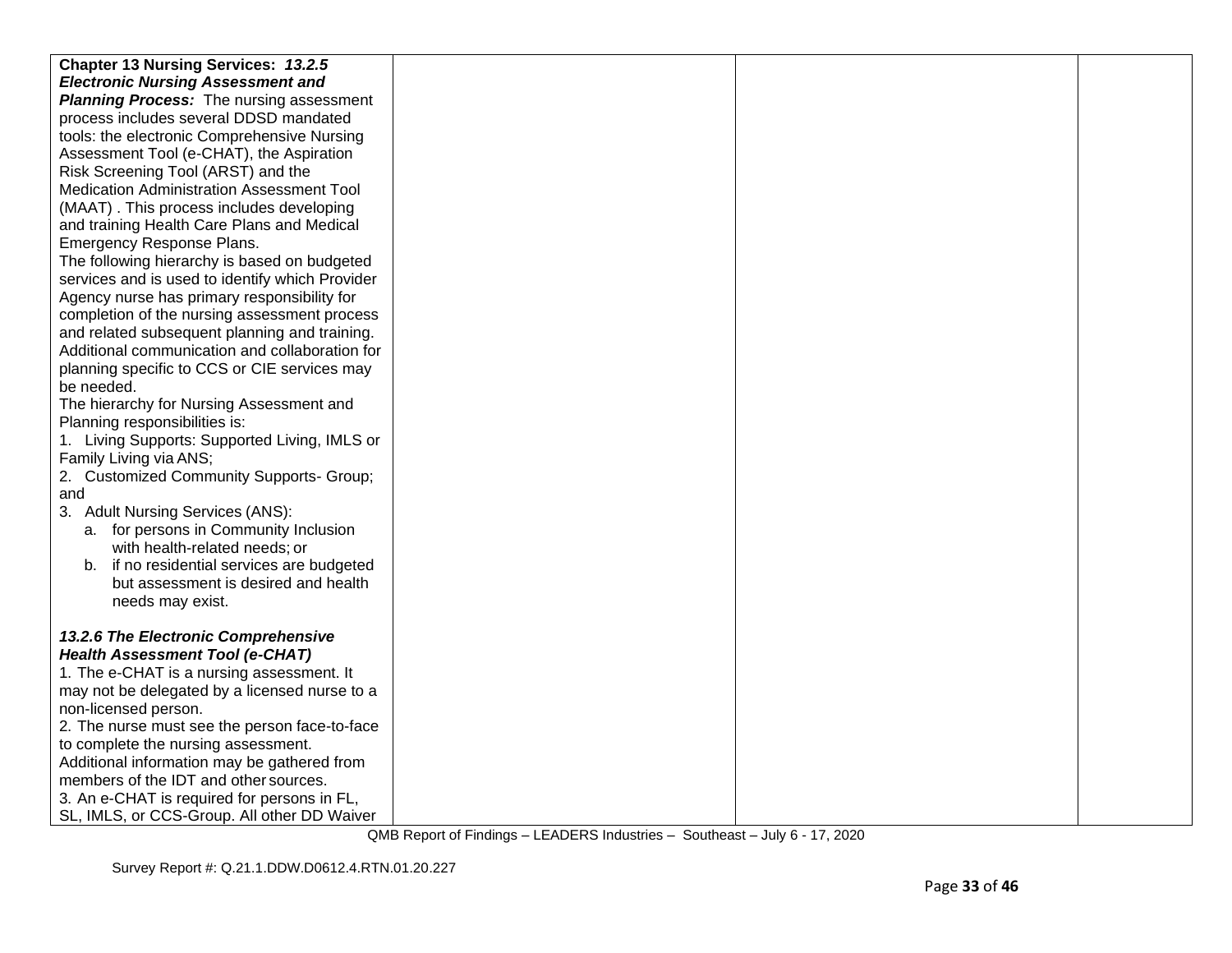| recipients may obtain an e-CHAT if needed or                                               |  |  |
|--------------------------------------------------------------------------------------------|--|--|
| desired by adding ANS hours for assessment                                                 |  |  |
| and consultation to their budget.                                                          |  |  |
| 4. When completing the e-CHAT, the nurse is                                                |  |  |
| required to review and update the electronic                                               |  |  |
| record and consider the diagnoses,                                                         |  |  |
| medications, treatments, and overall status of                                             |  |  |
| the person. Discussion with others may be<br>needed to obtain critical information.        |  |  |
| 5. The nurse is required to complete all the e-                                            |  |  |
| CHAT assessment questions and add                                                          |  |  |
| additional pertinent information in all comment                                            |  |  |
| sections.                                                                                  |  |  |
|                                                                                            |  |  |
| 13.2.7 Aspiration Risk Management                                                          |  |  |
| <b>Screening Tool (ARST)</b>                                                               |  |  |
|                                                                                            |  |  |
| 13.2.8 Medication Administration                                                           |  |  |
| <b>Assessment Tool (MAAT):</b>                                                             |  |  |
| 1. A licensed nurse completes the                                                          |  |  |
| <b>DDSD Medication Administration</b>                                                      |  |  |
| Assessment Tool (MAAT) at least two                                                        |  |  |
| weeks before the annual ISP meeting.                                                       |  |  |
| 2. After completion of the MAAT, the nurse                                                 |  |  |
| will present recommendations regarding the<br>level of assistance with medication delivery |  |  |
| (AWMD) to the IDT. A copy of the MAAT will                                                 |  |  |
| be sent to all the team members two weeks                                                  |  |  |
| before the annual ISP meeting and the                                                      |  |  |
| original MAAT will be retained in the Provider                                             |  |  |
| Agency records.                                                                            |  |  |
| 3. Decisions about medication delivery                                                     |  |  |
| are made by the IDT to promote a                                                           |  |  |
| person's maximum independence and                                                          |  |  |
| community integration. The IDT will                                                        |  |  |
| reach consensus regarding which                                                            |  |  |
| criteria the person meets, as indicated                                                    |  |  |
| by the results of the MAAT and the                                                         |  |  |
| nursing recommendations, and the<br>decision is documented this in the ISP.                |  |  |
|                                                                                            |  |  |
| 13.2.9 Healthcare Plans (HCP):                                                             |  |  |
| 1. At the nurse's discretion, based on prudent                                             |  |  |
|                                                                                            |  |  |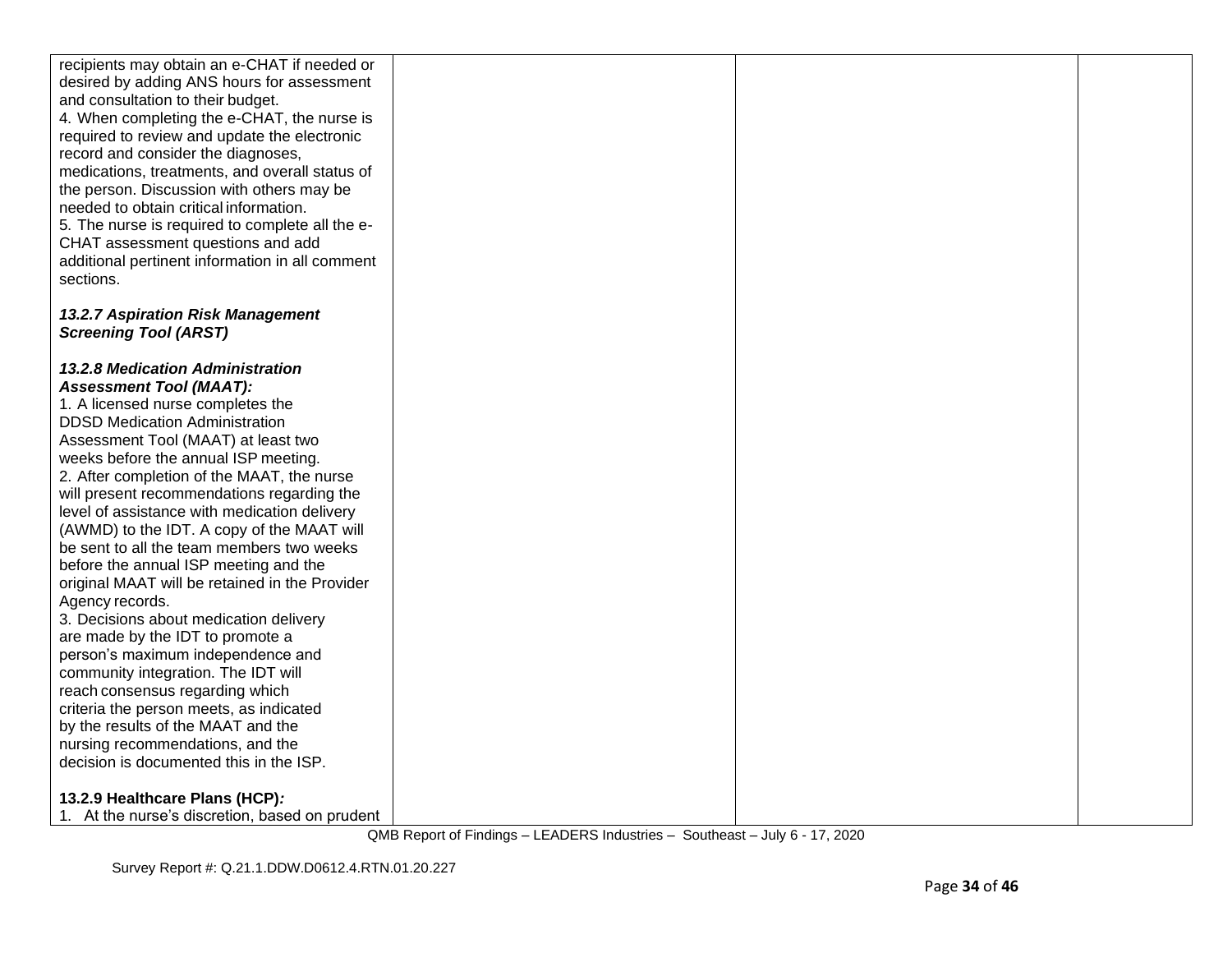| nursing practice, interim HCPs may be                                                     |  |  |
|-------------------------------------------------------------------------------------------|--|--|
| developed to address issues that must be                                                  |  |  |
| implemented immediately after admission,                                                  |  |  |
| readmission or change of medical condition to                                             |  |  |
| provide safe services prior to completion of the                                          |  |  |
| e-CHAT and formal care planning process.                                                  |  |  |
| This includes interim ARM plans for those                                                 |  |  |
| persons newly identified at moderate or high                                              |  |  |
| risk for aspiration. All interim plans must be                                            |  |  |
| removed if the plan is no longer needed or                                                |  |  |
| when final HCP including CARMPs are in                                                    |  |  |
| place to avoid duplication of plans.                                                      |  |  |
| 2. In collaboration with the IDT, the agency                                              |  |  |
| nurse is required to create HCPs that address                                             |  |  |
| all the areas identified as required in the most                                          |  |  |
| current e-CHAT summary report which is                                                    |  |  |
| indicated by "R" in the HCP column. At the                                                |  |  |
| nurse's sole discretion, based on prudent                                                 |  |  |
| nursing practice, HCPs may be combined                                                    |  |  |
| where clinically appropriate. The nurse should                                            |  |  |
| use nursing judgment to determine whether to                                              |  |  |
| also include HCPs for any of the areas                                                    |  |  |
| indicated by "C" on the e-CHAT summary                                                    |  |  |
| report. The nurse may also create other HCPs                                              |  |  |
| plans that the nurse determines are warranted.                                            |  |  |
|                                                                                           |  |  |
| 13.2.10 Medical Emergency Response Plan                                                   |  |  |
| (MERP):                                                                                   |  |  |
| 1. The agency nurse is required to develop a                                              |  |  |
| Medical Emergency Response Plan (MERP)<br>for all conditions marked with an "R" in the e- |  |  |
| CHAT summary report. The agency nurse                                                     |  |  |
| should use her/his clinical judgment and input                                            |  |  |
| from the Interdisciplinary Team (IDT) to                                                  |  |  |
| determine whether shown as "C" in the e-                                                  |  |  |
| CHAT summary report or other conditions also                                              |  |  |
| warrant a MERP.                                                                           |  |  |
| 2. MERPs are required for persons who have                                                |  |  |
| one or more conditions or illnesses that                                                  |  |  |
| present a likely potential to become a life-                                              |  |  |
| threatening situation.                                                                    |  |  |
|                                                                                           |  |  |
|                                                                                           |  |  |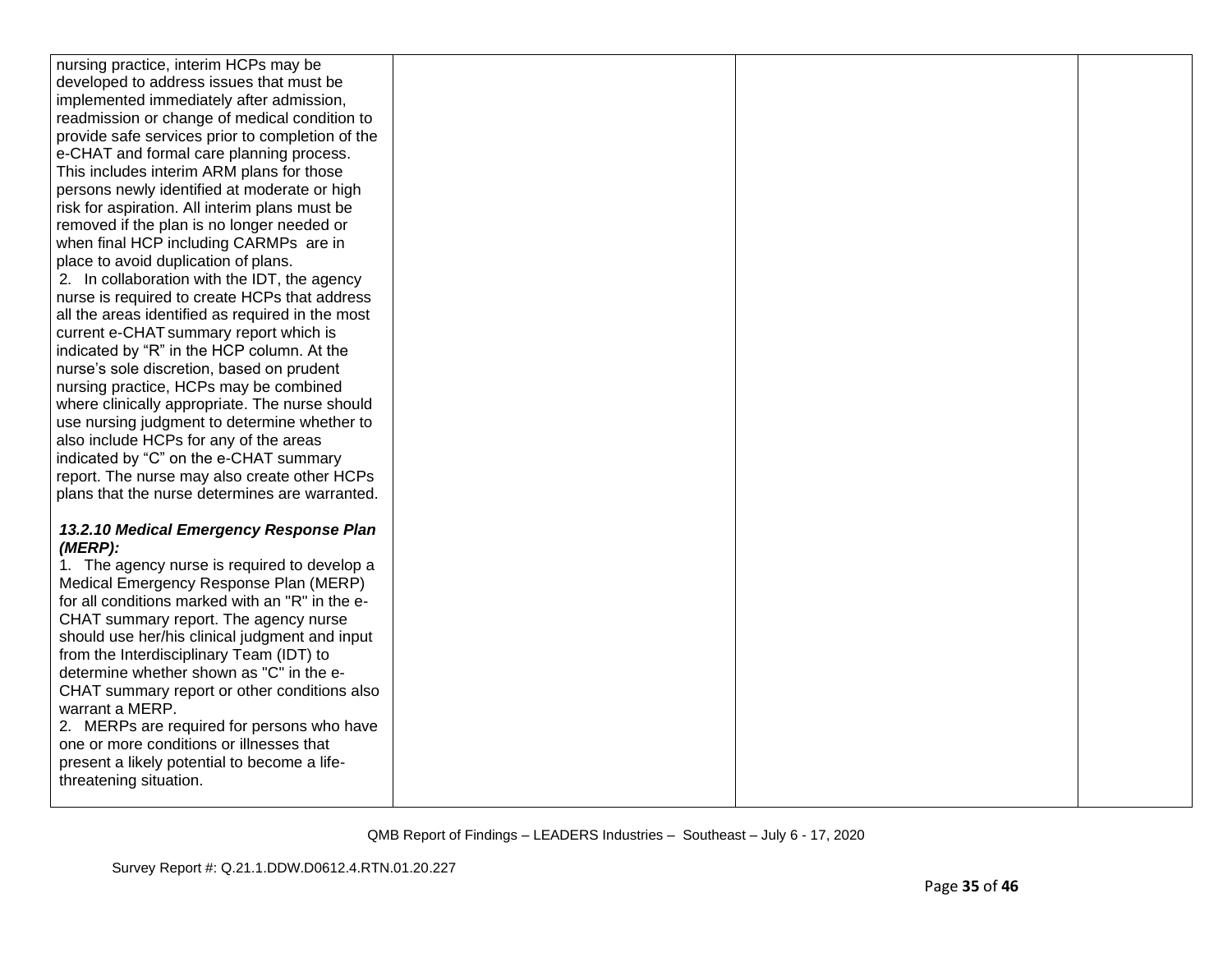| <b>Chapter 20: Provider Documentation and</b>   |  |  |
|-------------------------------------------------|--|--|
| Client Records: 20.5.3 Health Passport and      |  |  |
| <b>Physician Consultation Form: All Primary</b> |  |  |
| and Secondary Provider Agencies must use        |  |  |
| the Health Passport and Physician               |  |  |
| Consultation form from the Therap system.       |  |  |
| This standardized document contains             |  |  |
| individual, physician and emergency contact     |  |  |
|                                                 |  |  |
| information, a complete list of current medical |  |  |
| diagnoses, health and safety risk factors,      |  |  |
| allergies, and information regarding insurance, |  |  |
| guardianship, and advance directives. The       |  |  |
| Health Passport also includes a standardized    |  |  |
| form to use at medical appointments called the  |  |  |
| Physician Consultation form.                    |  |  |
|                                                 |  |  |
|                                                 |  |  |
|                                                 |  |  |
|                                                 |  |  |
|                                                 |  |  |
|                                                 |  |  |
|                                                 |  |  |
|                                                 |  |  |
|                                                 |  |  |
|                                                 |  |  |
|                                                 |  |  |
|                                                 |  |  |
|                                                 |  |  |
|                                                 |  |  |
|                                                 |  |  |
|                                                 |  |  |
|                                                 |  |  |
|                                                 |  |  |
|                                                 |  |  |
|                                                 |  |  |
|                                                 |  |  |
|                                                 |  |  |
|                                                 |  |  |
|                                                 |  |  |
|                                                 |  |  |
|                                                 |  |  |
|                                                 |  |  |
|                                                 |  |  |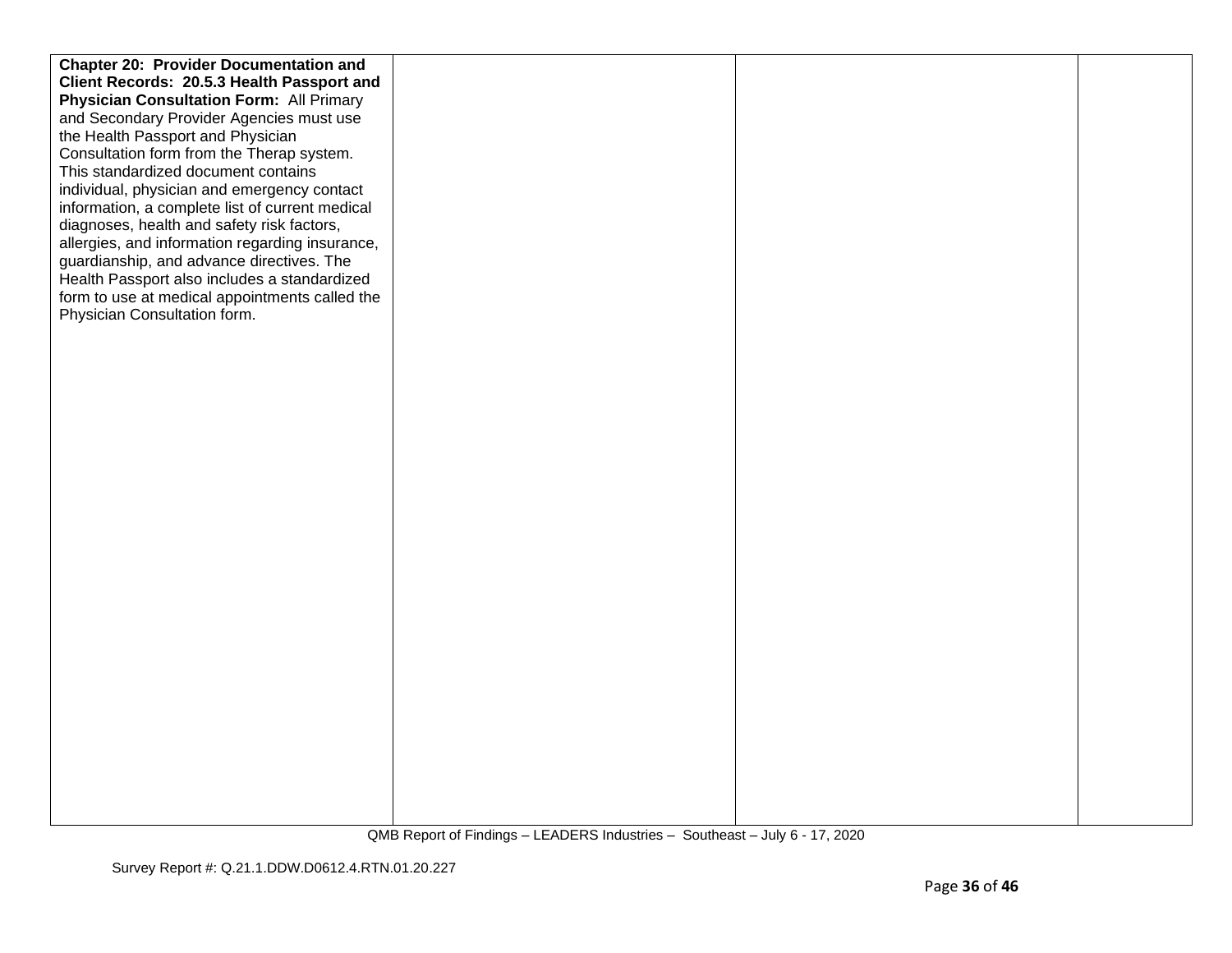| Tag #1A31 Client Rights / Human Rights                                                      | <b>Condition of Participation Level Deficiency</b> |                                                          |  |
|---------------------------------------------------------------------------------------------|----------------------------------------------------|----------------------------------------------------------|--|
| NMAC 7.26.3.11 RESTRICTIONS OR                                                              | After an analysis of the evidence it has been      | Provider:                                                |  |
| <b>LIMITATION OF CLIENT'S RIGHTS:</b>                                                       | determined there is a significant potential for a  | <b>State your Plan of Correction for the</b>             |  |
| A. A service provider shall not restrict or limit                                           | negative outcome to occur.                         | deficiencies cited in this tag here (How is the          |  |
| a client's rights except:                                                                   |                                                    | deficiency going to be corrected? This can be            |  |
| (1) where the restriction or limitation is                                                  | Based on record review, the Agency did not         | specific to each deficiency cited or if possible an      |  |
| allowed in an emergency and is necessary to                                                 | ensure the rights of Individuals was not           | overall correction?): $\rightarrow$                      |  |
| prevent imminent risk of physical harm to the                                               | restricted or limited for 1 of 11 Individuals.     |                                                          |  |
| client or another person; or                                                                |                                                    |                                                          |  |
| (2) where the interdisciplinary team has                                                    | A review of Agency Individual files indicated      |                                                          |  |
| determined that the client's limited capacity                                               | Human Rights Committee Approval was                |                                                          |  |
| to exercise the right threatens his or her                                                  | required for restrictions.                         |                                                          |  |
| physical safety; or                                                                         |                                                    |                                                          |  |
| (3) as provided for in Section 10.1.14 [now                                                 | No documentation was found regarding               | <b>Provider:</b>                                         |  |
| Subsection N of 7.26.3.10 NMAC].                                                            | Human Rights Approval for the following:           | <b>Enter your ongoing Quality</b>                        |  |
|                                                                                             |                                                    | <b>Assurance/Quality Improvement</b>                     |  |
| B. Any emergency intervention to prevent                                                    | • Psychotropic Medications to control              | processes as it related to this tag number               |  |
| physical harm shall be reasonable to prevent                                                | behaviors. No evidence found of Human              | here (What is going to be done? How many                 |  |
| harm, shall be the least restrictive                                                        | Rights Committee approval. (Individual #8)         | individuals is this going to affect? How often will      |  |
| intervention necessary to meet the                                                          |                                                    | this be completed? Who is responsible? What              |  |
| emergency, shall be allowed no longer than                                                  |                                                    | steps will be taken if issues are found?): $\rightarrow$ |  |
| necessary and shall be subject to                                                           |                                                    |                                                          |  |
| interdisciplinary team (IDT) review. The IDT                                                |                                                    |                                                          |  |
| upon completion of its review may refer its                                                 |                                                    |                                                          |  |
| findings to the office of quality assurance.                                                |                                                    |                                                          |  |
| The emergency intervention may be subject<br>to review by the service provider's behavioral |                                                    |                                                          |  |
| support committee or human rights                                                           |                                                    |                                                          |  |
| committee in accordance with the behavioral                                                 |                                                    |                                                          |  |
| support policies or other department                                                        |                                                    |                                                          |  |
| regulation or policy.                                                                       |                                                    |                                                          |  |
| C. The service provider may adopt                                                           |                                                    |                                                          |  |
| reasonable program policies of general                                                      |                                                    |                                                          |  |
| applicability to clients served by that service                                             |                                                    |                                                          |  |
| provider that do not violate client rights.                                                 |                                                    |                                                          |  |
| [09/12/94; 01/15/97; Recompiled 10/31/01]                                                   |                                                    |                                                          |  |
|                                                                                             |                                                    |                                                          |  |
| Developmental Disabilities (DD) Waiver                                                      |                                                    |                                                          |  |
| Service Standards 2/26/2018; Re-Issue:                                                      |                                                    |                                                          |  |
| 12/28/2018; Eff 1/1/2019                                                                    |                                                    |                                                          |  |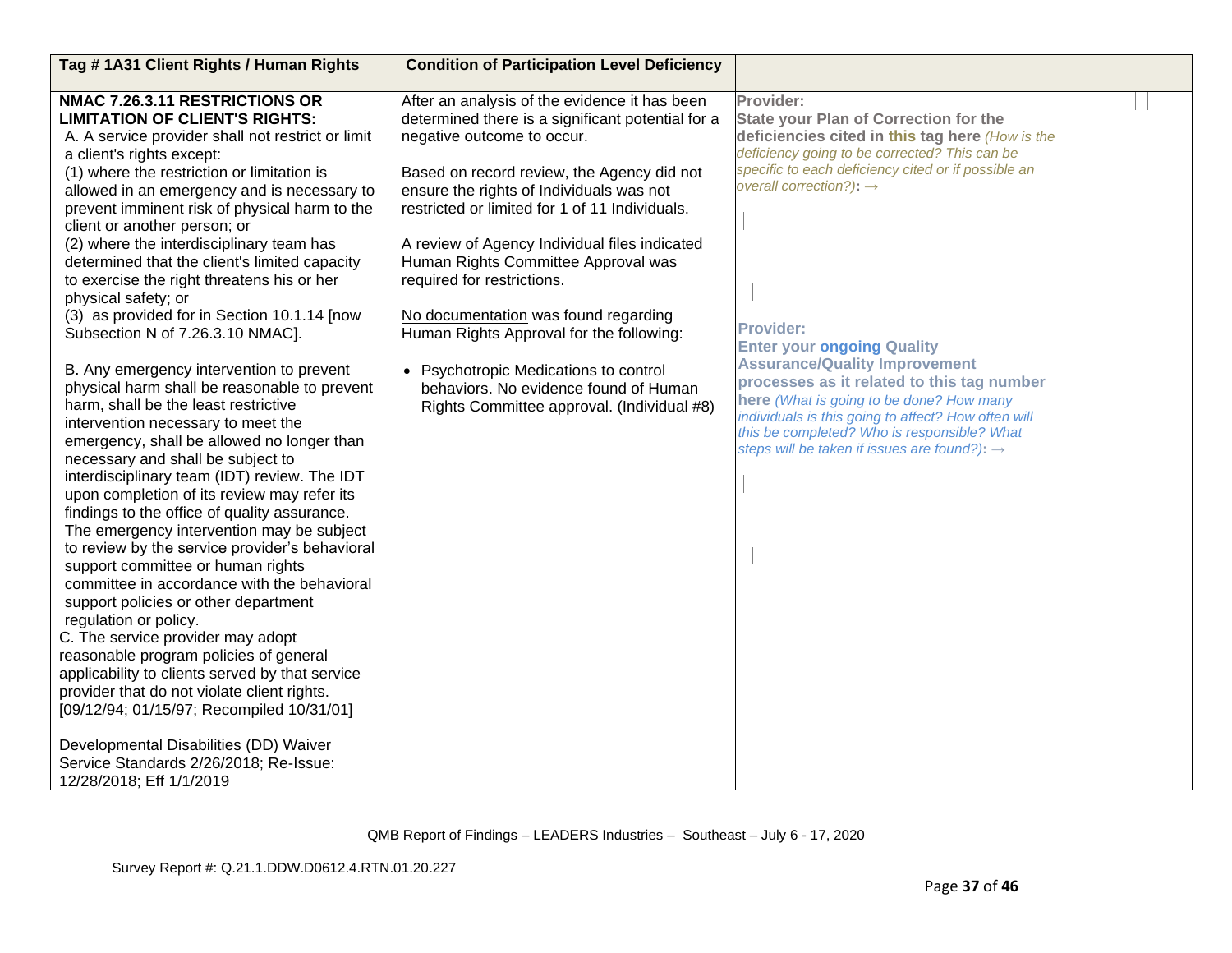| <b>Chapter 2: Human Rights:</b> Civil rights apply |  |  |
|----------------------------------------------------|--|--|
| to everyone, including all waiver participants,    |  |  |
| family members, guardians, natural supports,       |  |  |
| and Provider Agencies. Everyone has a              |  |  |
| responsibility to make sure those rights are not   |  |  |
| violated. All Provider Agencies play a role in     |  |  |
| person-centered planning (PCP) and have an         |  |  |
| obligation to contribute to the planning           |  |  |
|                                                    |  |  |
| process, always focusing on how to best            |  |  |
| support the person.                                |  |  |
| Chapter 3 Safeguards: 3.3.1 HRC                    |  |  |
| <b>Procedural Requirements:</b>                    |  |  |
|                                                    |  |  |
| 1. An invitation to participate in the HRC         |  |  |
| meeting of a rights restriction review will be     |  |  |
| given to the person (regardless of verbal or       |  |  |
| cognitive ability), his/her guardian, and/or a     |  |  |
| family member (if desired by the person), and      |  |  |
| the Behavior Support Consultant (BSC) at           |  |  |
| least 10 working days prior to the meeting         |  |  |
| (except for in emergency situations). If the       |  |  |
| person (and/or the guardian) does not wish to      |  |  |
| attend, his/her stated preferences may be          |  |  |
| brought to the meeting by someone whom the         |  |  |
| person chooses as his/her representative.          |  |  |
| 2. The Provider Agencies that are seeking to       |  |  |
| temporarily limit the person's right(s) (e.g.,     |  |  |
| Living Supports, Community Inclusion, or BSC)      |  |  |
| are required to support the person's informed      |  |  |
| consent regarding the rights restriction, as well  |  |  |
| as their timely participation in the review.       |  |  |
| 3. The plan's author, designated staff (e.g.,      |  |  |
| agency service coordinator) and/or the CM          |  |  |
| makes a written or oral presentation to the        |  |  |
| HRC.                                               |  |  |
| 4. The results of the HRC review are reported      |  |  |
| in writing to the person supported, the            |  |  |
| guardian, the BSC, the mental health or other      |  |  |
| specialized therapy provider, and the CM           |  |  |
| within three working days of the meeting.          |  |  |
| 5. HRC committees are required to meet at          |  |  |
| least on a quarterly basis.                        |  |  |
| 6. A quorum to conduct an HRC meeting is at        |  |  |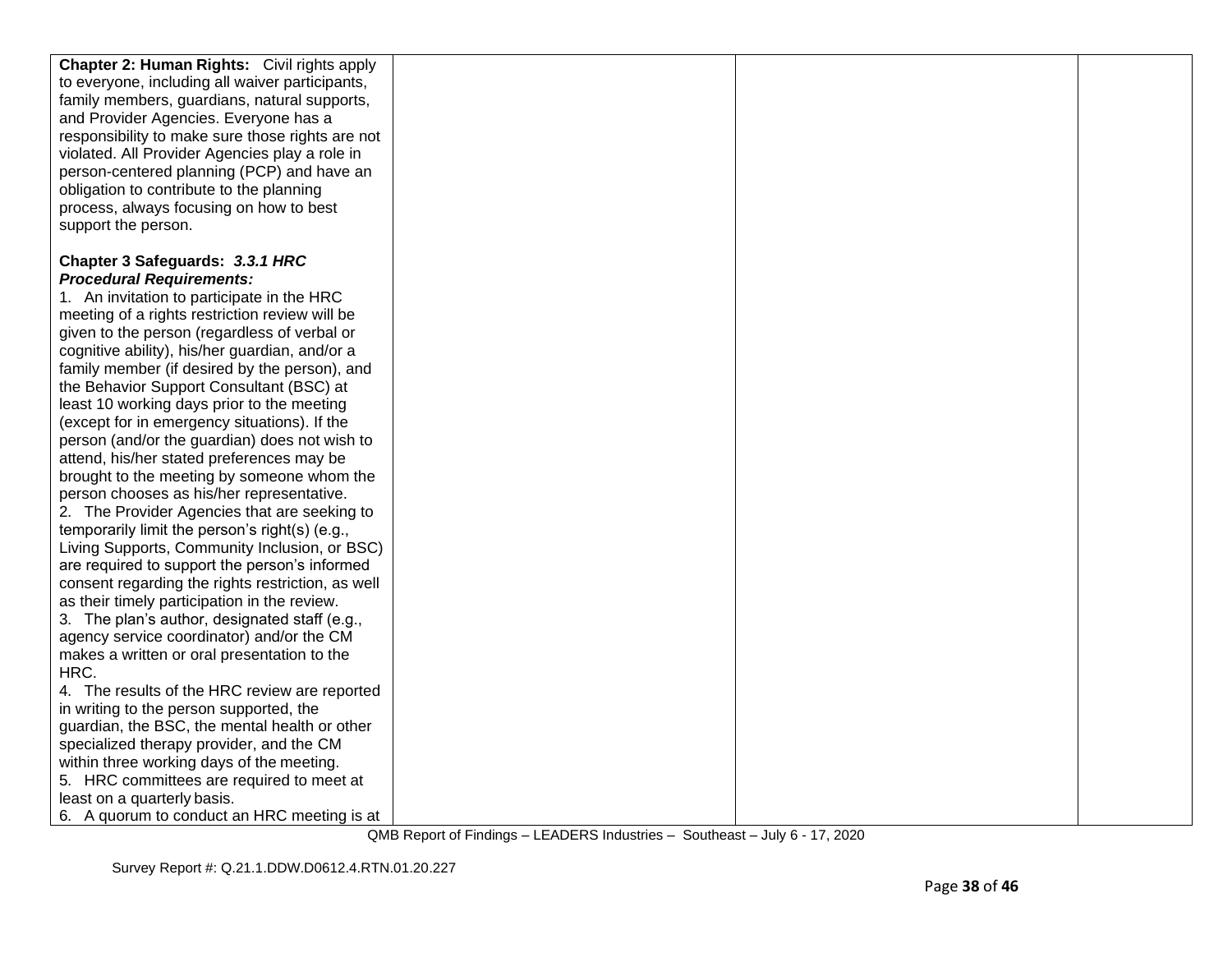| least three voting members eligible to vote in      |  |  |
|-----------------------------------------------------|--|--|
| each situation and at least one must be a           |  |  |
| community member at large.                          |  |  |
| 7. HRC members who are directly involved in         |  |  |
| the services provided to the person must            |  |  |
| excuse themselves from voting in that               |  |  |
| situation.                                          |  |  |
| Each HRC is required to have a provision for        |  |  |
| emergency approval of rights restrictions           |  |  |
| based upon credible threats of harm against         |  |  |
| self or others that may arise between               |  |  |
| scheduled HRC meetings (e.g., locking up            |  |  |
| sharp knives after a serious attempt to injure      |  |  |
| self or others or a disclosure, with a credible     |  |  |
| plan, to seriously injure or kill someone). The     |  |  |
| confidential and HIPAA compliant emergency          |  |  |
| meeting may be via telephone, video or              |  |  |
| conference call, or secure email. Procedures        |  |  |
| may include an initial emergency phone              |  |  |
| meeting, and a subsequent follow-up                 |  |  |
| emergency meeting in complex and/or ongoing         |  |  |
| situations.                                         |  |  |
| 8. The HRC with primary responsibility for          |  |  |
| implementation of the rights restriction will       |  |  |
| record all meeting minutes on an individual         |  |  |
| basis, i.e., each meeting discussion for an         |  |  |
| individual will be recorded separately, and         |  |  |
| minutes of all meetings will be retained at the     |  |  |
| agency for at least six years from the final date   |  |  |
| of continuance of the restriction.                  |  |  |
|                                                     |  |  |
| 3.3.3 HRC and Behavioral Support: The               |  |  |
| HRC reviews temporary restrictions of rights        |  |  |
| that are related to medical issues or health and    |  |  |
| safety considerations such as decreased             |  |  |
| mobility (e.g., the use of bed rails due to risk of |  |  |
| falling during the night while getting out of       |  |  |
| bed). However, other temporary restrictions         |  |  |
| may be implemented because of health and            |  |  |
| safety considerations arising from behavioral       |  |  |
| issues.                                             |  |  |
| Positive Behavioral Supports (PBS) are              |  |  |
| mandated and used when behavioral support           |  |  |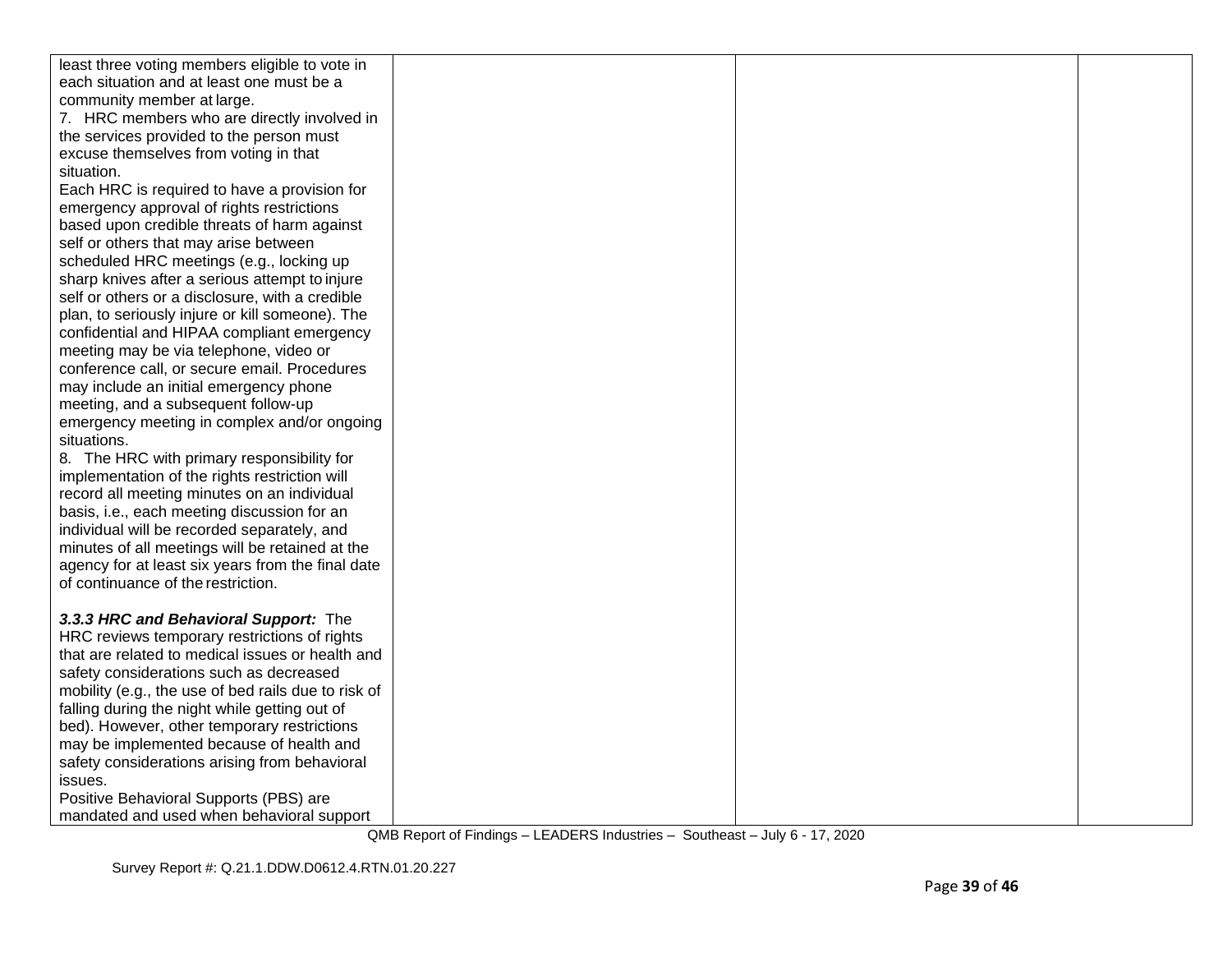|          | is needed and desired by the person and/or                                       |  |  |
|----------|----------------------------------------------------------------------------------|--|--|
|          | the IDT. PBS emphasizes the acquisition and                                      |  |  |
|          | maintenance of positive skills (e.g. building                                    |  |  |
|          | healthy relationships) to increase the person's                                  |  |  |
|          | quality of life understanding that a natural                                     |  |  |
|          | reduction in other challenging behaviors will                                    |  |  |
|          | follow. At times, aversive interventions may be                                  |  |  |
|          | temporarily included as a part of a person's                                     |  |  |
|          | behavioral support (usually in the BCIP), and                                    |  |  |
|          | therefore, need to be reviewed prior to                                          |  |  |
|          | implementation as well as periodically while                                     |  |  |
|          | the restrictive intervention is in place. PBSPs                                  |  |  |
|          | not containing aversive interventions do not                                     |  |  |
|          | require HRC review or approval.                                                  |  |  |
|          | Plans (e.g., ISPs, PBSPs, BCIPs PPMPs,                                           |  |  |
|          | and/or RMPs) that contain any aversive                                           |  |  |
|          | interventions are submitted to the HRC in                                        |  |  |
|          | advance of a meeting, except in emergency                                        |  |  |
|          | situations.                                                                      |  |  |
|          |                                                                                  |  |  |
|          | 3.3.4 Interventions Requiring HRC Review                                         |  |  |
|          | and Approval: HRCs must review prior to                                          |  |  |
|          | implementation, any plans (e.g. ISPs, PBSPs,                                     |  |  |
|          | BCIPs and/or PPMPs, RMPs), with strategies,                                      |  |  |
|          | including but not limited to:                                                    |  |  |
| 1.       | response cost;                                                                   |  |  |
| 2.       | restitution;                                                                     |  |  |
| 3.<br>4. | emergency physical restraint (EPR);<br>routine use of law enforcement as part of |  |  |
|          |                                                                                  |  |  |
| 5.       |                                                                                  |  |  |
|          | a BCIP;                                                                          |  |  |
|          | routine use of emergency hospitalization                                         |  |  |
|          | procedures as part of a BCIP;                                                    |  |  |
| 6.       | use of point systems;                                                            |  |  |
| 7.       | use of intense, highly structured, and                                           |  |  |
|          | specialized treatment strategies,                                                |  |  |
|          | including level systems with response                                            |  |  |
|          | cost or failure to earn components;                                              |  |  |
| 8.       | a 1:1 staff to person ratio for behavioral                                       |  |  |
|          | reasons, or, very rarely, a 2:1 staff to                                         |  |  |
|          | person ratio for behavioral or medical<br>reasons:                               |  |  |
| 9.       | use of PRN psychotropic medications;                                             |  |  |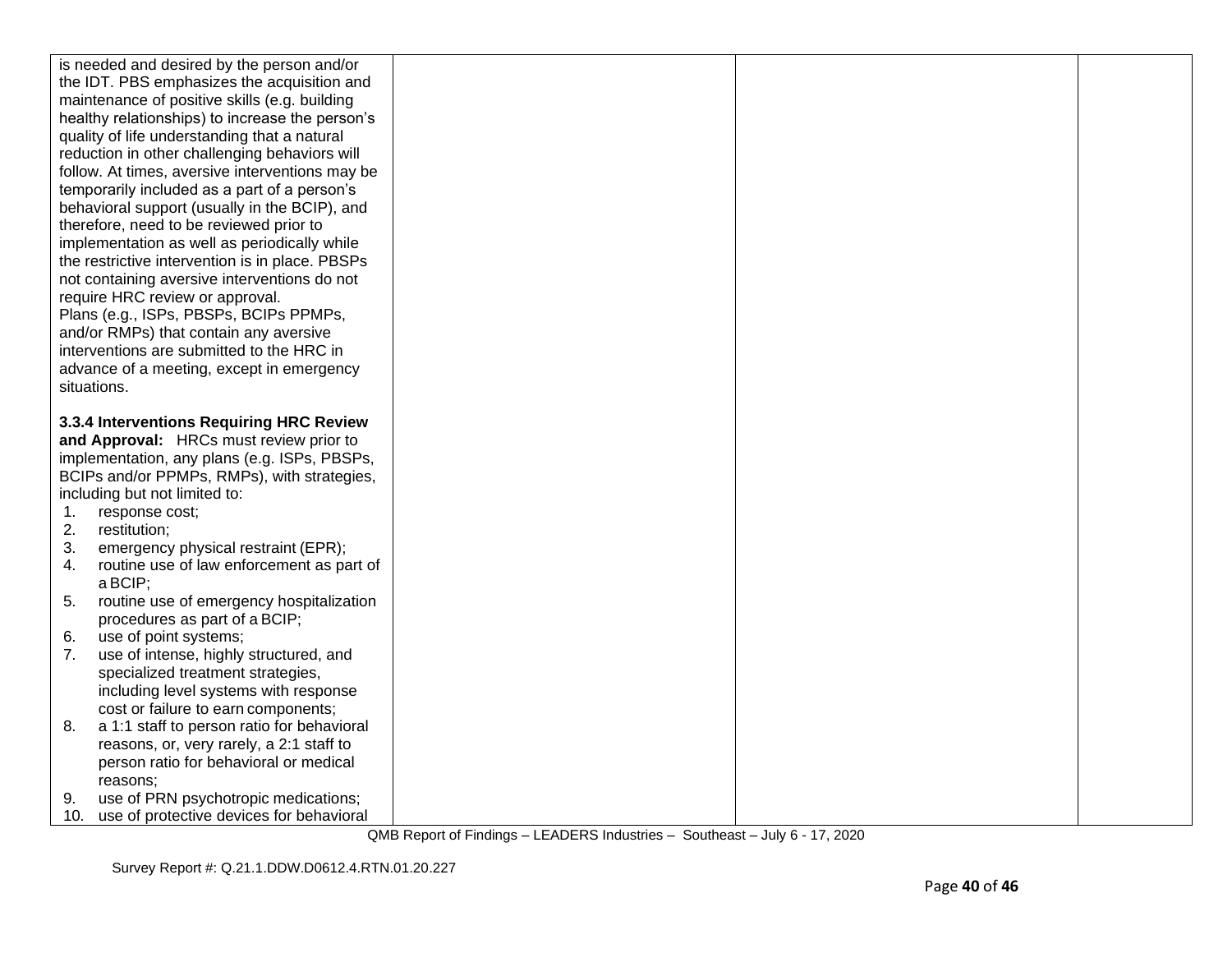| purposes (e.g., helmets for head<br>banging, Posey gloves for biting hand);<br>11. use of bed rails;<br>12. use of a device and/or monitoring system<br>through PST may impact the person's<br>privacy or other rights; or<br>13. use of any alarms to alert staff to a<br>person's whereabouts.                                                                                  |  |  |
|-----------------------------------------------------------------------------------------------------------------------------------------------------------------------------------------------------------------------------------------------------------------------------------------------------------------------------------------------------------------------------------|--|--|
| 3.4 Emergency Physical Restraint (EPR):<br>Every person shall be free from the use of<br>restrictive physical crisis intervention<br>measures that are unnecessary. Provider<br>Agencies who support people who may<br>occasionally need intervention such as<br>Emergency Physical Restraint (EPR) are<br>required to institute procedures to maximize<br>safety.                |  |  |
| 3.4.5 Human Rights Committee: The HRC<br>reviews use of EPR. The BCIP may not be<br>implemented without HRC review and approval<br>whenever EPR or other restrictive measure(s)<br>are included. Provider Agencies with an HRC<br>are required to ensure that the HRCs:<br>participate in training regarding required<br>1.<br>constitution and oversight activities for<br>HRCs; |  |  |
| 2.<br>review any BCIP, that include the use of<br>EPR;<br>3.<br>occur at least annually, occur in any<br>quarter where EPR is used, and occur<br>whenever any change to the BCIP is<br>considered;                                                                                                                                                                                |  |  |
| 4.<br>maintain HRC minutes approving or<br>disallowing the use of EPR as written in a<br>BCIP; and<br>5.<br>maintain HRC minutes of meetings<br>reviewing the implementation of the BCIP<br>when EPR is used.                                                                                                                                                                     |  |  |
|                                                                                                                                                                                                                                                                                                                                                                                   |  |  |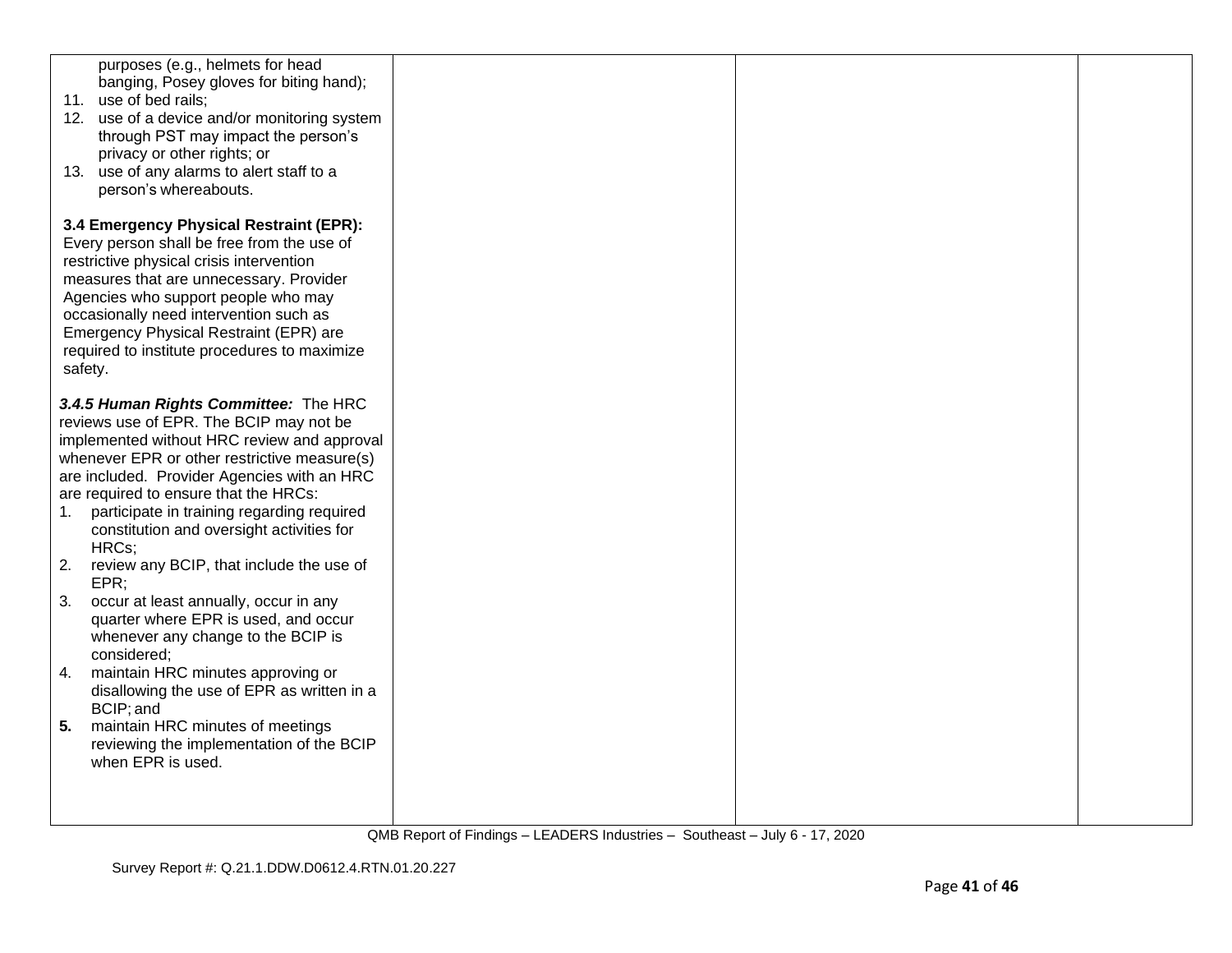| <b>Standard of Care</b>                                                                                                                                                                                                                                                                                                                                                                                                                                                                                                                                                                                                                                                                                                                                                                                                                                                                                                                                                                                                                                                                                                                                                                                                                                                                                                                                                                                                                                                                                                                                                               | <b>Deficiencies</b>                                                                                                                                                                                                                                                                                                                                                                                                                                                                                       | Agency Plan of Correction, On-going QA/QI<br>and Responsible Party | <b>Date Due</b>                  |  |
|---------------------------------------------------------------------------------------------------------------------------------------------------------------------------------------------------------------------------------------------------------------------------------------------------------------------------------------------------------------------------------------------------------------------------------------------------------------------------------------------------------------------------------------------------------------------------------------------------------------------------------------------------------------------------------------------------------------------------------------------------------------------------------------------------------------------------------------------------------------------------------------------------------------------------------------------------------------------------------------------------------------------------------------------------------------------------------------------------------------------------------------------------------------------------------------------------------------------------------------------------------------------------------------------------------------------------------------------------------------------------------------------------------------------------------------------------------------------------------------------------------------------------------------------------------------------------------------|-----------------------------------------------------------------------------------------------------------------------------------------------------------------------------------------------------------------------------------------------------------------------------------------------------------------------------------------------------------------------------------------------------------------------------------------------------------------------------------------------------------|--------------------------------------------------------------------|----------------------------------|--|
| Service Domain: Medicaid Billing/Reimbursement - State financial oversight exists to assure that claims are coded and paid for in accordance with the                                                                                                                                                                                                                                                                                                                                                                                                                                                                                                                                                                                                                                                                                                                                                                                                                                                                                                                                                                                                                                                                                                                                                                                                                                                                                                                                                                                                                                 |                                                                                                                                                                                                                                                                                                                                                                                                                                                                                                           |                                                                    |                                  |  |
| reimbursement methodology specified in the approved waiver.                                                                                                                                                                                                                                                                                                                                                                                                                                                                                                                                                                                                                                                                                                                                                                                                                                                                                                                                                                                                                                                                                                                                                                                                                                                                                                                                                                                                                                                                                                                           |                                                                                                                                                                                                                                                                                                                                                                                                                                                                                                           |                                                                    |                                  |  |
| Tag #1A12 All Services Reimbursement                                                                                                                                                                                                                                                                                                                                                                                                                                                                                                                                                                                                                                                                                                                                                                                                                                                                                                                                                                                                                                                                                                                                                                                                                                                                                                                                                                                                                                                                                                                                                  | <b>No Deficient Practices Found</b>                                                                                                                                                                                                                                                                                                                                                                                                                                                                       |                                                                    | <b>Completion</b><br><b>Date</b> |  |
| Developmental Disabilities (DD) Waiver<br>Service Standards 2/26/2018; Re-Issue:<br>12/28/2018; Eff 1/1/2019<br><b>Chapter 21: Billing Requirements: 21.4</b><br><b>Recording Keeping and Documentation</b><br><b>Requirements: DD Waiver Provider Agencies</b><br>must maintain all records necessary to<br>demonstrate proper provision of services for<br>Medicaid billing. At a minimum, Provider<br>Agencies must adhere to the following:<br>The level and type of service provided<br>1.<br>must be supported in the ISP and have an<br>approved budget prior to service delivery and<br>billing.<br>2.<br>Comprehensive documentation of direct<br>service delivery must include, at a minimum:<br>a. the agency name;<br>the name of the recipient of the service;<br>b.<br>the location of theservice;<br>c.<br>the date of the service;<br>d.<br>the type of service;<br>е.<br>the start and end times of theservice;<br>the signature and title of each staff<br>g.<br>member who documents their time; and<br>h. the nature of services.<br>3. A Provider Agency that receives payment for<br>treatment, services, or goods must retain all<br>medical and business records for a period of at<br>least six years from the last payment date, until<br>ongoing audits are settled, or until involvement<br>of the state Attorney General is completed<br>regarding settlement of any claim, whichever is<br>longer.<br>4. A Provider Agency that receives payment for<br>treatment, services or goods must retain all<br>medical and business records relating to any of | Based on record review, the Agency<br>maintained all the records necessary to fully<br>disclose the nature, quality, amount and<br>medical necessity of services furnished to an<br>eligible recipient who is currently receiving for<br>11 of 11 individuals.<br>Progress notes and billing records supported<br>billing activities for the month of May 2020 for<br>the following services:<br>• Supported Living<br><b>Customized In-Home Supports</b><br>$\bullet$<br>• Customized Community Supports |                                                                    |                                  |  |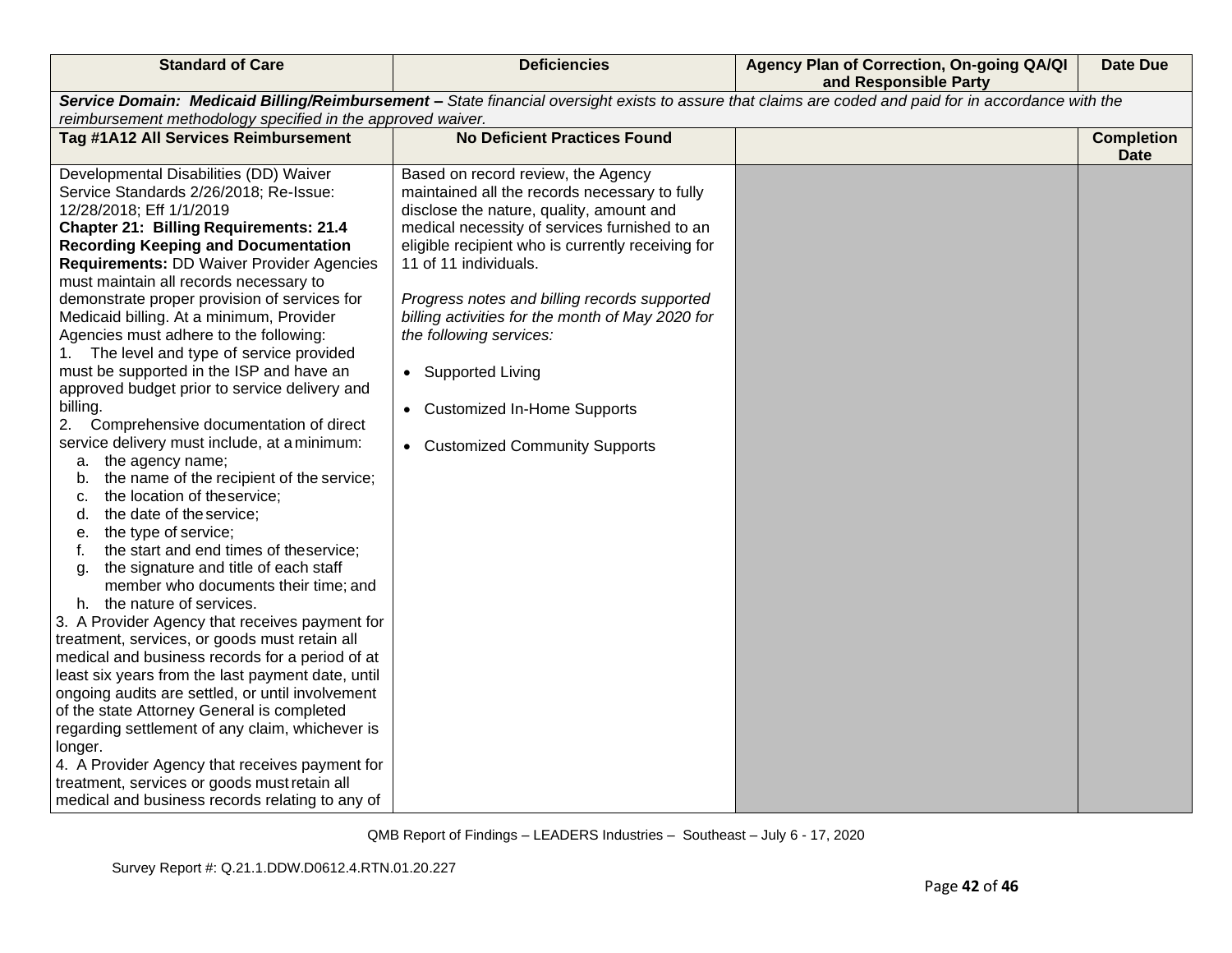| the following for a period of at least six years                                |  |  |
|---------------------------------------------------------------------------------|--|--|
| from the payment date:                                                          |  |  |
| a. treatment or care of any eligible recipient;                                 |  |  |
| b. services or goods provided to any                                            |  |  |
| eligible recipient;                                                             |  |  |
| c. amounts paid by MAD on behalf of any<br>eligible recipient; and              |  |  |
| any records required by MAD for the<br>d.                                       |  |  |
| administration of Medicaid.                                                     |  |  |
|                                                                                 |  |  |
| 21.9 Billable Units: The unit of billing depends                                |  |  |
| on the service type. The unit may be a 15-                                      |  |  |
| minute interval, a daily unit, a monthly unit or a                              |  |  |
| dollar amount. The unit of billing is identified in                             |  |  |
| the current DD Waiver Rate Table. Provider                                      |  |  |
| Agencies must correctly report service units.                                   |  |  |
|                                                                                 |  |  |
| 21.9.1 Requirements for Daily Units: For                                        |  |  |
| services billed in daily units, Provider Agencies                               |  |  |
| must adhere to the following:                                                   |  |  |
| 1. A day is considered 24 hours from midnight                                   |  |  |
| to midnight.                                                                    |  |  |
| 2. If 12 or fewer hours of service are provided,                                |  |  |
| then one-half unit shall be billed. A whole unit                                |  |  |
| can be billed if more than 12 hours of service is                               |  |  |
| provided during a 24-hour period.                                               |  |  |
| 3. The maximum allowable billable units                                         |  |  |
| cannot exceed 340 calendar days per ISP year                                    |  |  |
| or 170 calendar days per six months.                                            |  |  |
| 4. When a person transitions from one Provider                                  |  |  |
| Agency to another during the ISP year, a                                        |  |  |
| standard formula to calculate the units billed by                               |  |  |
| each Provider Agency must be applied as                                         |  |  |
| follows:                                                                        |  |  |
| a. The discharging Provider Agency bills the                                    |  |  |
| number of calendar days that services were                                      |  |  |
| provided multiplied by .93 (93%).<br>b. The receiving Provider Agency bills the |  |  |
| remaining days up to 340 for the ISP year.                                      |  |  |
|                                                                                 |  |  |
| 21.9.2 Requirements for Monthly Units: For                                      |  |  |
| services billed in monthly units, a Provider                                    |  |  |
| Agency must adhere to the following:                                            |  |  |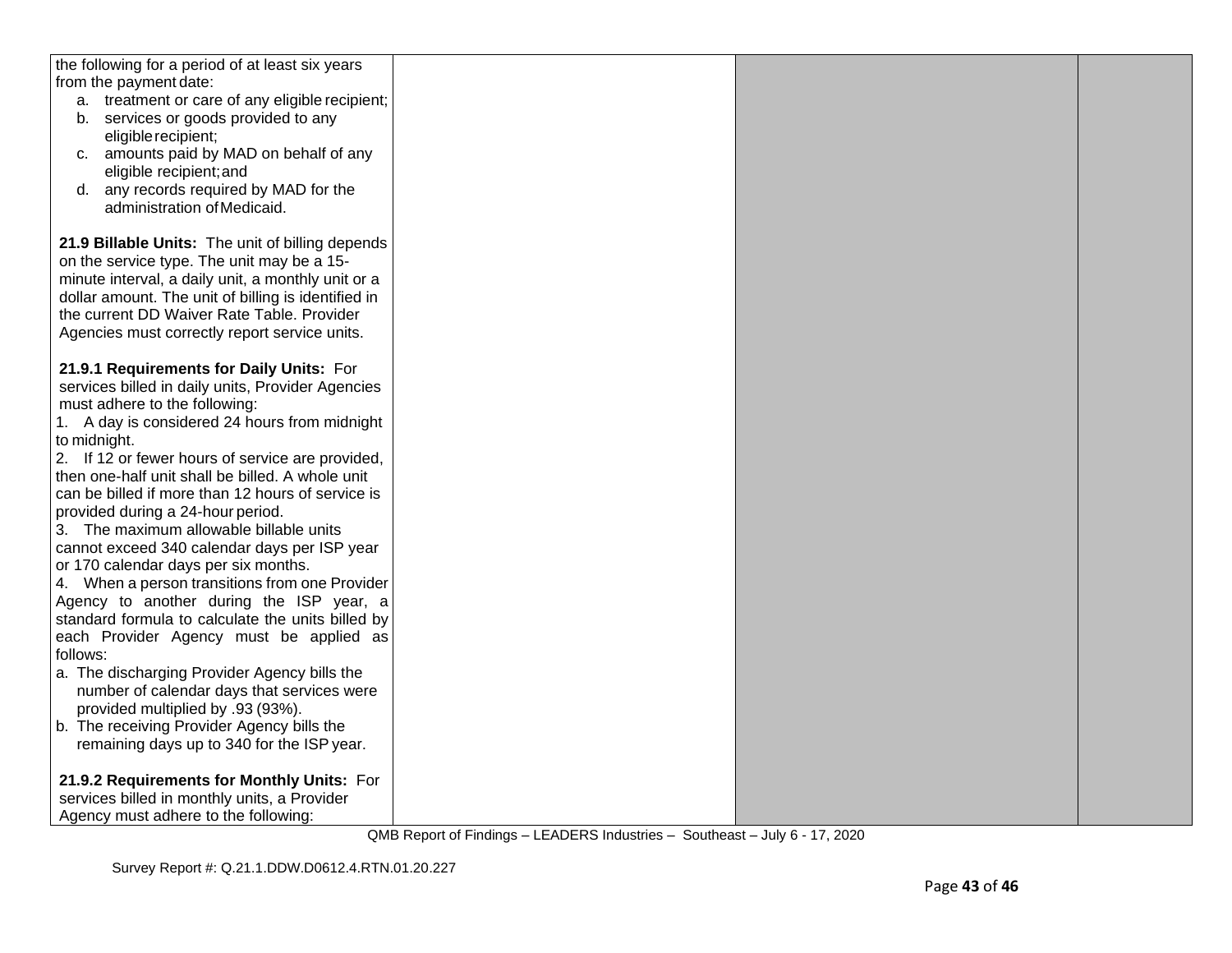| 1. A month is considered a period of 30                                                         |  |  |
|-------------------------------------------------------------------------------------------------|--|--|
| calendar days.                                                                                  |  |  |
| 2. At least one hour of face-to-face billable                                                   |  |  |
| services shall be provided during a calendar                                                    |  |  |
| month where any portion of a monthly unit is                                                    |  |  |
| billed.                                                                                         |  |  |
| 3. Monthly units can be prorated by a half unit.                                                |  |  |
| 4. Agency transfers not occurring at the                                                        |  |  |
| beginning of the 30-day interval are required to                                                |  |  |
| be coordinated in the middle of the 30-day                                                      |  |  |
| interval so that the discharging and receiving                                                  |  |  |
| agency receive a half unit.                                                                     |  |  |
| 21.9.3 Requirements for 15-minute and                                                           |  |  |
| hourly units: For services billed in 15-minute or                                               |  |  |
| hourly intervals, Provider Agencies must adhere                                                 |  |  |
| to the following:                                                                               |  |  |
| 1. When time spent providing the service is                                                     |  |  |
| not exactly 15 minutes or one hour, Provider                                                    |  |  |
| Agencies are responsible for reporting time                                                     |  |  |
| correctly following NMAC 8.302.2.                                                               |  |  |
| 2. Services that last in their entirety less than                                               |  |  |
| eight minutes cannot be billed.                                                                 |  |  |
|                                                                                                 |  |  |
| NMAC 8.302.1.17 Effective Date 9-15-08                                                          |  |  |
| <b>Record Keeping and Documentation</b>                                                         |  |  |
| Requirements - A provider must maintain all                                                     |  |  |
| the records necessary to fully disclose the                                                     |  |  |
| nature, quality, amount and medical necessity                                                   |  |  |
| of services furnished to an eligible recipient                                                  |  |  |
| who is currently receiving or who has received                                                  |  |  |
| services in the past.                                                                           |  |  |
| <b>Detail Required in Records - Provider</b>                                                    |  |  |
| Records must be sufficiently detailed to                                                        |  |  |
| substantiate the date, time, eligible recipient                                                 |  |  |
| name, rendering, attending, ordering or                                                         |  |  |
| prescribing provider; level and quantity of<br>services, length of a session of service billed, |  |  |
| diagnosis and medical necessity of any service                                                  |  |  |
| Treatment plans or other plans of care must                                                     |  |  |
| be sufficiently detailed to substantiate the level                                              |  |  |
| of need, supervision, and direction and                                                         |  |  |
| service(s) needed by the eligible recipient.                                                    |  |  |
|                                                                                                 |  |  |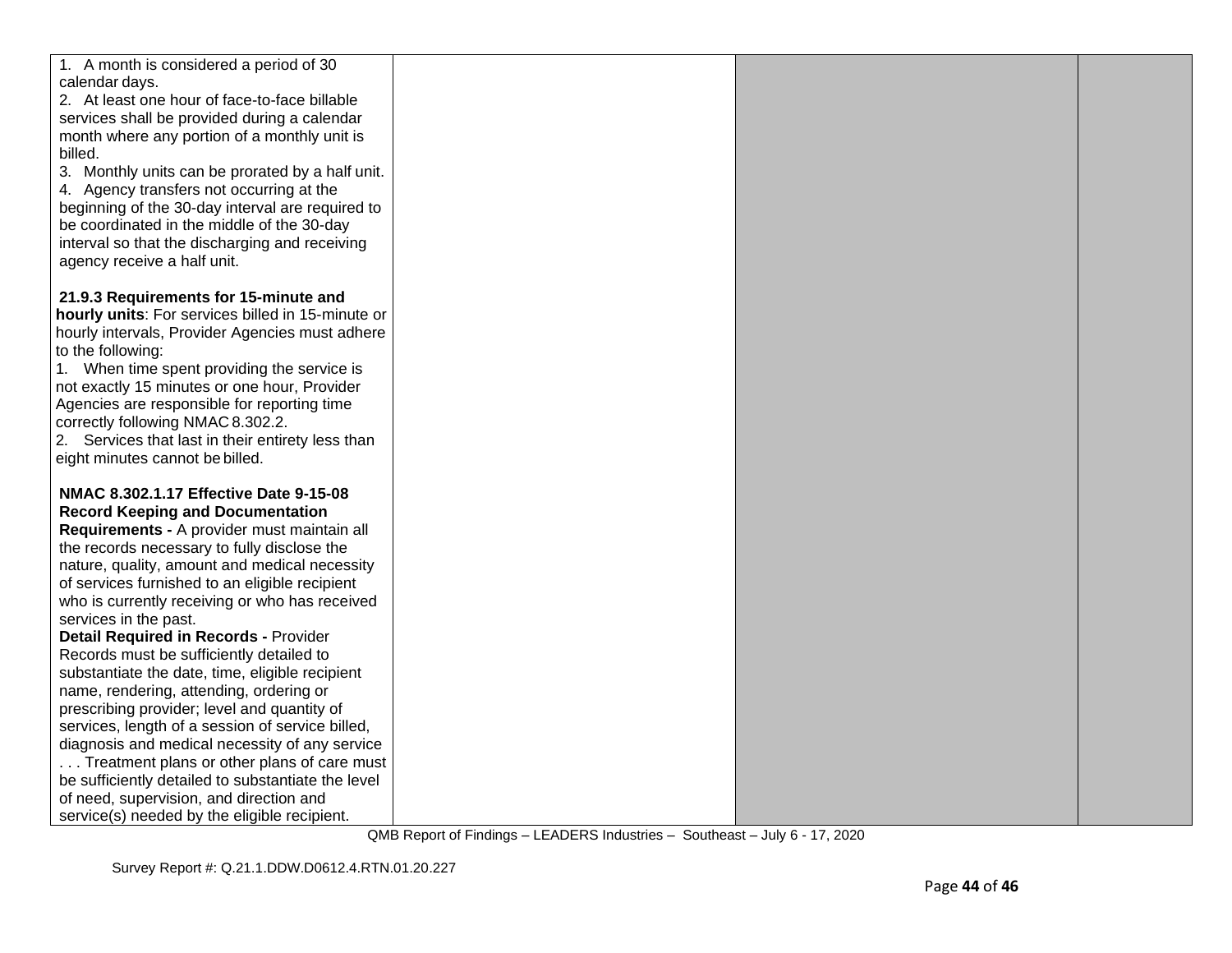| Services Billed by Units of Time -                                                                  |  |  |
|-----------------------------------------------------------------------------------------------------|--|--|
| Services billed on the basis of time units spent<br>with an eligible recipient must be sufficiently |  |  |
| detailed to document the actual time spent with                                                     |  |  |
| the eligible recipient and the services provided                                                    |  |  |
| during that time unit.                                                                              |  |  |
| Records Retention - A provider who receives                                                         |  |  |
| payment for treatment, services or goods must                                                       |  |  |
| retain all medical and business records relating                                                    |  |  |
| to any of the following for a period of at least six                                                |  |  |
| years from the payment date:                                                                        |  |  |
| (1) treatment or care of any eligible recipient                                                     |  |  |
| (2) services or goods provided to any eligible                                                      |  |  |
| recipient<br>(3) amounts paid by MAD on behalf of any                                               |  |  |
| eligible recipient; and                                                                             |  |  |
| (4) any records required by MAD for the                                                             |  |  |
| administration of Medicaid.                                                                         |  |  |
|                                                                                                     |  |  |
|                                                                                                     |  |  |
|                                                                                                     |  |  |
|                                                                                                     |  |  |
|                                                                                                     |  |  |
|                                                                                                     |  |  |
|                                                                                                     |  |  |
|                                                                                                     |  |  |
|                                                                                                     |  |  |
|                                                                                                     |  |  |
|                                                                                                     |  |  |
|                                                                                                     |  |  |
|                                                                                                     |  |  |
|                                                                                                     |  |  |
|                                                                                                     |  |  |
|                                                                                                     |  |  |
|                                                                                                     |  |  |